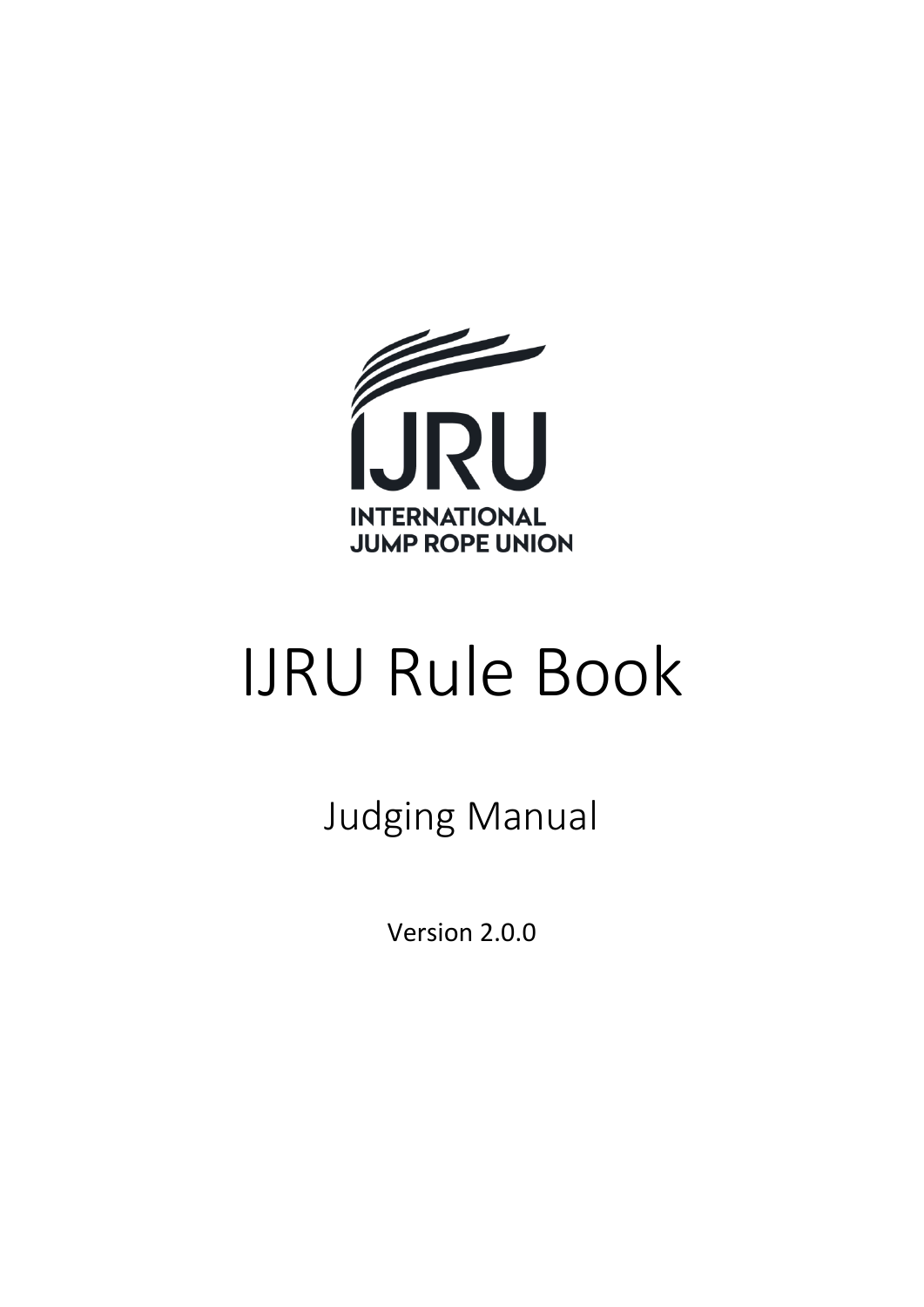# <span id="page-1-0"></span>1 TABLE OF CONTENTS

| $\mathbf{1}$   |       |  |  |  |  |  |
|----------------|-------|--|--|--|--|--|
| $\overline{2}$ |       |  |  |  |  |  |
|                | 2.1   |  |  |  |  |  |
|                | 2.2   |  |  |  |  |  |
|                | 2.3   |  |  |  |  |  |
|                | 2.4   |  |  |  |  |  |
| 3              |       |  |  |  |  |  |
|                | 3.1   |  |  |  |  |  |
|                | 3.2   |  |  |  |  |  |
|                | 3.2.1 |  |  |  |  |  |
|                | 3.2.2 |  |  |  |  |  |
|                | 3.2.3 |  |  |  |  |  |
|                | 3.2.4 |  |  |  |  |  |
|                | 3.3   |  |  |  |  |  |
|                | 3.4   |  |  |  |  |  |
|                | 3.5   |  |  |  |  |  |
| 4              |       |  |  |  |  |  |
|                | 4.1   |  |  |  |  |  |
|                | 4.1.1 |  |  |  |  |  |
|                | 4.1.2 |  |  |  |  |  |
|                | 4.1.3 |  |  |  |  |  |
|                | 4.1.4 |  |  |  |  |  |
|                | 4.2   |  |  |  |  |  |
|                | 4.2.1 |  |  |  |  |  |
|                | 4.2.2 |  |  |  |  |  |
|                | 4.2.3 |  |  |  |  |  |
|                | 4.2.4 |  |  |  |  |  |
|                | 4.3   |  |  |  |  |  |
|                | 4.3.1 |  |  |  |  |  |
|                | 4.3.2 |  |  |  |  |  |
|                | 4.3.3 |  |  |  |  |  |
|                | 4.3.4 |  |  |  |  |  |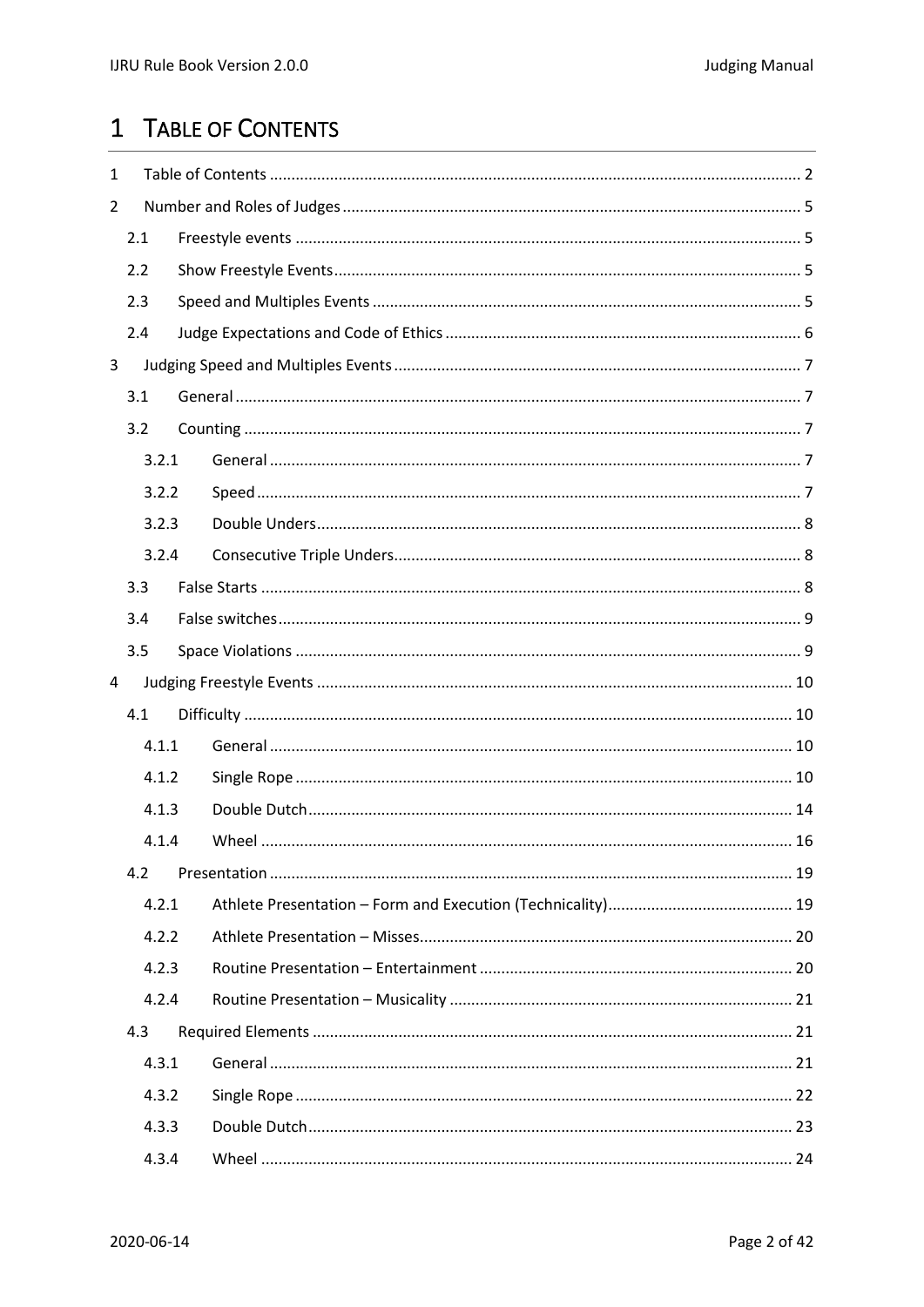|     | 4.4   |  |  |  |  |  |  |
|-----|-------|--|--|--|--|--|--|
| 4.5 |       |  |  |  |  |  |  |
|     | 4.5.1 |  |  |  |  |  |  |
|     | 4.5.2 |  |  |  |  |  |  |
|     | 4.5.3 |  |  |  |  |  |  |
| 5   |       |  |  |  |  |  |  |
|     | 5.1   |  |  |  |  |  |  |
|     | 5.1.1 |  |  |  |  |  |  |
|     | 5.1.2 |  |  |  |  |  |  |
|     | 5.2   |  |  |  |  |  |  |
|     | 5.2.1 |  |  |  |  |  |  |
|     | 5.2.2 |  |  |  |  |  |  |
|     | 5.2.3 |  |  |  |  |  |  |
|     | 5.2.4 |  |  |  |  |  |  |
|     | 5.3   |  |  |  |  |  |  |
|     | 5.3.1 |  |  |  |  |  |  |
|     | 5.3.2 |  |  |  |  |  |  |
|     | 5.4   |  |  |  |  |  |  |
|     | 5.4.1 |  |  |  |  |  |  |
|     | 5.4.2 |  |  |  |  |  |  |
| 6   |       |  |  |  |  |  |  |
|     | 6.1   |  |  |  |  |  |  |
|     | 6.2   |  |  |  |  |  |  |
|     | 6.3   |  |  |  |  |  |  |
|     | 6.4   |  |  |  |  |  |  |
| 7   |       |  |  |  |  |  |  |
|     | 7.1   |  |  |  |  |  |  |
|     | 7.2   |  |  |  |  |  |  |
|     | 7.3   |  |  |  |  |  |  |
|     | 7.4   |  |  |  |  |  |  |
|     | 7.4.1 |  |  |  |  |  |  |
|     | 7.4.2 |  |  |  |  |  |  |
|     | 7.4.3 |  |  |  |  |  |  |
|     | 7.4.4 |  |  |  |  |  |  |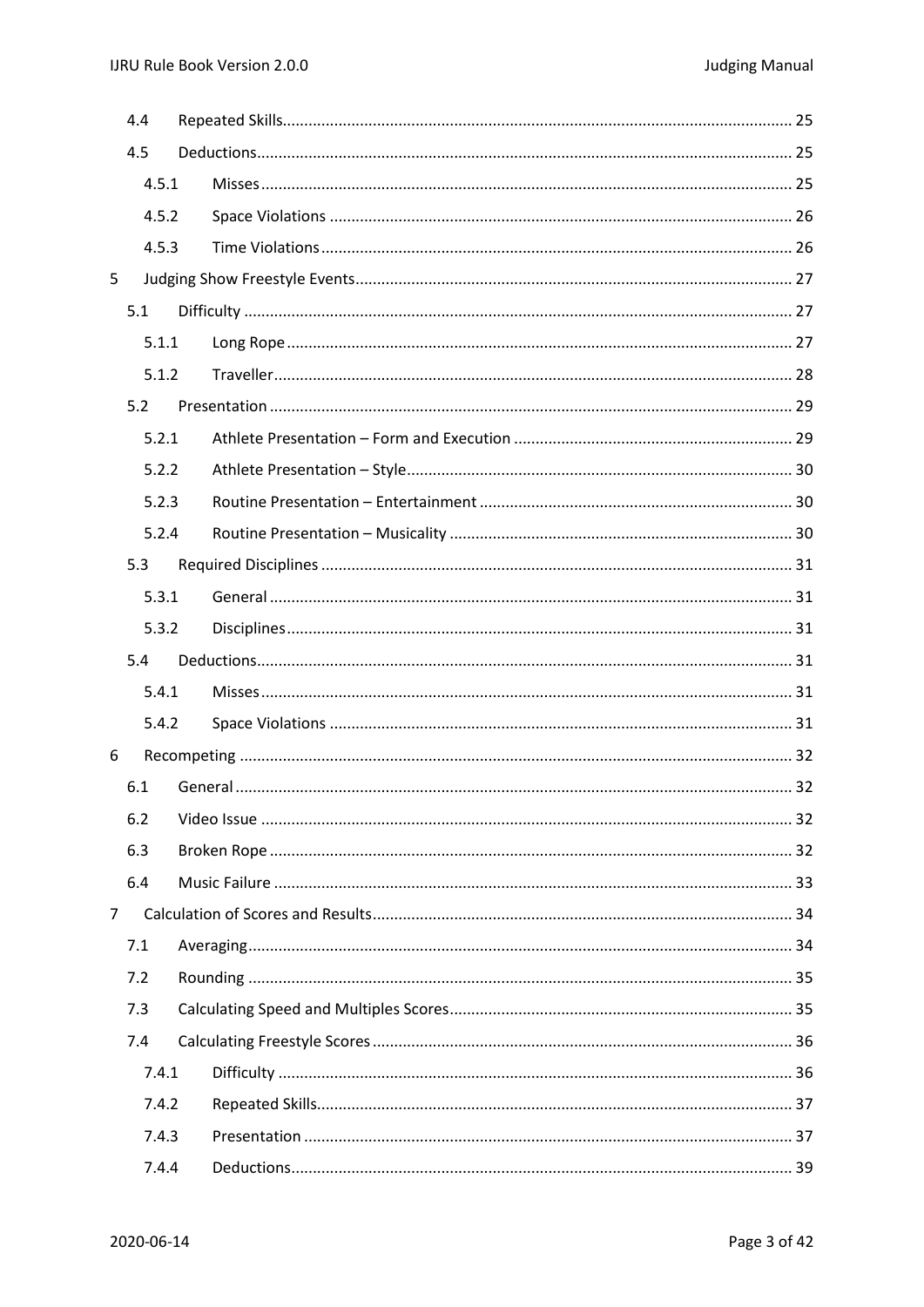| 7.4.5 |  |
|-------|--|
| 7.4.6 |  |
| 7.5   |  |
| 7.5.1 |  |
| 7.5.2 |  |
| 7.5.3 |  |
| 7.6   |  |
| 7.6.1 |  |
| 7.6.2 |  |
| 7.6.3 |  |
| 7.7   |  |
| 7.7.1 |  |
| 7.7.2 |  |
| 7.7.3 |  |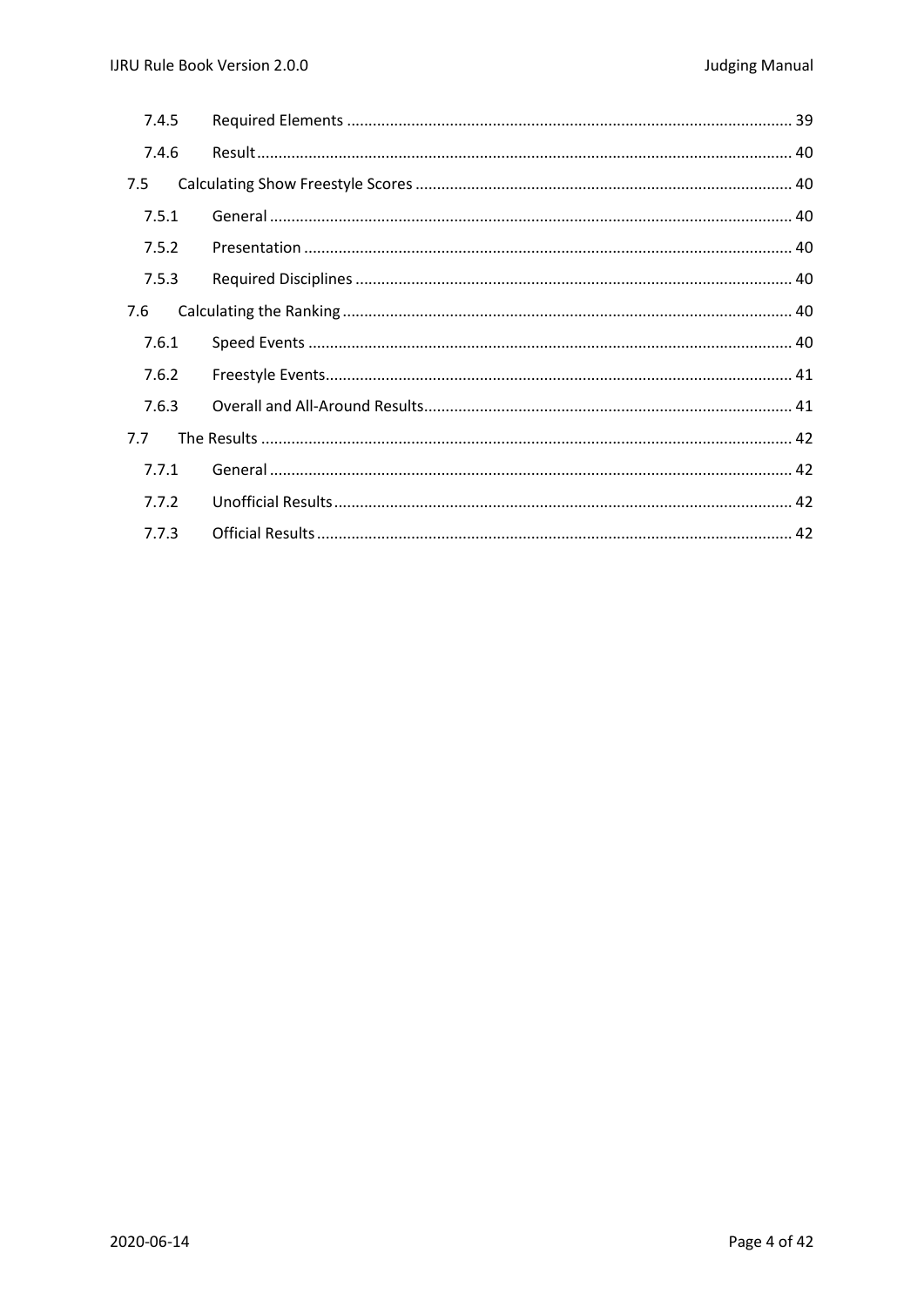# <span id="page-4-0"></span>2 NUMBER AND ROLES OF JUDGES

The minimum number of judges required for any event is detailed below with the recommended number in parentheses.

# <span id="page-4-1"></span>2.1 FREESTYLE EVENTS

| 2(3) | $P_A$ Judges | Athlete Presentation – Form and Execution, and Misses                         |
|------|--------------|-------------------------------------------------------------------------------|
| 2(3) | $P_R$ Judges | Routine Presentation - Entertainment, and Musicality                          |
| 2(3) | R Judges     | Required Elements, Repeated Skills, Misses, and Time- and Space<br>Violations |
| 3(5) | D Judges     | <b>Difficulty</b>                                                             |

# <span id="page-4-2"></span>2.2 SHOW FREESTYLE EVENTS

| 3  | $P_A$ Judges | Athlete Presentation - Form and Execution, and Athlete Style |
|----|--------------|--------------------------------------------------------------|
| 3  | $P_R$ Judges | Routine Presentation – Entertainment, and Choreography       |
| 3  | R Judges     | Required Disciplines, Misses, and Time Violations            |
| -5 | D Judges     | Difficulty                                                   |

# <span id="page-4-3"></span>2.3 SPEED AND MULTIPLES EVENTS

- 1 Head Judge
- 2 Speed Judges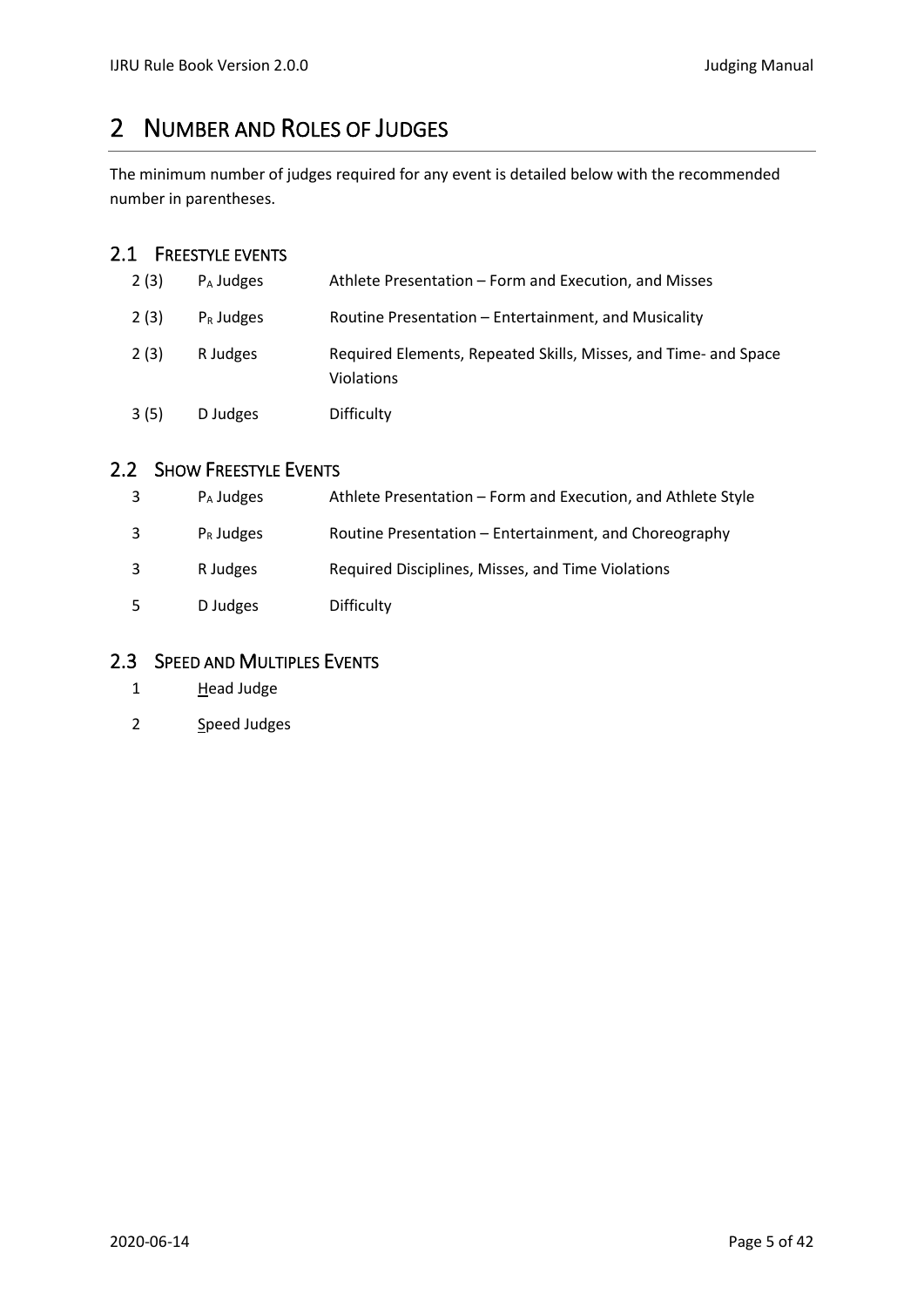# <span id="page-5-0"></span>2.4 JUDGE EXPECTATIONS AND CODE OF ETHICS

Judges should:

- Ensure that the actions of the athletes follow the rules. In fulfilling this task, the official must establish the best possible climate for fair competition with the attention on the athletes.
- Maintain Judges Certification.
- Participate in the online continuing education within the IJRU training portal.
- Watch routines on videotape or at their local team's practices and analyse them as if you were a judge.
- Practice clicking speed and identifying deductions.
- Be very familiar with and knowledgeable about all rules and procedures as described in the most current IJRU Rule Book.
- Become confident and comfortable with the responsibilities of all judging positions for which they are assigned.
- Be very familiar and confident in following through the competition procedures set forth by the IJRU.
- Be familiar enough with the judging system and scoring collection method to be able to score routines quickly as well as accurately, to keep tournaments running smoothly.
- Always be punctual, pleasant, and polite while judging.
- Be impartial. Avoid coaching or cheering for any certain competitor or competitors.
- Be friendly with their fellow judges but refrain from any comments or discussion while judging.
- Attend all judges' meetings prior to the competition they are judging at as required by the Tournament Director.
- Look professional. In most cases, an official judging shirt will be provided.
	- o If not, judges should wear a plain, black shirt free of logos.
	- o They should wear black pants, shorts, or skirt when judging.
	- $\circ$  They should make sure there are no markings on any piece of clothing or on them that can identify them as being affiliated with any team or competitor.
	- o Wear athletic shoes, no flip-flops, sandals, or bare feet.
- Personal cell phone use is not allowed while judging. No videoing is allowed from the judging table.
- The conduct of each judge affects the public's attitude toward all judges. Therefore, every judge must uphold the honour, integrity and dignity of the role.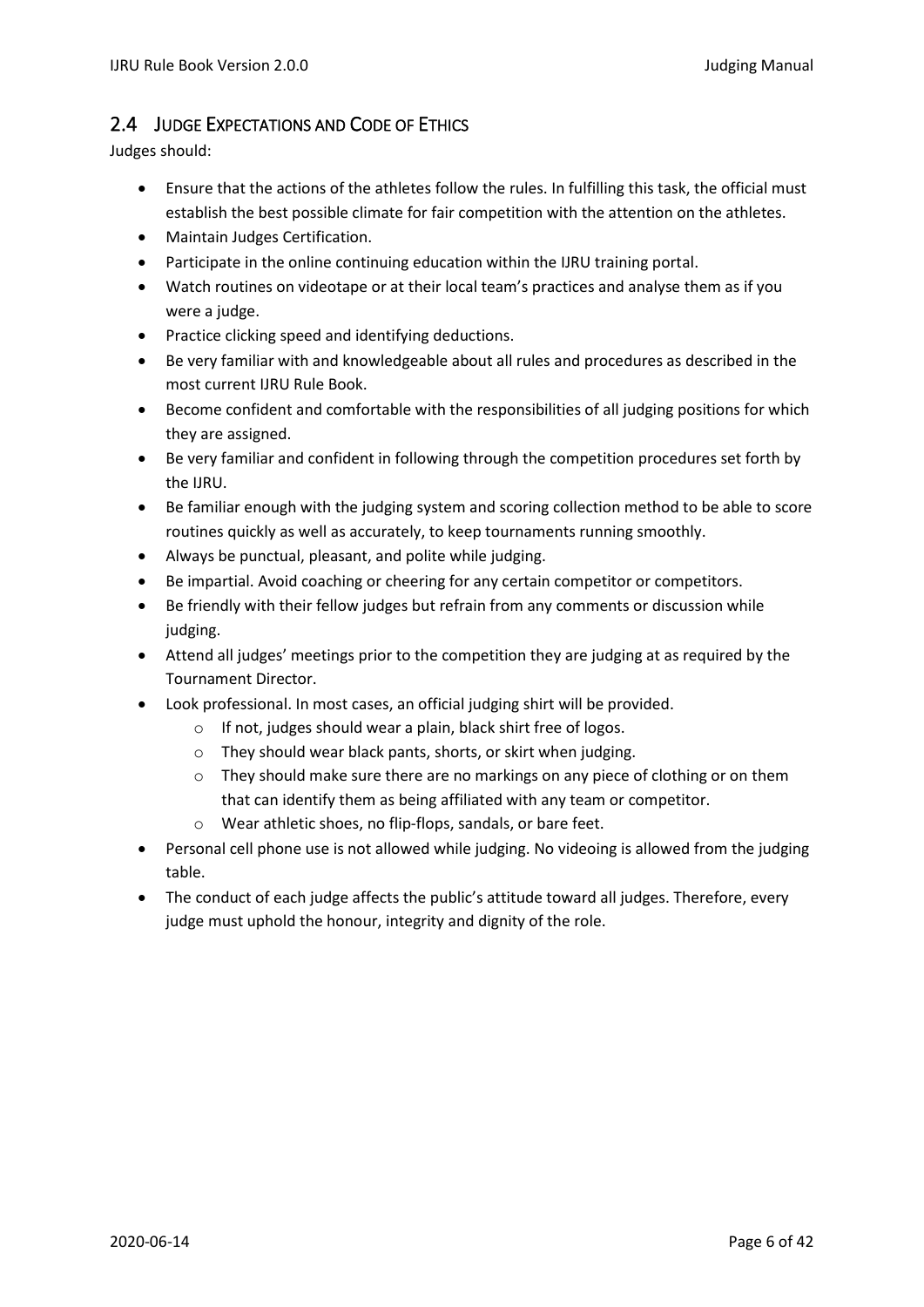# <span id="page-6-0"></span>3 JUDGING SPEED AND MULTIPLES EVENTS

## <span id="page-6-1"></span>3.1 GENERAL

Judges will count the jumps of each athlete from the beginning to the end of each speed and multiples event, using an IJRU-approved device.

Head Judges are responsible for:

- All communication at a station. This includes communication with the tournament director, athlete(s), and coaches.
- Showing the athlete(s) where the camera is in the station (if video replay is being used)
- Checking that the correct athlete is at their station before the event starts.
- Reporting false starts and false switches after confirming that a majority of judges agree a false start or switch has occurred.

Head Judges may communicate an approximate, unofficial score to the athlete.

If 2 of the 3 judges scores differ by more than 3 for a speed or multiples event, the head judge must record the scores on the score sheet and immediately notify the tournament director, prior to the start of the next heat.

Where scores are not automatically collected from each judge by electronic means, or in the case of an electronic system failure in use, it is the Head Judge's responsibility to record the exact number shown on all the station's judges' approved devices onto a scoresheet. The head judge may record 1 less than the number shown on the judges' devices if the judge communicates that in accordance with the rules below.

# <span id="page-6-2"></span>3.2 COUNTING

#### <span id="page-6-3"></span>3.2.1 General

No deductions are made for any misses in speed or multiples events.

Single ropes must be turned in a forward motion, whereas Double Dutch ropes must be turned counterclockwise with the right hand and clockwise with the left hand.

#### <span id="page-6-4"></span>3.2.2 Speed

For speed events, judges count the first completed right foot jump and each additional alternating right foot jump.

If an athlete misses and the judge recognizes they counted the jump the miss occurred on, the judge will resume counting on the right foot jump once the athlete completes a right foot jump, followed by a left foot jump. If an athlete misses at the end of an event and a judge has not yet taken off a jump, they will deduct one jump from the final score.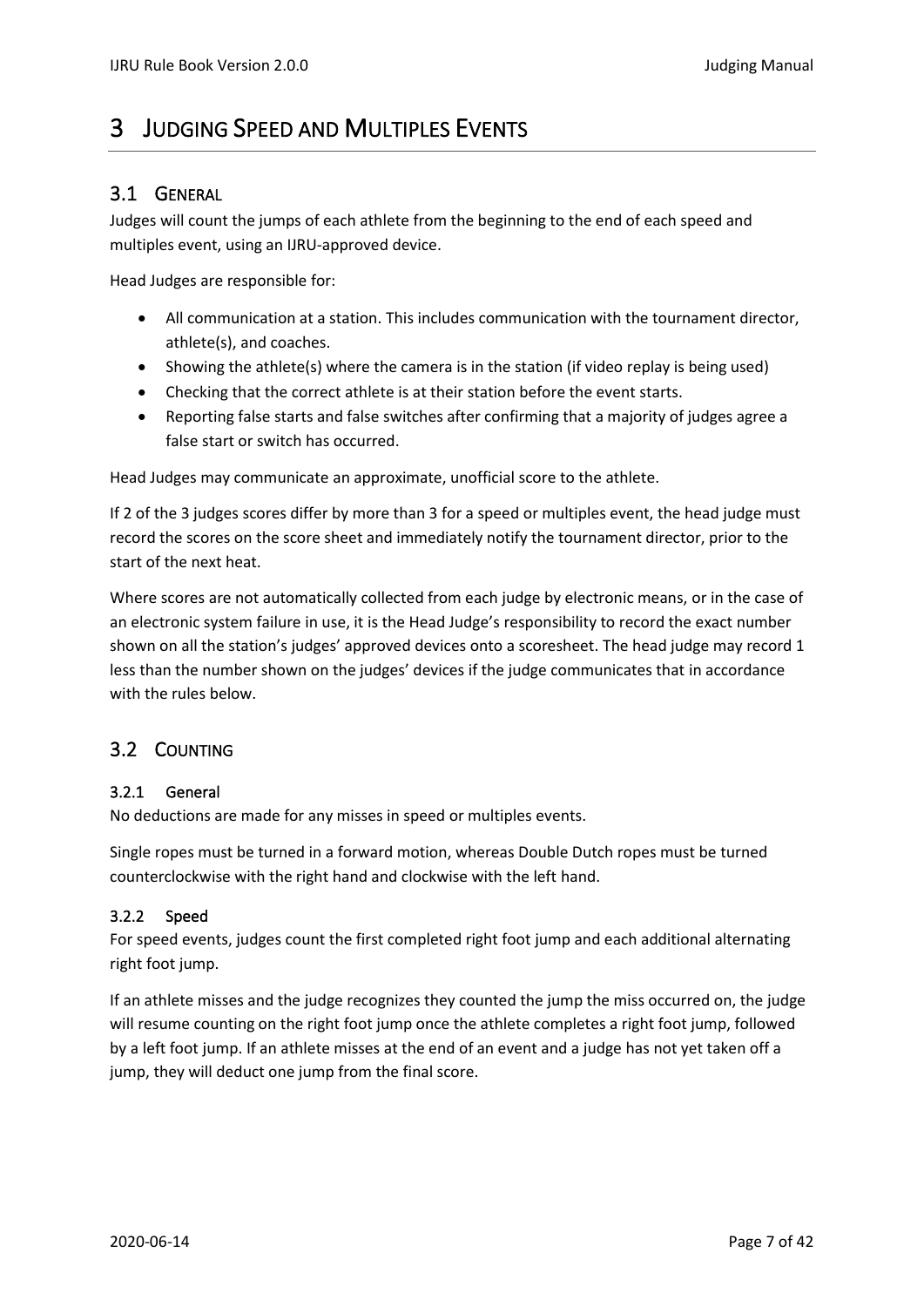#### <span id="page-7-0"></span>3.2.3 Double Unders

For double unders, judges count each jump where both feet land simultaneously after the rope has passed under the feet twice, while completing two forward vertical rotations around the body.

If an athlete misses and the judge recognizes they have counted the double under the miss occurred on, the judge will resume counting again on the second double under following the miss. If an athlete misses at the end of an event and a judge has not yet taken off a jump, they will deduct one jump from the final score.

#### <span id="page-7-1"></span>3.2.4 Consecutive Triple Unders

For triple unders, judges count each jump where both feet land simultaneously after the rope has passed under the feet three times, while completing three forward vertical rotations around the body.

Once an athlete has completed one triple under, judges stop counting when the athlete either stops, misses, or completes any skill other than a triple under.

If an athlete misses before completing 15 triple unders, they will have one more attempt at starting the event. If the athlete decides to continue with a second attempt, the scores will be reset (not recorded) and the athlete is committed to the score of the second attempt.

30 seconds after the start of the event, the athlete is no longer eligible to begin the event or start a second attempt and the judges must not count any triple unders performed by the athlete.

Time the judges take to get ready or reset their counters is not counted against the athlete's 30 seconds. However, if an athlete misses before the 30 second call-out and the judges are not ready to start again before the 30 seconds call-out, the athlete is allowed to start immediately after the judges are ready, even if that is after the 30 seconds call-out.

# <span id="page-7-2"></span>3.3 FALSE STARTS

A false start occurs if an athlete's rope begins a rotation before the start signal.

A false start results in a deduction from the score. See section [7.3](#page-34-1) for deduction values.

All judges need to watch for and report false starts to the head judge following the heat. A majority of judges must agree that a false start occurred for the athlete(s) to receive a deduction.

If a false start occurs, all judges are still required to count the event.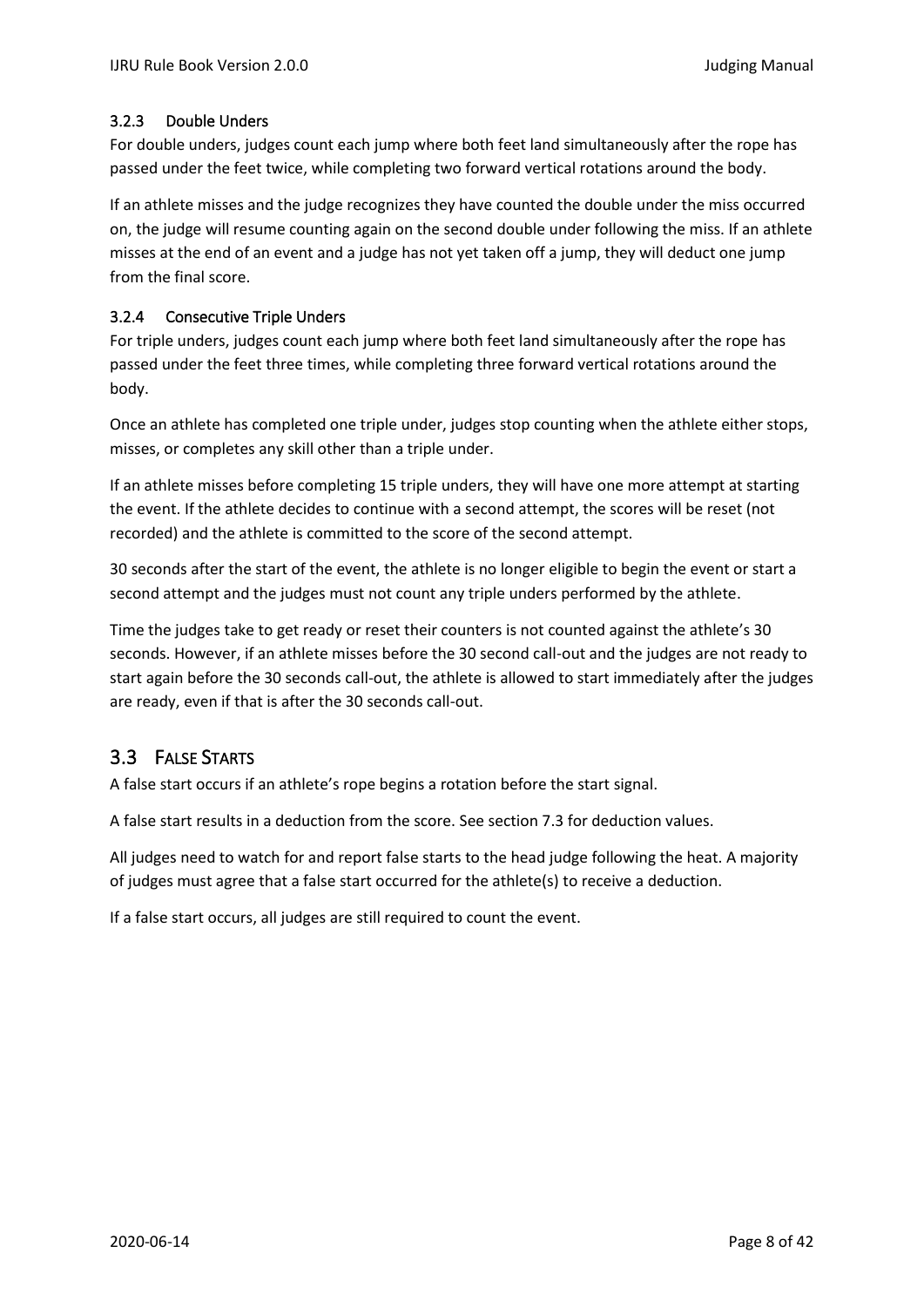# <span id="page-8-0"></span>3.4 FALSE SWITCHES

In team speed or multiples events, a false switch may occur if an athlete's rope begins a rotation, or if an athlete takes the ropes from a turner or enters the ropes before the signal to switch sounds.

Each false switch results in a deduction from the score. See section [7.3](#page-34-1) for deduction values.

All judges need to watch for and report false switches to the head judge following the heat. A majority of judges need to agree on the number of false switches that occurred in an event.

During a Single Rope speed or multiples event with more than one athlete, when the switch beep occurs, judges immediately stop counting the prior athlete and start counting the next. Any extra jumps by the prior athlete after the beep are not counted but also not penalized.

For Double Dutch Speed Relay (DDSR), the following turning and jumping order must be followed:

- 1. A and B turn for C, who is facing B
- 2. A and C turn for D, who is facing A
- 3. D and C turn for B, who is facing C
- 4. D and B turn for A, who is facing D

Judges should not count any jumps that are not performed in this manner.

# <span id="page-8-1"></span>3.5 SPACE VIOLATIONS

A space violation occurs any time part of an athlete's body touches the ground outside of the competition boundary.

A team may receive a space violation for any team member competing in the event who commits a space violation, including members of the team who are competing in the event but not actively jumping at the time of the space violation.

During a space violation, the judges must stop counting, and the head judge must verbally notify the athlete(s) that they are out of bounds.

Judges resume counting once the athlete(s) have re-entered the competition area.

An athlete cannot receive an additional space violation until they have successfully completed a counted jump within the competition area.

If a space violation interferes with, obstructs, or impedes an opposing athlete/teams' rope(s), the head judge will award a re-jump to the affected athlete/team. The affected athlete/team can decide if they wish to accept the re-jump or submit their current score. They must notify the head judge of their decision before leaving the competition floor.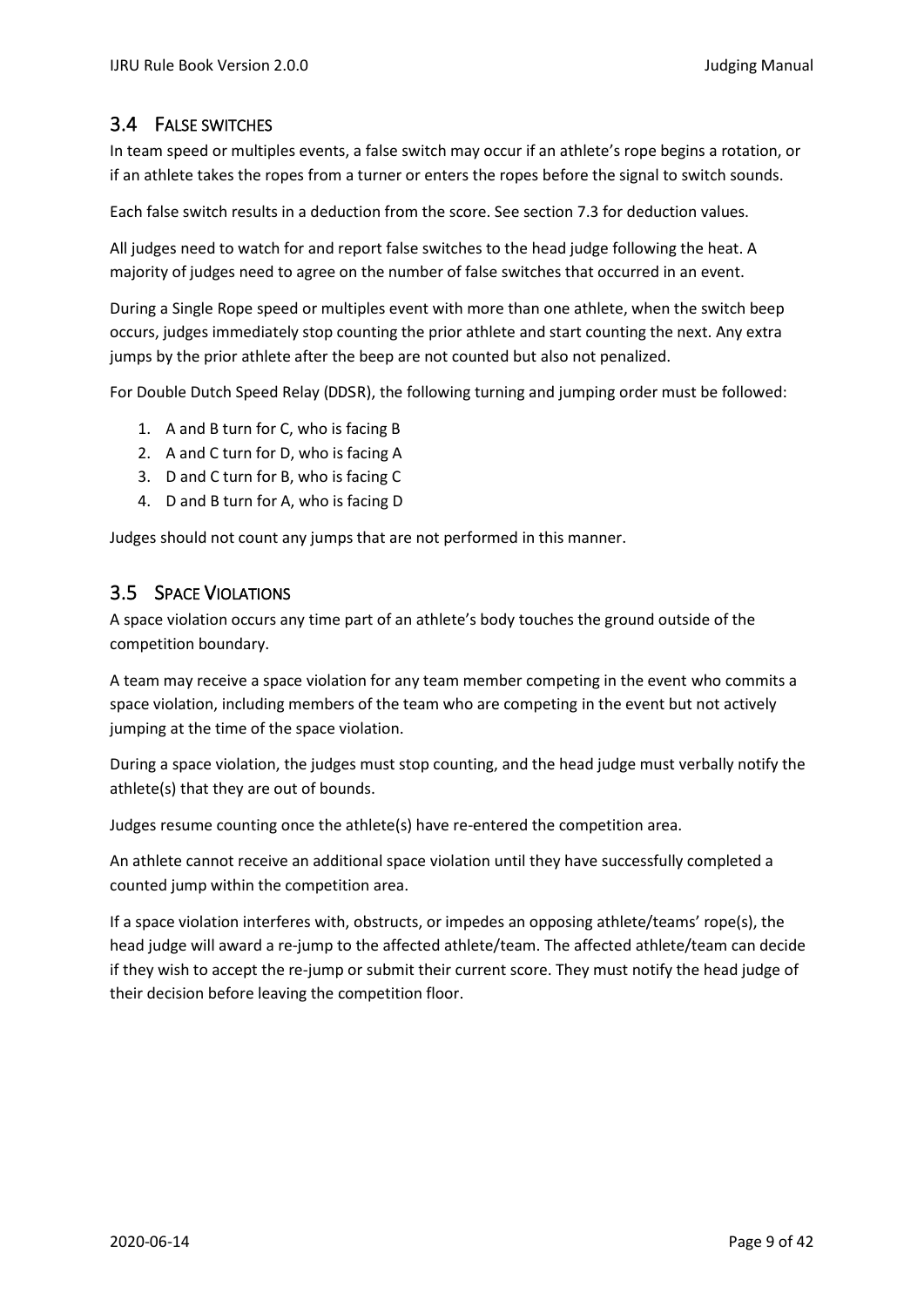# <span id="page-9-0"></span>4 JUDGING FREESTYLE EVENTS

Freestyle judges will evaluate routines based on difficulty and presentation. Judges will also record any deductions.

# <span id="page-9-1"></span>4.1 DIFFICULTY

#### <span id="page-9-2"></span>4.1.1 General

Difficulty judges will award a level for each skill performed in Single Rope, Wheel and Double Dutch routines. A skill is defined as a motion of the rope and/or athlete, beyond a double bounce jump, single bounce or basic side-swing, that is assigned a level of difficulty. The starting levels of difficulty and modifiers are described in the paragraphs below and illustrated using tables/matrices.

At the top of each table/matrix column is the level of difficulty (0.5, 1, 2, etc.) with the skills in that level below it. Each row groups skills by element (multiples, power, rope manipulations, etc). If a skill includes two "starting value" skills, add the value of the skills together to get a total level of difficulty for the skill. A 0.5 level does not add difficulty to another skill/component.

During a routine, the difficulty judges mark the difficulty level of each skill successfully performed within the time limit of the routine.

#### <span id="page-9-3"></span>4.1.2 Single Rope

The Single Rope freestyle skills and modifiers are grouped by elements below. For freestyle with more than one athlete, if different skills are performed simultaneously, award credit for the lowest skill completed. If one athlete misses during a skill, this skill does not count, and no difficulty will be awarded until all athletes have resumed executing skills.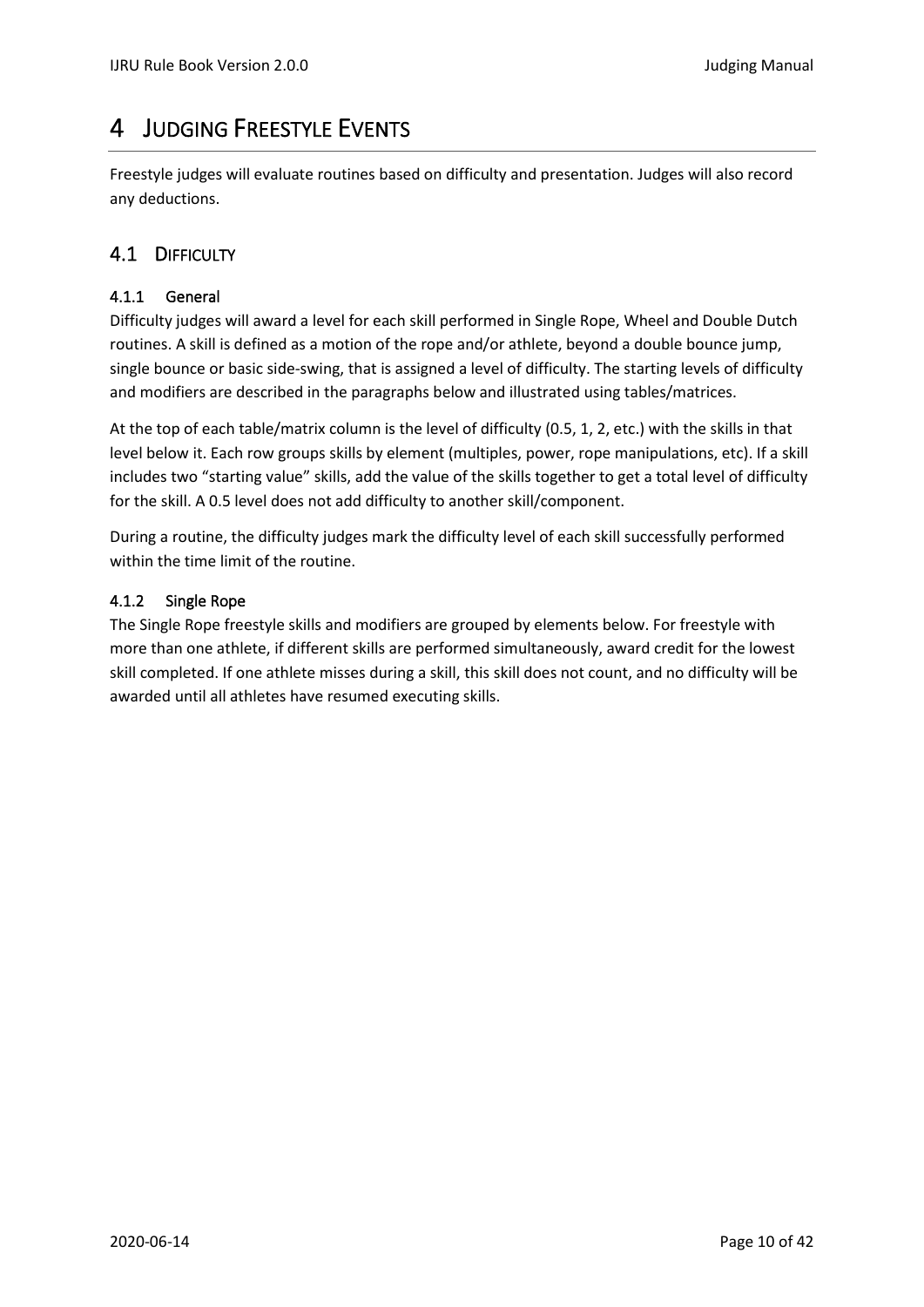| <b>Starting level</b>          | $\overline{0}$ | 0.5                                                           |                                                                                                        | $\overline{2}$                                                                                              | $\overline{3}$                                                        | 4         | 5        | 6 <sup>1</sup>                                                  |
|--------------------------------|----------------|---------------------------------------------------------------|--------------------------------------------------------------------------------------------------------|-------------------------------------------------------------------------------------------------------------|-----------------------------------------------------------------------|-----------|----------|-----------------------------------------------------------------|
| <b>Multiples</b>               | Single         |                                                               | Double                                                                                                 | <b>Triple</b>                                                                                               | Quad                                                                  | Quintuple | Sextuple | Septuple                                                        |
| Power                          |                | <b>Bubble</b><br>(regardless<br>of the<br>number of<br>wraps) | Basic power (not<br>pulling rope): basic<br>frog, basic push-up,<br>butt bounce, back<br>jump          | Power pulling rope:<br>frog exit, push-up,<br>crab, two footed<br>entry for frog                            | One handed<br>power                                                   |           |          | <b>Backwards</b><br>power:<br>examples-<br>darkside,<br>sunny D |
| <b>Gymnastics</b>              |                |                                                               | Cartwheel and round-<br>off                                                                            | Handsprings, kip,<br>suicide                                                                                | Flips                                                                 |           |          |                                                                 |
| Rope                           | Side           | Criss-cross,                                                  | One hand restricted:                                                                                   | <b>Both hands</b>                                                                                           |                                                                       |           |          |                                                                 |
| <b>Manipulation</b>            | swing          | 180 on the<br>ground                                          | toad (leg over cross),<br>cougar (leg over), EB<br>(one hand behind<br>back), restricted side<br>swing | restricted: AS, CL,<br>TS, caboose,<br>elephant, weave                                                      |                                                                       |           |          |                                                                 |
| <b>Releases</b>                |                |                                                               | Basic release,<br>inversed release,<br>snake release,<br>floater                                       | Mic release,<br>2 handled rope<br>release                                                                   | Lasso (snake<br>release above<br>head, catching<br>it out of the air) |           |          |                                                                 |
| Scoops/<br><b>Interactions</b> |                |                                                               | One athlete is<br>scooped and basic<br>wheel jumping, basic<br>leap frog                               | Multiple athletes are<br>jumped by scoop,<br>Multiple ropes<br>moving during<br>scoop, leap frog<br>(scoop) | Multiple ropes<br>+ multiple<br>athletes<br>moving during<br>scoop    |           |          |                                                                 |
| <b>Footwork</b>                |                | Footwork                                                      |                                                                                                        |                                                                                                             |                                                                       |           |          |                                                                 |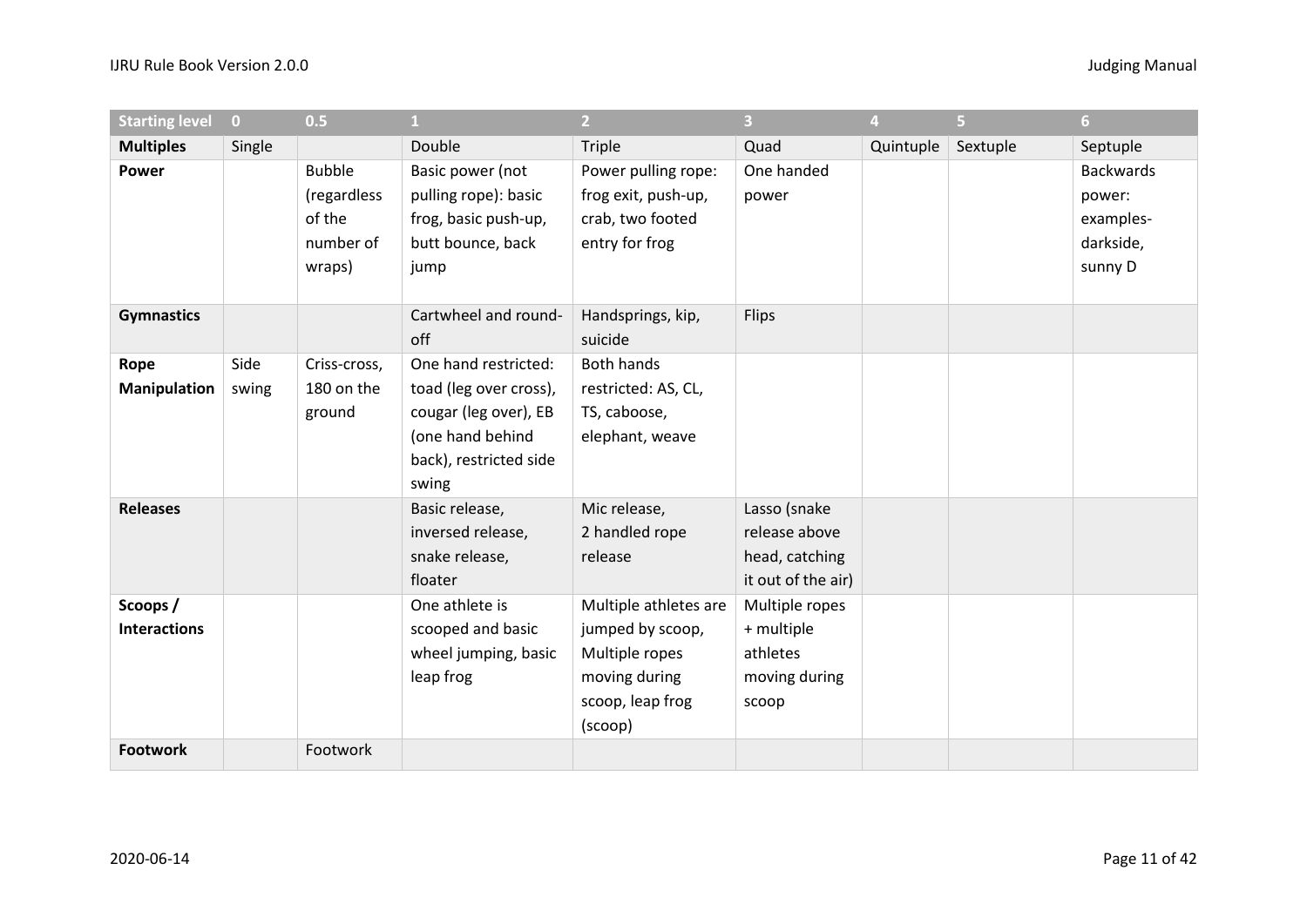When scoring wraps, score an individual level of difficulty for every time the rope passes under the body or as a wrapped side swing (+1 level for jumping a wrapped rope, with each additional wrap around the body that is jumped adding a level, with a limit of +3).

When scoring releases, score the release as a separate skill unless the release is caught, and a skill is completed with it all in the air at the same time.

A multiple is when a rope makes more than one rotation around the athlete's body while the athlete is in the air, if the multiple starts with a side-swing the athlete's feet must have left the ground before the rope pass by their feet, similarly if a multiple ends with a side-swing the rope must have passed the athlete's feet before the athlete's feet touch the ground, otherwise those rotations are not counted and the skill is credited considering the fewer rotations.

In multiples: once a hand has been placed in a restricted position, it must change positions or exit and re-enter a restricted position before it will further increase the level of that skill. The hand restrictions are scored independently of each other. If a hand is left in a restricted position for more than one revolution of the rope without changing that position, no additional levels will be awarded to the skill for the restricted position.

Examples:

- Quintuple AS (two versions) Side, open (going into AS), AS, AS, AS =  $L6$ 
	- o L4 for quint, L2 for two hands restricted in the first AS
- Quintuple AS Side, AS, open, AS, open = L8
	- $\circ$  L4 for quint, L2 for two hands restricted in the first AS, L2 for two hand restricted in the second AS because the first restriction was exited and re-entered
- $Side-FB-CI = I4$ 
	- $\circ$  L2 for triple, L1 for restricting one of your arms behind your back during the side swing on the  $2^{nd}$  rotation of the rope, L1 for restricting your second arm behind your legs on the third rotation of the rope

For power skills the entry and exit are scored separately

The following modifications will add 1 level to the skill being performed (unless otherwise specified):

#### *Multiples*

- Body rotation (at least 270 degrees in twist or flip direction): EK, BC, Full Twist
- An additional +1 level for every 180-degree turned in the air beyond a 360 when jumped ex. 540, 720, 900

#### *Power/gymnastics*

- Criss-cross performed with power/strength skill and/or flips (criss-cross, EB, Toad…)
- Landing in push-up, split or crab position
- Landing in frog position (+2)
- Assisted flips interaction (unless one athlete is supporting an athlete all the way around in the flip, in which case, reduce the level by 1)
- An additional +1 level for every 90 degree turn in power when the rope is pulled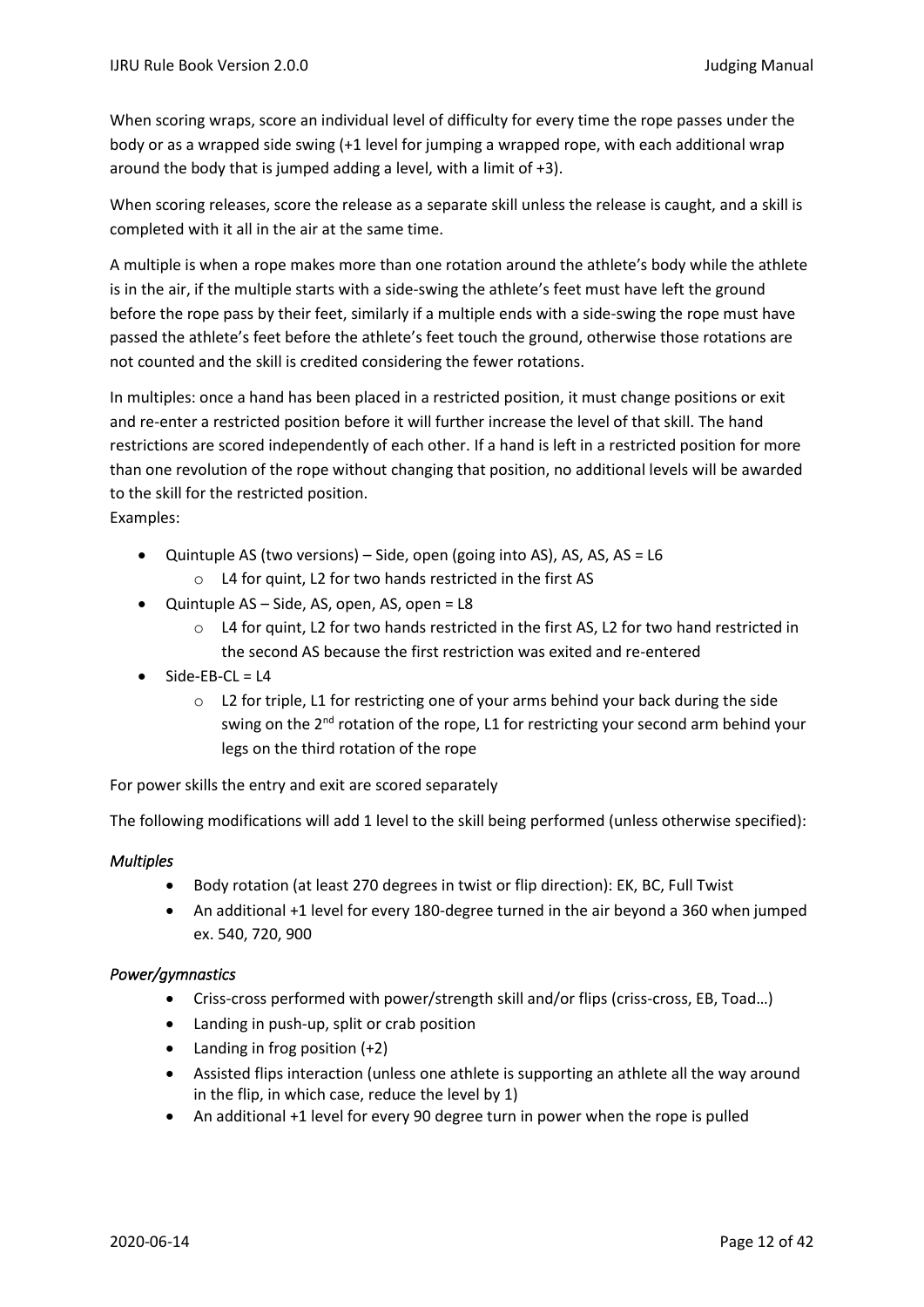#### *Manipulations*

- Switch crosses (AS×AS, criss-cross×criss-cross, AS×CL as long as the arm on top changes…)
- Go-go's/crazy criss-cross (one hand crosses twice across body, leg or arm without uncrossing)
- Wraps (scored as explained above)
- Change direction of rope movement in the air (EK- rope continues in same direction: doesn't count)
- Switching handles
- Transition jump (jumping a one hand restricted skill and in one jump, jumping the opposite side one hand restricted skill (such as crouger-crouger))

#### *Releases*

- Catching a release in a restricted position
- Releasing a handle in a restricted position if, and only if, the hand is completely behind the body (behind the back or behind both legs)
- Catching a release with something other than a hand (such as scooping the rope, squeezing it with a body part, or landing the rope on a foot, shoulder or similar, jumping the rope with the rope caught on a body part)

#### *Negative modifiers/limits*

• -1 level: Gymnastics with rope held with one hand

#### *Exceptions*

- Kips and front handsprings with a whip (pulling the rope under before landing) are level 6
- The money-maker/kamikaze frog, back handspring pulling rope under before landing on hands are level 7

#### *Example Skills and Explanation*

The matrix is to be used as a baseline for determining the difficulty level of each skill completed. A single double under is considered a level 1 skill. If a restricted arm movement is added to the double under (ex: double under leg cross), a judge must then add the level 1 of the double under with the Level 1 of a restricted arm, thus the level the judge records is a level 2 for that skill. If the same skill is completed in a triple under, the level recorded would be level 3. Restricted arm cross is level 1, triple under is level 2, making a TJ, with a total level 3.

Several base skill levels can be added together to create a higher level for one skill. For example, a backflip that includes a triple under and an under the leg cross (TJ) would earn a level 6. Backflip is level 3, Triple Under is level 2, and an under the leg cross level 1.

Criss-Cross do not increase the level of difficulty in multiples, but it does increase the difficulty levels in power and gymnastics skills. A frog jumped in isolation is a level 2 for landing the frog with the rope pulled under. When a criss-cross landing is added to the frog, the skill becomes a level 3.

A judge must be familiar enough with jump rope movements and skills that they can easily determine the level of the skills as they happen and enter the correct level on the designated method of score collection.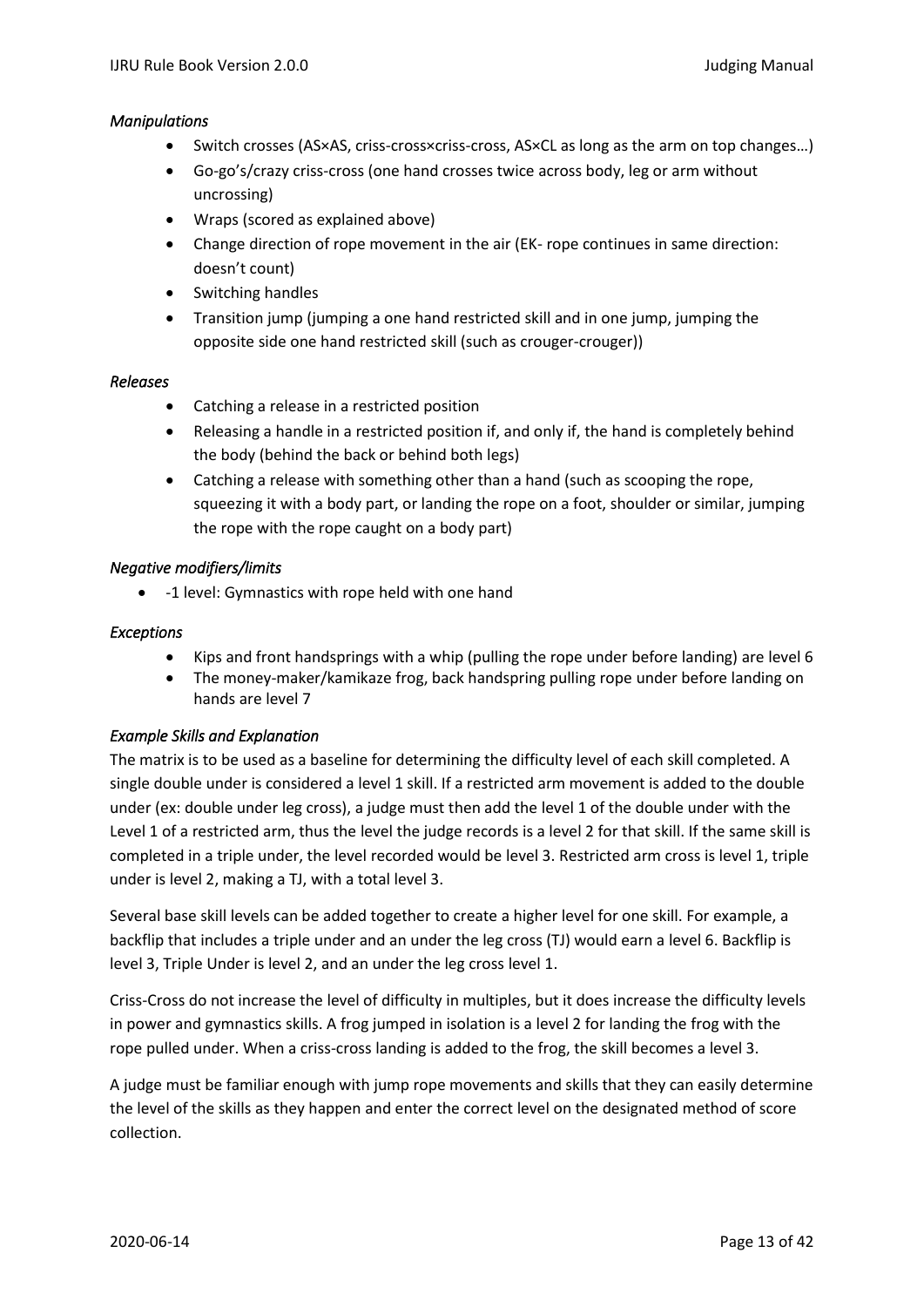#### <span id="page-13-0"></span>4.1.3 Double Dutch

Double Dutch skills and modifiers are grouped by elements below. For Double Dutch pairs freestyle, if different skills are performed simultaneously, award credit for the lowest skill completed, unless the interaction is listed as a modifier.

Double Dutch skills are scored per snapshot which is the sum of the difficulty of the skill the jumpers are doing when a rope passes under their feet/hands added to the difficulty of what the turners are doing with that rope at the time. (For example, when jumping over one rope the jumper is transitioning from a upright jump to a push-up (L2), on the next rope the jumper is transitioning from a push-up to an upright jump (L2), one turner restricts this rope by an arm turned under the knee in a crouger position (+1) resulting in a Level 3 snapshot. This sequence would be scored Level 2, Level 3).

A difficulty level is awarded to all jumps where all athletes are actively involved with the skill (for example, assisting a flip into the ropes while standing outside the ropes is credited because the assisting athlete is actively involved in performing the skill. Similarly, turner involvement skills can be credited on its own as long as all the athletes who are not turning are jumping in the ropes).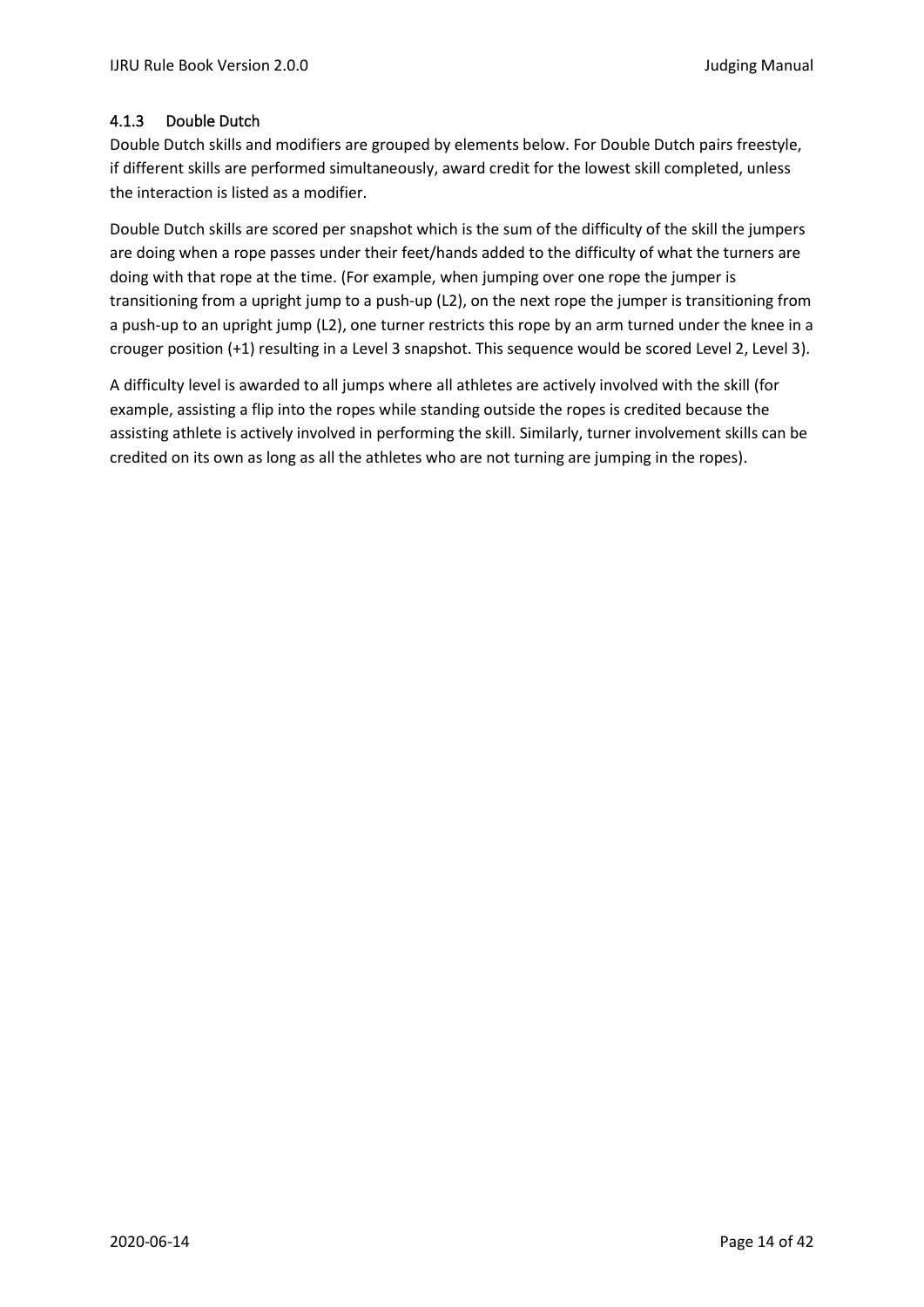| <b>Skill level</b> | $\bf{0}$             | 0.5                 |                                                                                                   |                                                                             | $\overline{3}$                                             | 4                              |
|--------------------|----------------------|---------------------|---------------------------------------------------------------------------------------------------|-----------------------------------------------------------------------------|------------------------------------------------------------|--------------------------------|
| <b>Multiples</b>   | Single               |                     | Double                                                                                            | Triples and quads                                                           | Quints and sextuples                                       | Septuplets<br>and<br>octuplets |
| Power              |                      |                     | Mountain climber, power<br>without jumping the rope<br>(ex: up the ladder push-<br>up), piggyback | Frog, push-up, crabs, butt<br>bounces, back jump, splits,<br>leap frog, kip | Hand hops, two-foot<br>frogs, v kick,<br>backbends/bridges |                                |
| <b>Gymnastics</b>  |                      |                     | Cartwheel, round-off, 360-<br>degree rotation of body                                             | Handsprings, suicide                                                        | Flips                                                      |                                |
| <b>Turner</b>      | <b>Basic turning</b> | Going into          | Pinwheel, Going into                                                                              | Turner skills involving more                                                |                                                            |                                |
| involvement        | (backwards           | Synchronized        | Alternating Wheel, turner                                                                         | than one hand movement                                                      |                                                            |                                |
|                    | and forwards)        | Wheel               | skills only involving one                                                                         | (ex: restriction of both                                                    |                                                            |                                |
|                    |                      |                     | hand movement (ex: leg                                                                            | hands, power skills, and                                                    |                                                            |                                |
|                    |                      |                     | over, and criss-cross)                                                                            | gymnastics)                                                                 |                                                            |                                |
| <b>Releases</b>    |                      |                     | Helicopter, floaters                                                                              | Mic, two handled release                                                    |                                                            |                                |
| <b>Switches</b>    |                      | <b>Basic switch</b> | Quick switch, Wheel                                                                               |                                                                             |                                                            |                                |
|                    |                      | (athlete does not   | switch,                                                                                           |                                                                             |                                                            |                                |
|                    |                      | enter with next     | Exchange of handles                                                                               |                                                                             |                                                            |                                |
|                    |                      | turned rope)        | during Wheel, any                                                                                 |                                                                             |                                                            |                                |
|                    |                      |                     | interaction between                                                                               |                                                                             |                                                            |                                |
|                    |                      |                     | jumper and turner                                                                                 |                                                                             |                                                            |                                |
| <b>Footwork</b>    |                      | Footwork            |                                                                                                   |                                                                             |                                                            |                                |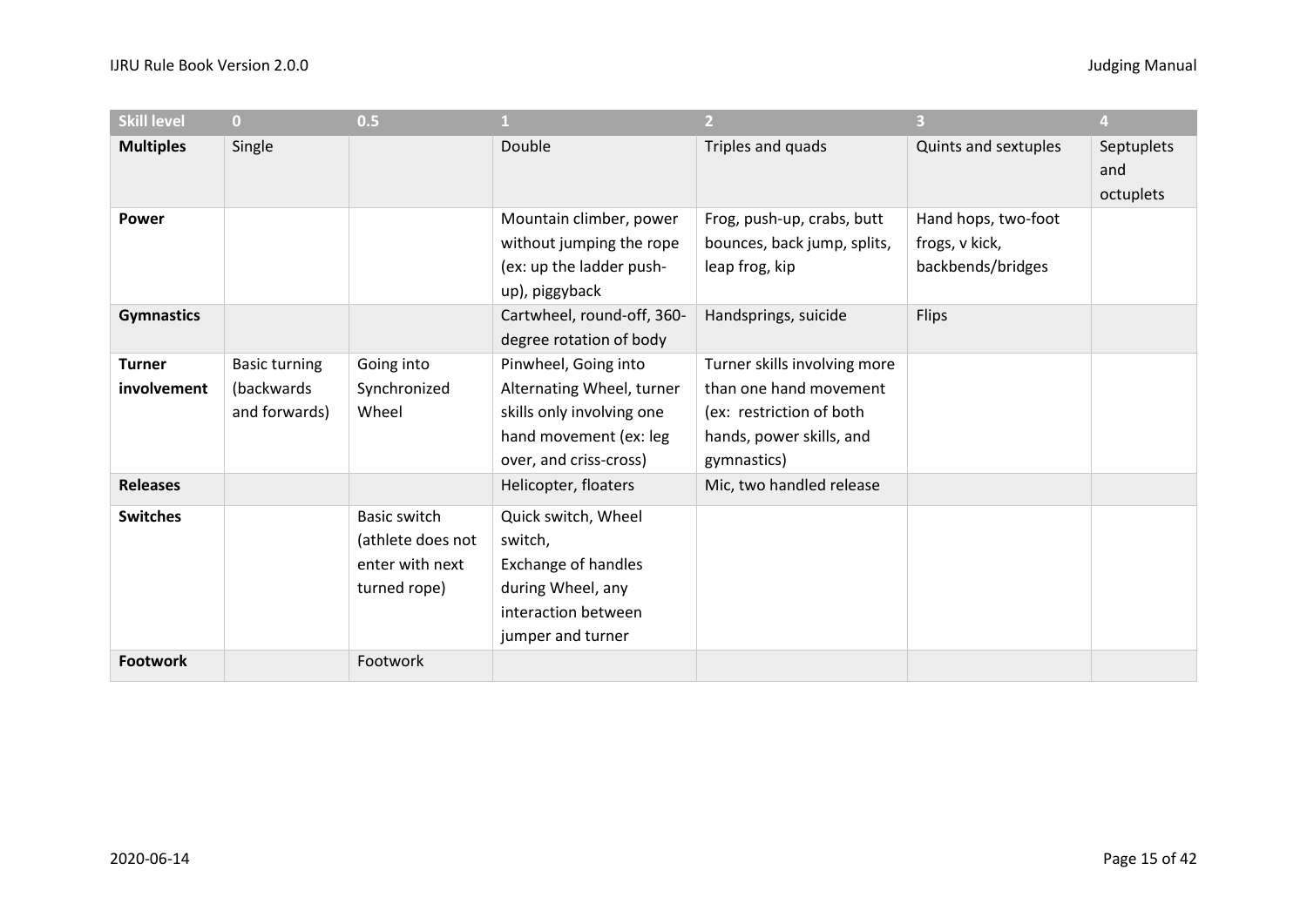A turner involvement skill will only add a level of difficulty when the turner(s) transition between turner skills. This means that a turner involvement skill will not continue to add a level of difficulty if the turner holds the skill for more than 2 jumps.

For turner involvement skills completed in wheel, judges should use the wheel difficulty matrix. Note that .5 skills do not increase difficulty levels of another skill or component.

The "starting value" of turner involvement skills is awarded per turner except for:

- Basic pin Wheel
- Basic Wheel

This means that if both turners restrict the same rope under one knee in a crouger position while in normal Double Dutch turning they are awarded +1 Levels each.

The following modifications will add 1 or more levels to the skill being performed (unless otherwise specified):

#### *Power/gymnastics*

- An additional +1 level for every 90-degree turn in power when the rope is pulled
- One handed frog-type skills
- An additional +1 level for each 360-degree rotation of the body in a power or gymnastics skill

#### *Interactions*

- Power skills done over another athlete, and an additional +1 level for each additional layer in a power skill
- +2 levels for flips over another athlete
- Assisted flips interaction (unless one athlete is supporting an athlete all the way around in the flip, in which case, reduce the level by 1)

#### <span id="page-15-0"></span>4.1.4 Wheel

When judging Wheel, judge every skill performed by each athlete, unless the athletes are in synchronized Wheel for single under rope manipulation or footwork skills. In this case, the athletes receive one skill mark and only the lowest level skill performed will be scored. Skills performed in a single rope fashion (where ropes are not shared between athletes) will not be scored. Wheel skills and modifiers are grouped by elements below.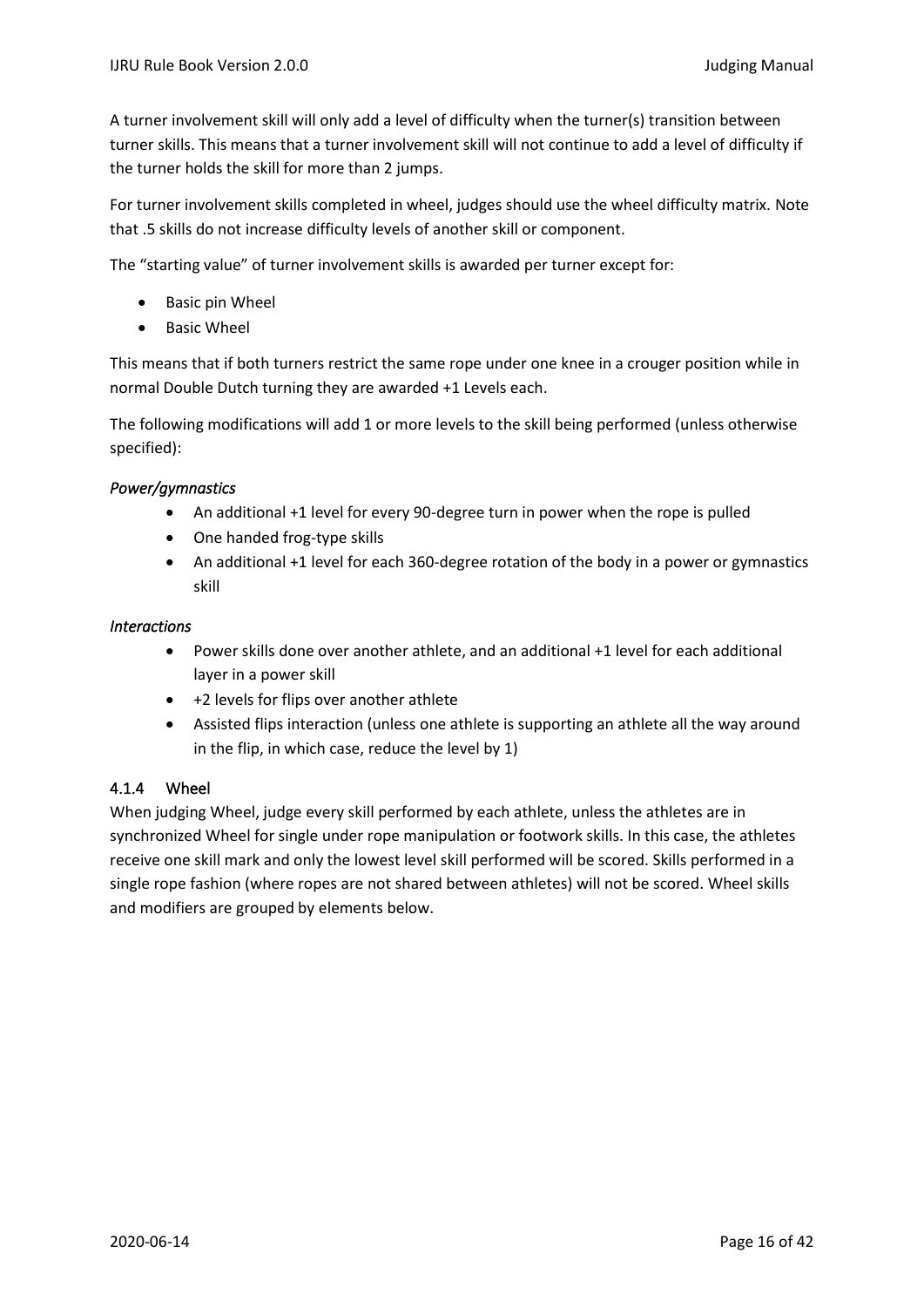| <b>Starting level</b>          | $\bullet$     | 0.5                                                        | $\mathbf{1}$                                                                                         | 2 <sup>1</sup>                                                                                     | $\overline{\mathbf{3}}$                                               | 4         | 5 <sup>1</sup> | 6 <sup>1</sup>                                                                                                  |
|--------------------------------|---------------|------------------------------------------------------------|------------------------------------------------------------------------------------------------------|----------------------------------------------------------------------------------------------------|-----------------------------------------------------------------------|-----------|----------------|-----------------------------------------------------------------------------------------------------------------|
| <b>Multiples</b>               | Single        |                                                            | Double                                                                                               | <b>Triple</b>                                                                                      | Quad                                                                  | Quintuple | Sextuple       |                                                                                                                 |
| Power                          |               | <b>Bubble</b><br>(regardless of<br>the number<br>of wraps) | Basic power (not<br>pulling rope): basic<br>frog, basic push-up,<br>butt bounce, back<br>jump        | Power pulling rope:<br>frog, push-up, crab,<br>two footed entry for<br>frog                        | One handed<br>power                                                   |           |                | <b>Backwards</b><br>power:<br>examples-<br>darkside, sunny<br>D (if done by<br>both athletes<br>simultaneously) |
| <b>Gymnastics</b>              |               |                                                            | Cartwheel and<br>round-off                                                                           | Handsprings, kip,<br>suicide                                                                       | Flips                                                                 |           |                |                                                                                                                 |
| Rope<br><b>Manipulation</b>    | Side<br>swing | Criss-cross,<br>180 on the<br>ground                       | One hand restricted:<br>toad (leg over cross),<br>cougar (leg over), EB<br>(one hand behind<br>back) | <b>Both hands</b><br>restricted: AS, CL,<br>TS, caboose,<br>elephant, weave                        |                                                                       |           |                |                                                                                                                 |
| <b>Releases</b>                |               |                                                            | Basic release,<br>Inversed release,<br>snake release,<br>floater                                     | Mic release,<br>2 handled rope<br>release                                                          | Lasso (snake<br>release above<br>head, catching<br>it out of the air) |           |                |                                                                                                                 |
| Scoops/<br><b>Interactions</b> |               | Switching<br>places                                        | One jumper is<br>scooped                                                                             | Multiple jumpers<br>are jumped by<br>scoop,<br>Multiple ropes<br>moving during<br>scoop, leap frog | Multiple ropes<br>+ multiple<br>athletes moving<br>during scoop       |           |                |                                                                                                                 |
| <b>Footwork</b>                |               | Footwork                                                   |                                                                                                      |                                                                                                    |                                                                       |           |                |                                                                                                                 |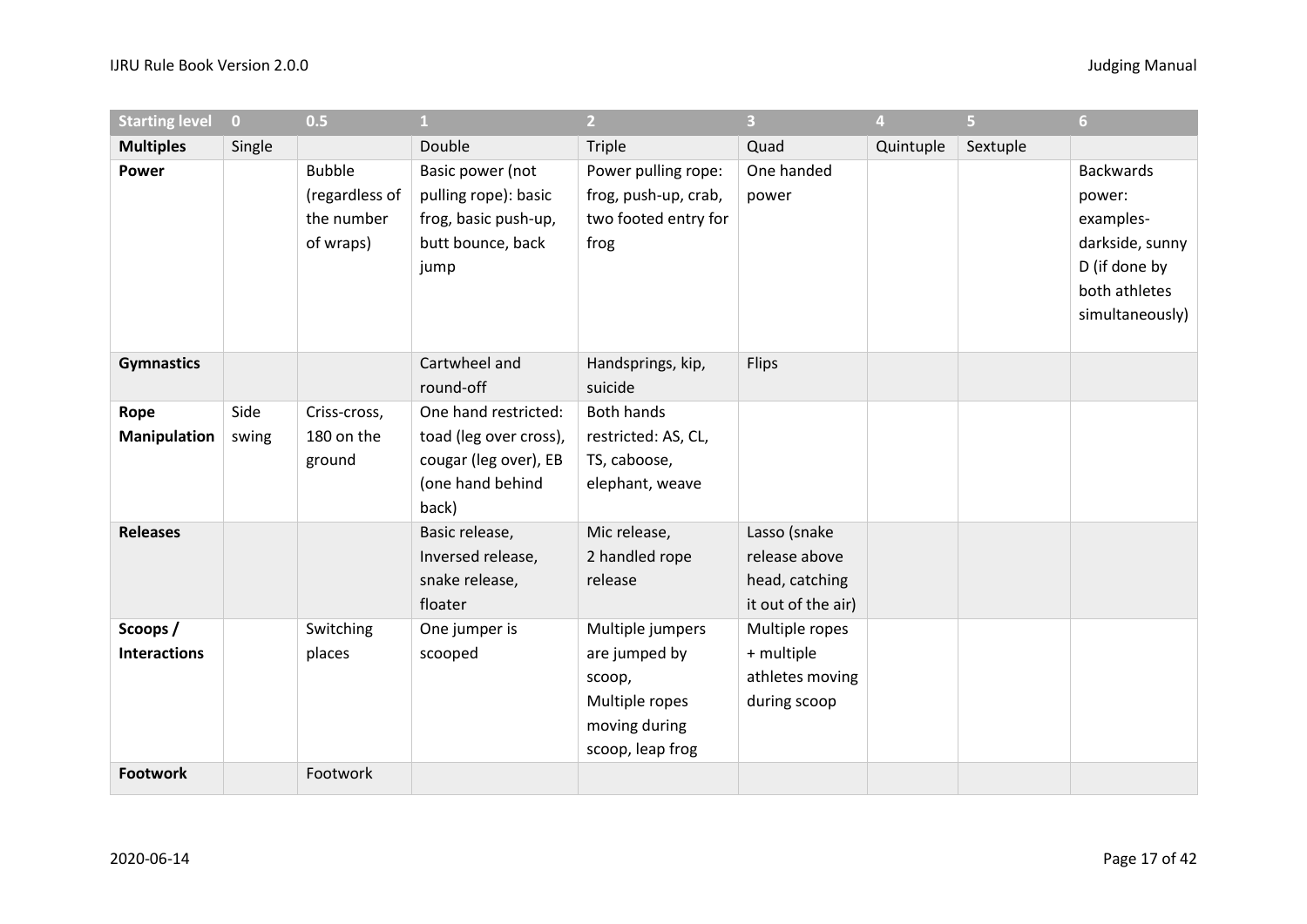Refer to the sectio[n 4.1.2](#page-9-3) for further explanations of specifics.

The following modifications will add 1 level to the skill being performed (unless otherwise specified):

#### *Multiples*

- Body rotation (at least 270 degrees in twist or flip direction): EK, BC, Full Twist
- An additional +1 level for every 180-degree turned in the air beyond a 360 when jumped ex. 540, 720, 900

#### *Power/gymnastics*

- Criss-Cross performed with power/strength skill and/or flips
- Landing in push-up, split or crab position
- Landing in frog position (+2)
- Assisted flips interaction (unless one athlete is supporting an athlete all the way around in the flip, in which case, reduce the level by 1)
- An additional +1 level for every 90 degree turn in power when the rope is pulled

#### *Manipulations*

- Switch crosses (AS×AS, criss-cross×criss-cross, AS×CL as long as the arm on top changes…)
- Go-go's/crazy criss-cross (one hand crosses twice across body, leg or arm without uncrossing)
- Wraps (scored as described in sectio[n 4.1.2\)](#page-9-3)
- Change direction of rope movement in the air (EK- rope continues in same direction: doesn't count)
- Switching handles
- Transition jump (jumping a one hand restricted skill and in one jump, jumping the opposite side one hand restricted skill (such as crouger-crouger))

#### *Releases*

- Catching a release in a restricted position
- Releasing a handle in a restricted position if, and only if, the hand is completely behind the body (behind the back or behind both legs)
- Catching a release with something other than a hand (such as scooping the rope, squeezing it with a body part, or landing the rope on a foot, shoulder or similar, jumping the rope with the rope caught on a body part)

#### *Exceptions*

- Kips and front handsprings with a whip (pulling the rope under before landing) are level 6
- The money-maker/kamikaze frog, back handspring pulling rope under before landing on hands are level 7

#### *Negative modifiers/limits*

• -1 level: Gymnastics with rope held with one hand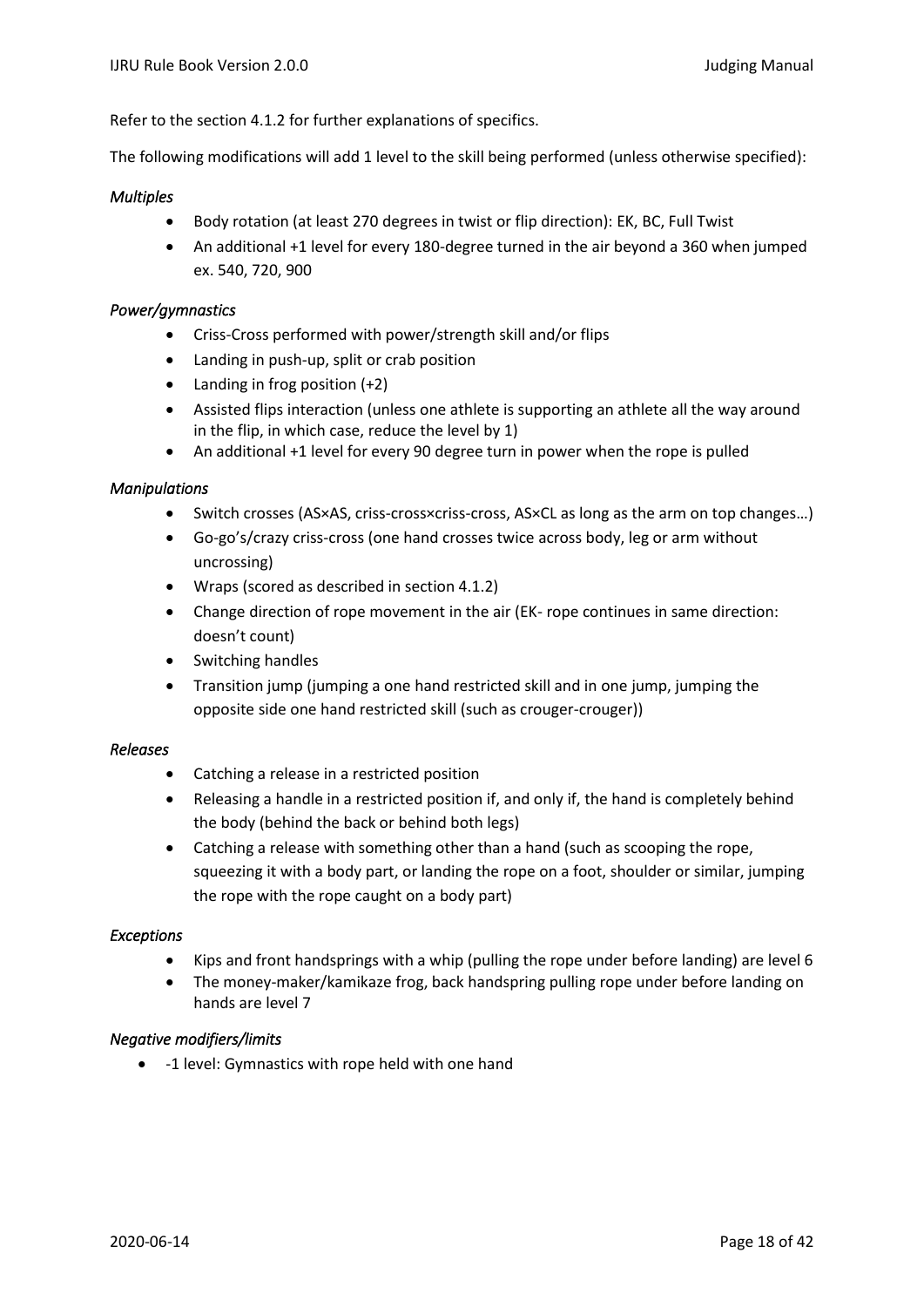# <span id="page-18-0"></span>4.2 PRESENTATION

Presentation is divided into two sets of judges, Athlete Presentation  $(P_A)$  and Routine Presentation (P<sub>R</sub>) judges. These judges make marks (+,  $\checkmark$ , -) throughout the routine.

## <span id="page-18-1"></span>4.2.1 Athlete Presentation – Form and Execution (Technicality)

To evaluate form and execution, a judge should watch for body posture and positioning, amplitude, and the flow and arc of the rope. Skills should be performed in the best possible way for judge and audience visibility, as well as aesthetics. Judges will make a mark for Form and Execution for every skill performed. In freestyle routines with more than one athlete, judges should award the average level of form and execution for each skill. For example, if one athlete in a pairs routine has Excellent form and execution but the other athlete as Basic form and execution, the skill should be awarded Average form execution.

|                                                             | <b>Form and Execution (Technicality)</b>           |                                       |  |  |  |  |
|-------------------------------------------------------------|----------------------------------------------------|---------------------------------------|--|--|--|--|
| - Basic                                                     | $\sqrt{\phantom{a}}$ Average                       | + Excellent                           |  |  |  |  |
| Hunched over position,                                      | Bent over to help execute the                      | Upright posture - shoulders           |  |  |  |  |
| showing lack of skill, focus is                             | skill                                              | and head up, back straight            |  |  |  |  |
| towards the floor                                           |                                                    |                                       |  |  |  |  |
| Shows obvious effort to                                     | Performs moves well enough to                      | Clean lines and proper form at        |  |  |  |  |
| complete the skill. Legs or back                            | complete the skill but with                        | all times when performing the         |  |  |  |  |
| are bent when not appropriate                               | minor breaks in form                               | skill                                 |  |  |  |  |
| for the skill being performed                               |                                                    |                                       |  |  |  |  |
| Hesitation between skills,                                  | Minor moments of hesitation.                       | Smooth flow between skills and        |  |  |  |  |
| obvious effort in thought                                   | Executes short break in the<br>flow of the routine | superior execution of the<br>routine. |  |  |  |  |
| between completing skills.<br>Long pauses or bobbles in the |                                                    |                                       |  |  |  |  |
| routine                                                     |                                                    |                                       |  |  |  |  |
| The arc of the rope(s) is wobbly                            | The arc of the rope(s) are not                     | The arc of the rope(s) is             |  |  |  |  |
|                                                             | exceptional, but not bad                           | continuous and smooth                 |  |  |  |  |
| Struggles to complete the skill.                            | Slight break in form when                          | Displays exceptional                  |  |  |  |  |
| Low and hard landing of the                                 | landing the skill.                                 | athleticism. High amplitude           |  |  |  |  |
| skill                                                       | Visible that it takes effort to                    | with a soft landing. Landing the      |  |  |  |  |
|                                                             | complete the skill                                 | skill upright or in the               |  |  |  |  |
|                                                             |                                                    | appropriate form for the skill        |  |  |  |  |
|                                                             |                                                    | being performed                       |  |  |  |  |
| Performing the skill while                                  | The skill is performed in a less                   | The skill is staged well in           |  |  |  |  |
| oriented in a direction that                                | than ideal position on the floor.                  | relation to the judges and            |  |  |  |  |
| makes it difficult to evaluate                              |                                                    | audience. The directionality          |  |  |  |  |
|                                                             |                                                    | and position on the floor is          |  |  |  |  |
|                                                             |                                                    | visually pleasing to the              |  |  |  |  |
|                                                             |                                                    | intended audience                     |  |  |  |  |
| Pairs or teams are not                                      | Pairs or teams are coordinated                     | Pairs or teams are perfectly          |  |  |  |  |
| coordinated or synchronized,                                | and synchronized                                   | coordinated and synchronized          |  |  |  |  |
| and/or need to focus on each                                |                                                    | without effort                        |  |  |  |  |
| other to stay together                                      |                                                    |                                       |  |  |  |  |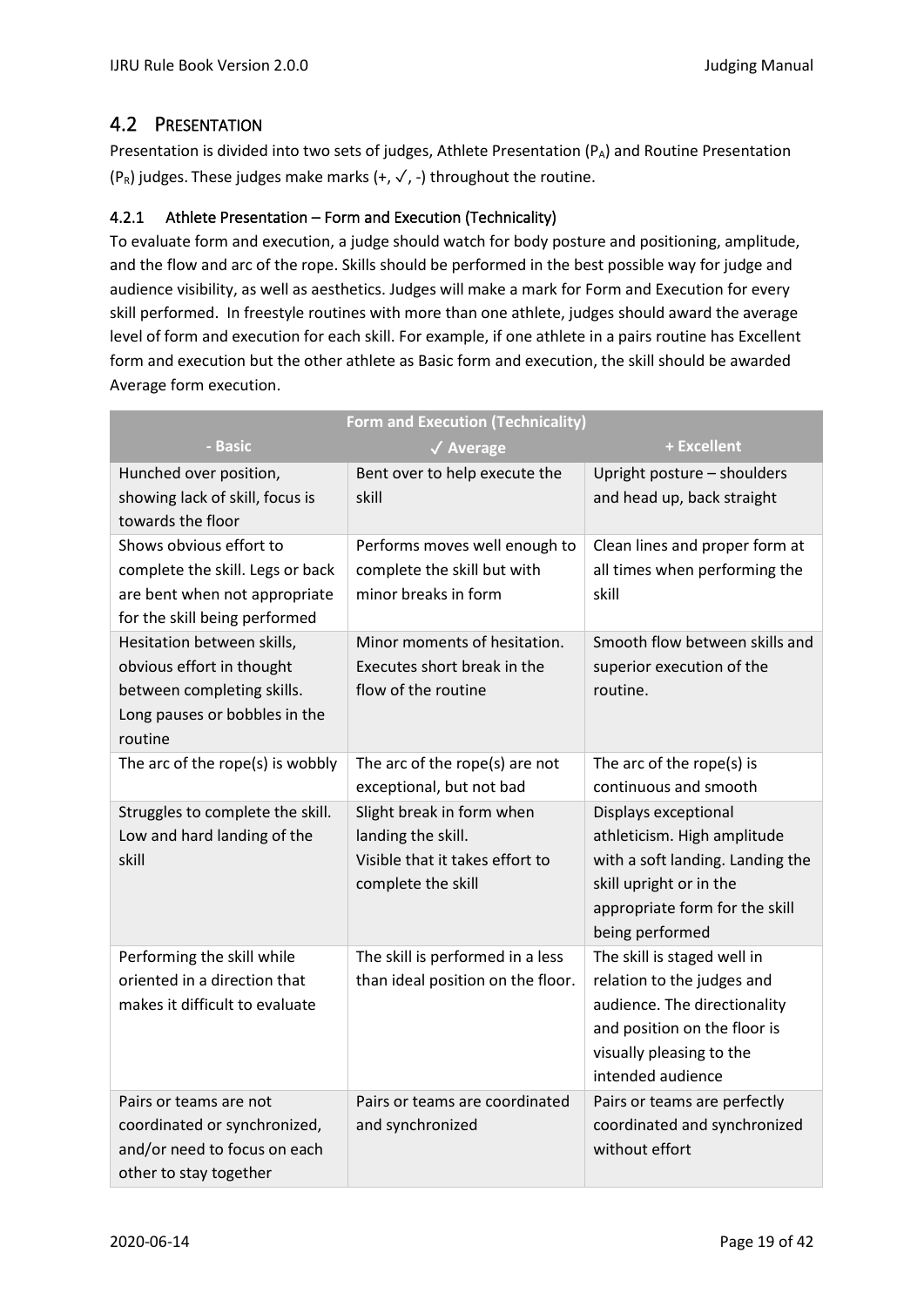#### <span id="page-19-0"></span>4.2.2 Athlete Presentation – Misses

Athlete presentation judges also count misses as defined in section [4.5.1](#page-24-2)

#### <span id="page-19-1"></span>4.2.3 Routine Presentation – Entertainment

To evaluate the entertainment component of a routine, judges should watch for unique skills and combinations, varied movement across the floor, and smooth transitions between skills. Routine Presentation judges will also watch for repetition. This includes sections of the routine that begin to appear repetitive. For example, long multiple sequences, similar turner involvement during Double Dutch, etc. Note that an exact repeated skill does not necessarily constitute repetitiveness. Judges will make a mark for entertainment at least every 2 seconds.

|                                                                                                                                                                                            | <b>Entertainment</b>                                                                                                                                           |                                                                                                                                                                                                                             |  |  |  |  |
|--------------------------------------------------------------------------------------------------------------------------------------------------------------------------------------------|----------------------------------------------------------------------------------------------------------------------------------------------------------------|-----------------------------------------------------------------------------------------------------------------------------------------------------------------------------------------------------------------------------|--|--|--|--|
| - Basic                                                                                                                                                                                    | $\sqrt{\phantom{a}}$ Average                                                                                                                                   | + Excellent                                                                                                                                                                                                                 |  |  |  |  |
| Displays a lack of confidence,<br>no effort made to connect with<br>the judges and audience, no<br>visible eye contact made                                                                | May have moments of<br>connecting with the judges and<br>audience, but they are minimal<br>and shows obvious inward<br>concentration throughout the<br>routine | Strong showmanship and stage<br>presence demonstrated.<br>Athlete performs a routine<br>that captivates the judges and<br>audience's attention. Effort<br>made to make eye contact and<br>connect with intended<br>audience |  |  |  |  |
| The section of the routine is<br>predictable and/or not<br>designed from the spectator<br>perspective                                                                                      | The section of the routine is<br>neither interesting nor<br>predictable                                                                                        | The section of the routine is<br>interesting and entertaining to<br>watch                                                                                                                                                   |  |  |  |  |
| The section of the routine is<br>repetitive in comparison to<br>other sections of the routine;<br>athlete appears to have a<br>limited repertoire of skills; an<br>exact skill is repeated | The section of the routine has<br>some variety of skills and<br>combinations with some<br>repetition in comparison to the<br>routine as a whole                | The section of the routine<br>shows variety in comparison to<br>the routine as a whole                                                                                                                                      |  |  |  |  |
| Predictable movements or no<br>movement, little to no rope<br>direction changes                                                                                                            | Athlete moves and uses the<br>competition space, but<br>movements and the athlete<br>remains in one place for an<br>extended period of time                    | Directionality of the rope and<br>athlete movements are varied<br>and unpredictable (interesting<br>to watch)                                                                                                               |  |  |  |  |
| Choppy transitions and breaks<br>in flow                                                                                                                                                   | Transitions between skills exist<br>but they are not interesting or<br>well-executed                                                                           | The athlete transitions<br>smoothly and effortless<br>between sections of the<br>routine                                                                                                                                    |  |  |  |  |
| Narrow variety of skills;<br>sequences, and predictable/<br>simplistic choreography                                                                                                        | The skills are neither overly<br>original nor overly predictable                                                                                               | Original moves, sequences,<br>and choreography, "Wow"<br>factor                                                                                                                                                             |  |  |  |  |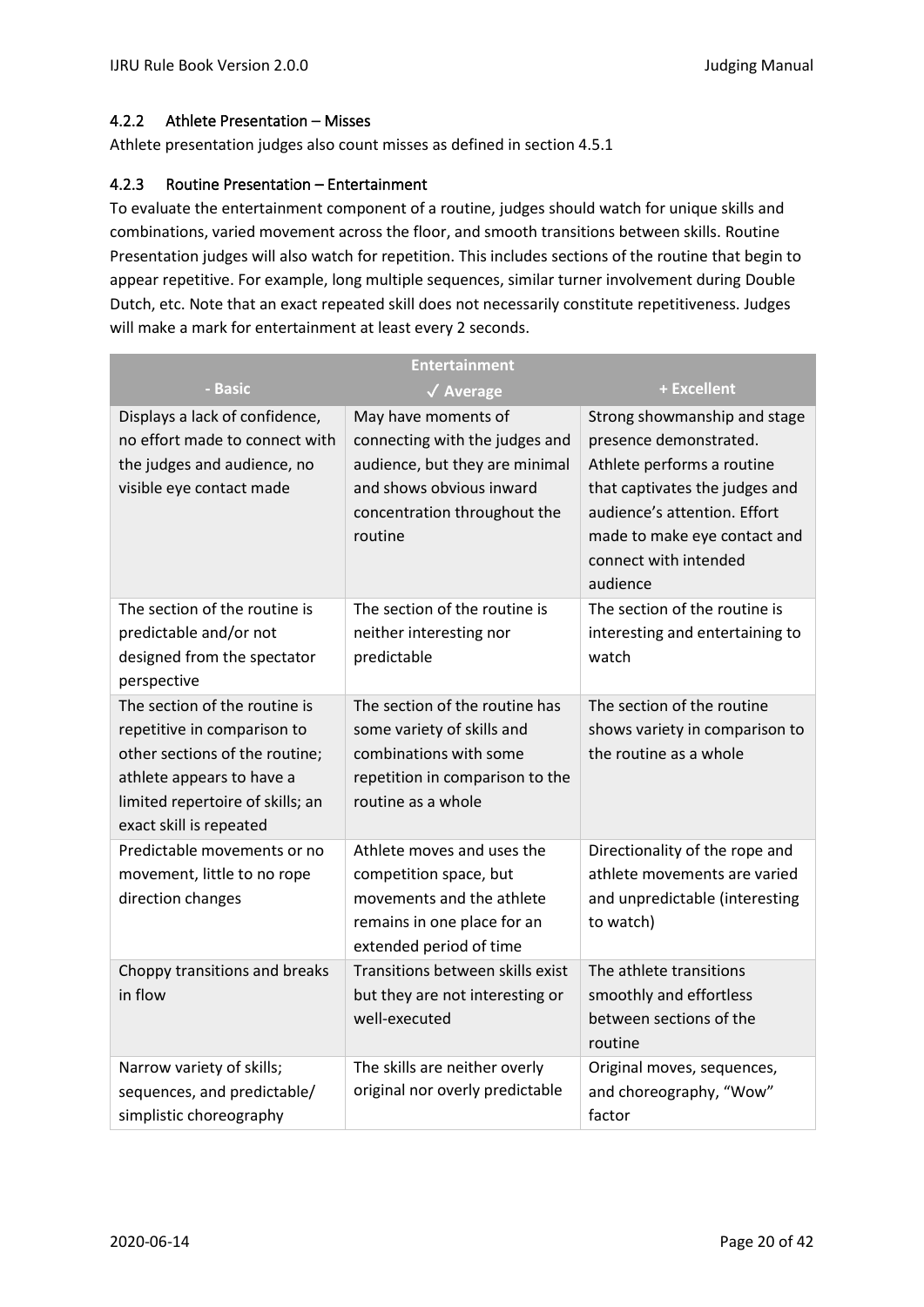#### <span id="page-20-0"></span>4.2.4 Routine Presentation – Musicality

To evaluate the musicality of a routine, judges should watch for effective use of music, unique music selection and choreography. Judges will make a mark at least every 2 seconds.

If a routine does not have any music this category should be marked with only one minus. However, if a competition cannot run music for some reason this category is not judged at all and no marks should be made.

| <b>Musicality</b>                                                                                                                                  |                                                                                                                                     |                                                                                                                                                      |  |  |  |
|----------------------------------------------------------------------------------------------------------------------------------------------------|-------------------------------------------------------------------------------------------------------------------------------------|------------------------------------------------------------------------------------------------------------------------------------------------------|--|--|--|
| - Basic                                                                                                                                            | $\sqrt{\phantom{a}}$ Average                                                                                                        | + Excellent                                                                                                                                          |  |  |  |
| Accents of the music do not<br>correspond to elements of the<br>routine; Little rhythmic<br>connection between the beat<br>and athlete's movements | Jumping is sometimes on-beat<br>and on-rhythm; some<br>alignment of accents and<br>transitions between the music<br>and the routine | Jumping is consistently on-beat<br>and on-rhythm; excellent use<br>of accents in the music to<br>amplify the routine                                 |  |  |  |
| The athlete doesn't use the<br>music to connect with the<br>choreography or style                                                                  | The athlete embraces the spirit<br>and style of the music                                                                           | The style of jumping closely<br>matches the music; the routine<br>tells a story with the music,<br>creates an emotional<br>connection with the music |  |  |  |
| No effective starting and/or<br>ending pose/sequence                                                                                               | Athlete uses starting and<br>ending poses/sequences but<br>without much impact on the<br>quality of the routine                     | Starting pose/sequence creates<br>anticipation for the routine;<br>finishing pose marks a clear<br>and graceful finish                               |  |  |  |

## <span id="page-20-1"></span>4.3 REQUIRED ELEMENTS

In order to ensure that freestyle routines are well-rounded and varied, athletes will be required to perform certain skill types or elements. For each required element not fulfilled points will be deducted from the score.

#### <span id="page-20-2"></span>4.3.1 General

- Athlete(s) must successfully complete a skill that can be awarded a difficulty level for it to count as a required element
- Required elements may be performed in isolation or in sets
- Athletes can complete multiple required elements in the same skill
- Required elements can be performed at any difficulty level. Athletes do not need to make any other jump after the required element.
- In Single Rope Pairs and Team freestyle events, the required element must be performed by all athletes simultaneously
- For Double Dutch and Wheel events, a required element can be performed by any single athlete or combination of the athletes (they do not all need to participate in the skill for it to count)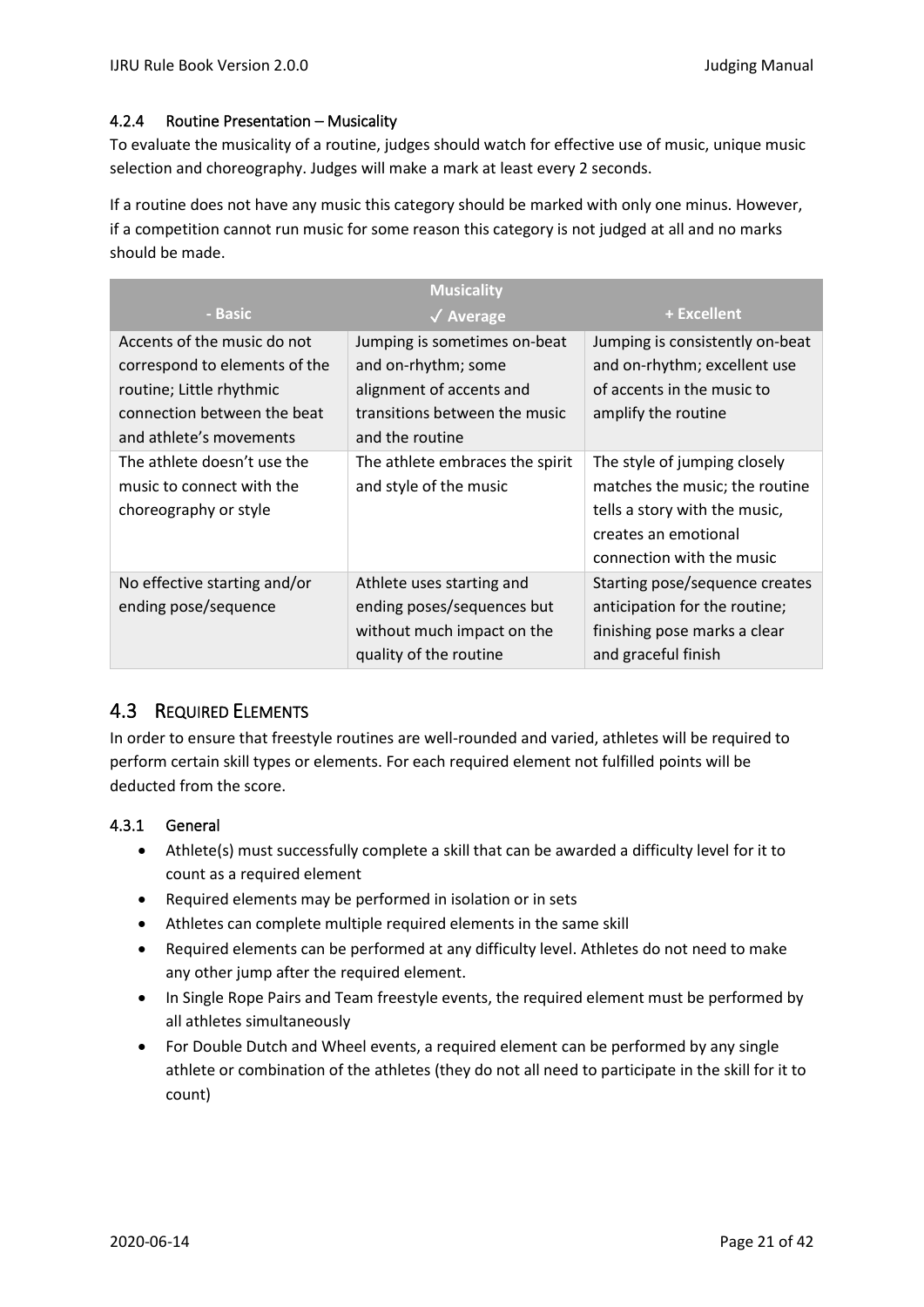#### <span id="page-21-0"></span>4.3.2 Single Rope

- 4 different multiples
	- o Skills that involve the rope passing under an athlete's foot more than once per jump/skip
- 4 different gymnastics and/or power skills
	- o Skills requiring athletes to be:
		- **■** Jumping off their hands or forearms or from a starting position where their hands or forearms are touching the ground
		- **Seated**
		- On their back (supine)
		- Lying facing the ground (prone)
		- In a crab or split position
		- Having their head pass below their waist level and feet above the waist level at the same time
- 4 different wraps and/or releases
	- o A release counts from when an athlete lets go of the handle(s) until they catch the rope and perform another type of jump/skip
	- o A wrap involves jumping/skipping/stepping over the rope while the rope is wrapped around an athlete's body (or part of their body)

Additional Required Elements for Single Rope Pairs Freestyle and Single Rope Team Freestyle:

- 4 different interactions
	- o Jumper interactions are skills completed in a way that the athletes support each other, share a rope, jump/skip another athlete with their rope (scoop), and/or perform skills over/under each other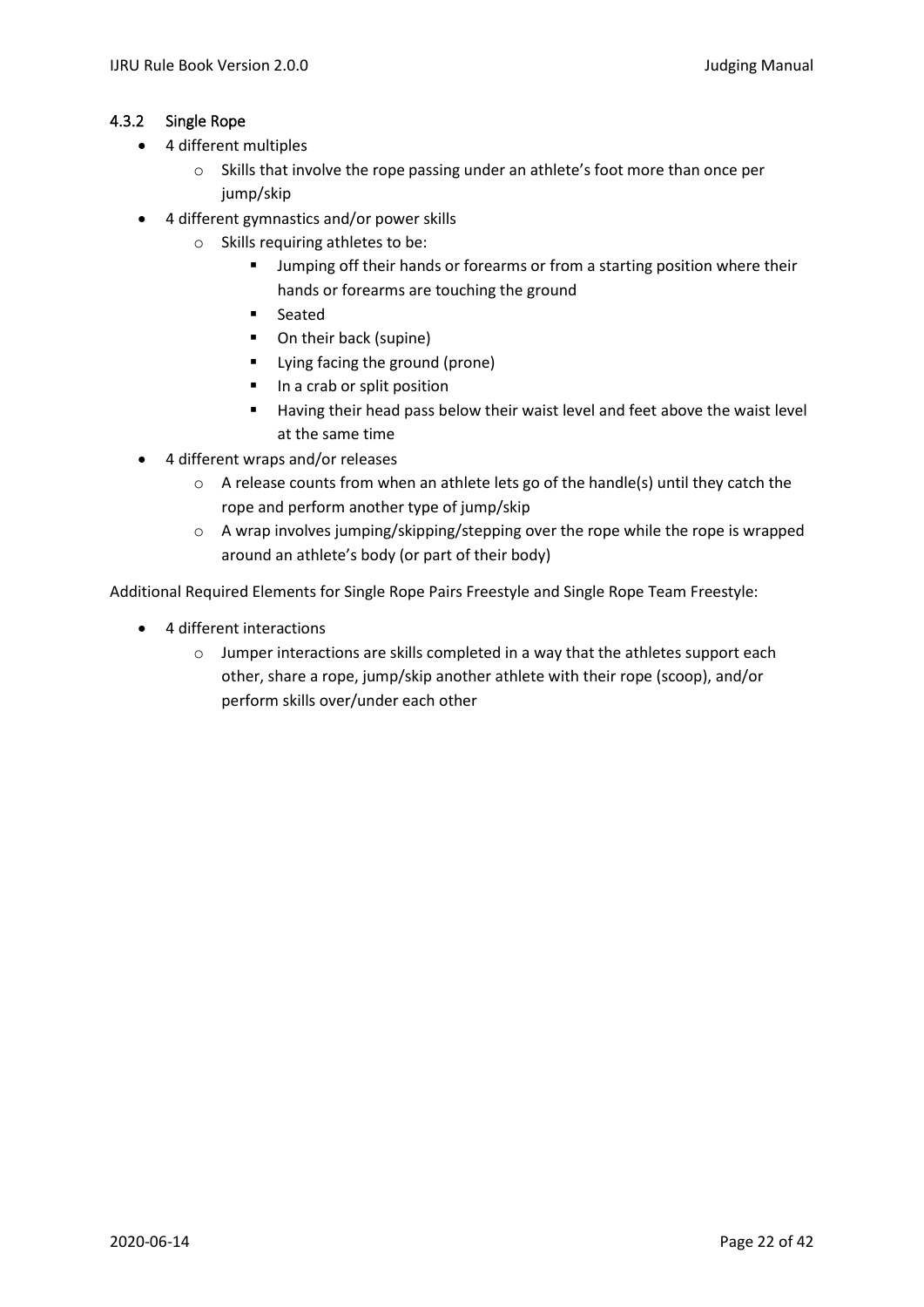#### <span id="page-22-0"></span>4.3.3 Double Dutch

- 4 different turner involvement skills
	- $\circ$  Turning the ropes in a manner other than standard Double Dutch or together in the same direction
	- o Standard Double Dutch turning= turning the ropes in an alternating, opposite direction without multiples
- 4 different gymnastics and/or power skills
	- o Skills requiring athletes to be:
		- **■** Jumping off their hands or forearms or from a starting position where their hands or forearms are touching the ground
		- Seated
		- On their back (supine)
		- Lying facing the ground (prone)
		- In a crab or split position
		- Having their head pass below their waist level and feet above the waist level at the same time

In Double Dutch freestyle events with more than three athletes in the same routine, the following additional required elements exist:

- 4 different interactions
	- o Jumper interactions are skills completed in a way that the athletes support each other, perform skills over/under or around each other, and/or physically connect with each other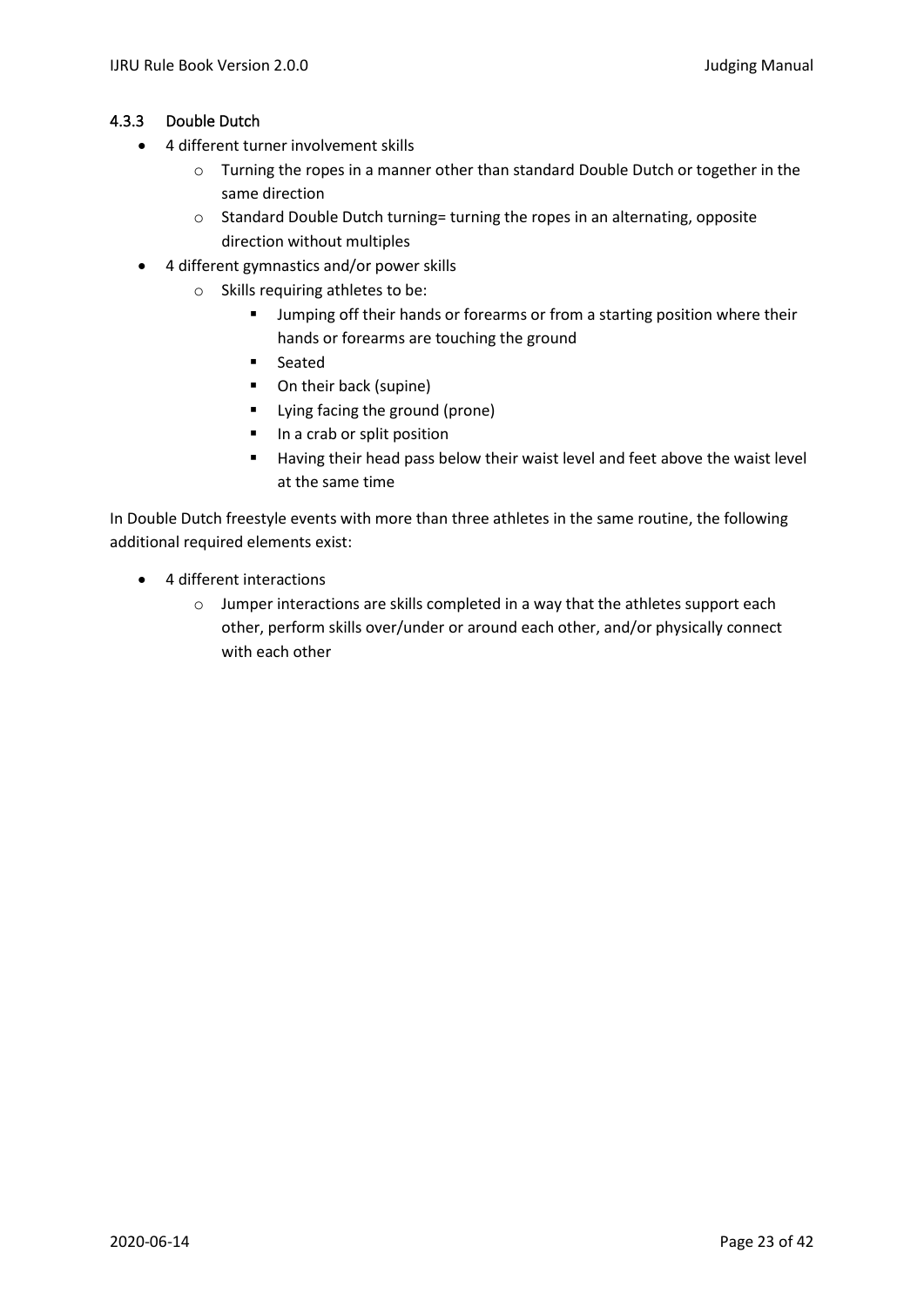#### <span id="page-23-0"></span>4.3.4 Wheel

- 4 different multiples
	- o Skills that involve the rope passing under an athlete's foot more than once per jump/skip
- 4 different gymnastics and/or power skills
	- o Skills requiring athletes to be:
		- **■** Jumping off their hands or forearms or from a starting position where their hands or forearms are touching the ground
		- Seated
		- On their back (supine)
		- Lying facing the ground (prone)
		- In a crab or split position
		- Having their head pass below their waist level and feet above the waist level at the same time
- 4 different wraps and/or releases
	- o A release counts from when an athlete lets go of the handle(s) until they catch the rope and perform another type of jump/skip
	- o A wrap involves jumping/skipping the rope while the rope is wrapped around an athlete's body (or part of their body)
- 4 different interactions
	- $\circ$  Jumper interactions are skills completed in a way that the athletes support each other, perform skills over/under or around each other, and/or physically connect with each other. As well as athletes switching sides in reference to the judges (I.e. switching places)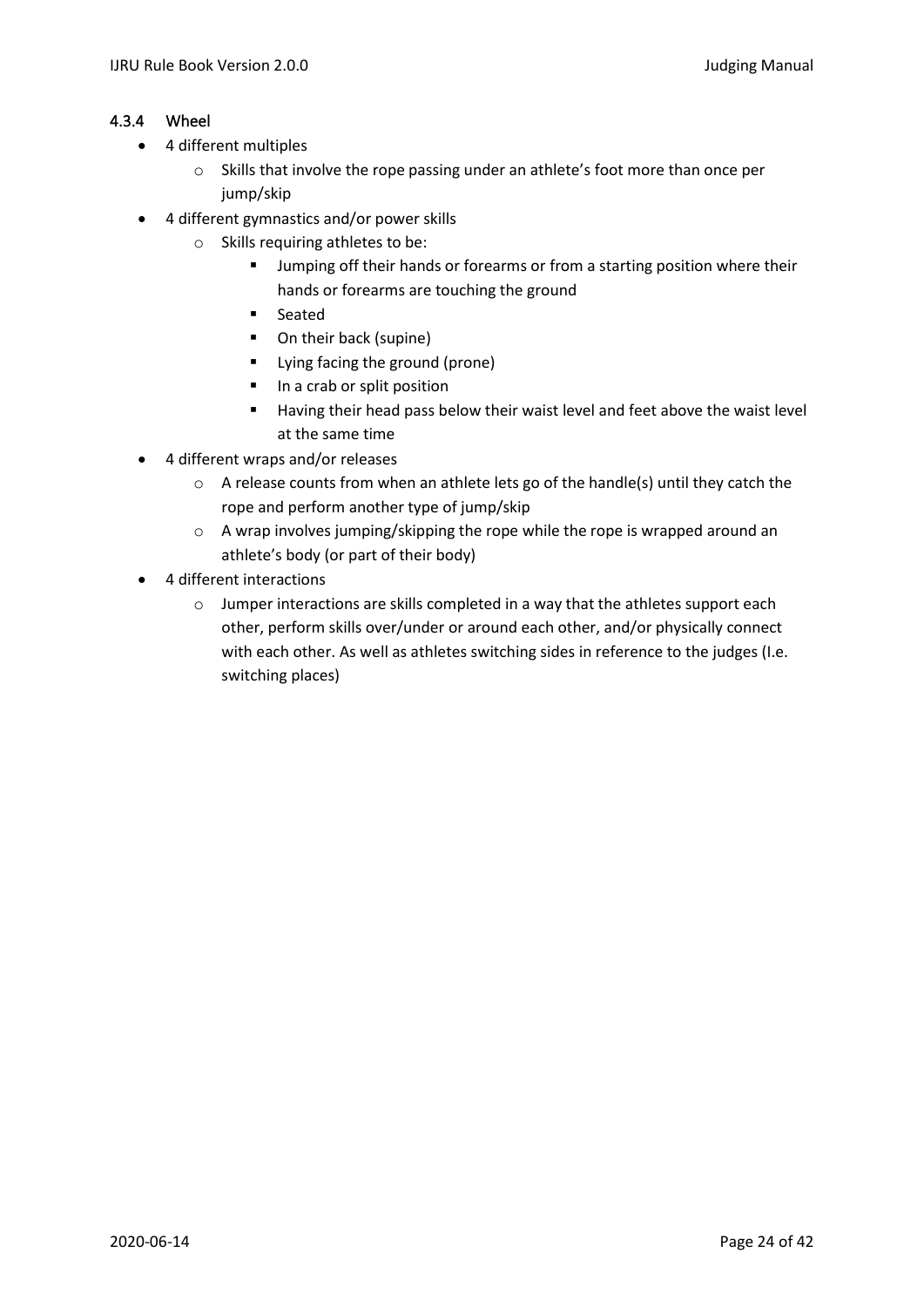# <span id="page-24-0"></span>4.4 REPEATED SKILLS

The Required Elements judges are responsible for counting exact repetitions of skills and mark the level at which these skills were performed.

Any time an exact skill with difficulty level 3 or higher is clearly repeated during a routine its difficulty value will be deducted from the difficulty score. If a skill with level 3 or higher is clearly repeated (executed more than once) the Required Elements judge should record a special mark for repetition as well as the difficulty level of the skill

Variations that are not considered repeated:

- Changing the direction (forward vs. backwards)
- Different ways of entering or exiting a skill

Variations that are considered repeated:

- Performing a skill on a different side or with different arms
- Performing a skill in a different direction relative to the floor or rope (for example looking north, south, east or west)
- Performed by a different athlete (or different combination of athletes) in the routine

For the perspective of repetition in Double Dutch, it is helpful to look at the overall skill (the combination of jumper and turner activity) which is the entirety of a skill: the entry, exit, turner skills and jumper(s). Generally, what happens between two jumps. Any change in turner or jumper skill constitutes a different overall skill. Simply switching athletes but performing the same overall skill does is still considered repeated.

## <span id="page-24-1"></span>4.5 DEDUCTIONS

#### <span id="page-24-2"></span>4.5.1 Misses

A miss is defined as any of the following:

- any time a rope stops, unless an athlete is wrapping the rope, changing the direction of the rope, trapping the rope on a body part, and/or catching the rope in a pose
- if an athlete attempts to grasp the rope and misses catching any part of the rope during a release
- if a rope is pulled out of an athlete's hand during a skill

If a disturbance of the rope(s) occurs but it doesn't constitute a miss according to the above criteria, it is considered a "bobble", not a miss, and should therefore not be counted as a miss. However, it is accounted for by the presentation judges.

Another miss can occur on the next attempt to jump the rope(s).

In Single Rope events, a team can receive multiple misses simultaneously if the miss occurs in another (set of) rope(s).

Misses are counted per (set of) rope(s), not per athlete. During Single Rope partner interactions, Wheel events, and Double Dutch events, when a miss occurs, this is counted as one miss (not one miss per competitor).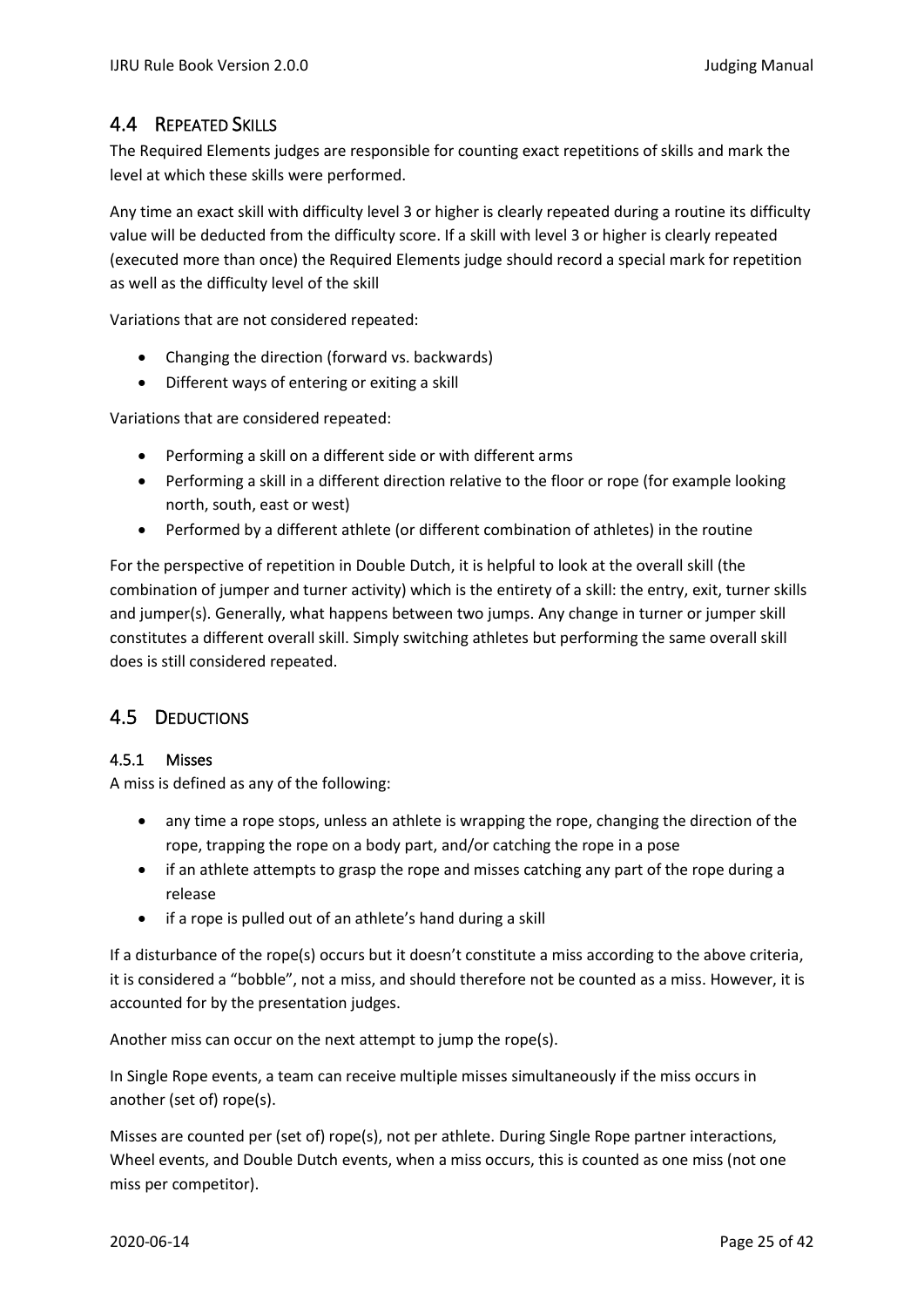#### <span id="page-25-0"></span>4.5.2 Space Violations

A space violation occurs any time part of an athlete's body touches the ground outside of the competition boundary. The boundary marker itself is in-bounds.

If a space violation occurs, the judges must not score any skills completed outside of the boundary. They must resume judging once the athlete has re-entered the competition area.

An athlete cannot receive an additional space violation until they have successfully completed a skill within the competition area.

Judges must count all space violations during a routine. A space violation is equal to 1 miss.

#### <span id="page-25-1"></span>4.5.3 Time Violations

If the athlete(s) moves to start their routine before their music is audible, or if the athlete(s) performs any jumps or routine-related moves after the ending signal indicating time has sounded, a time violation has occurred.

A maximum of 2 time violations can occur per routine. Judges must count all time violations during the routine. A time violation is equal to 1 miss.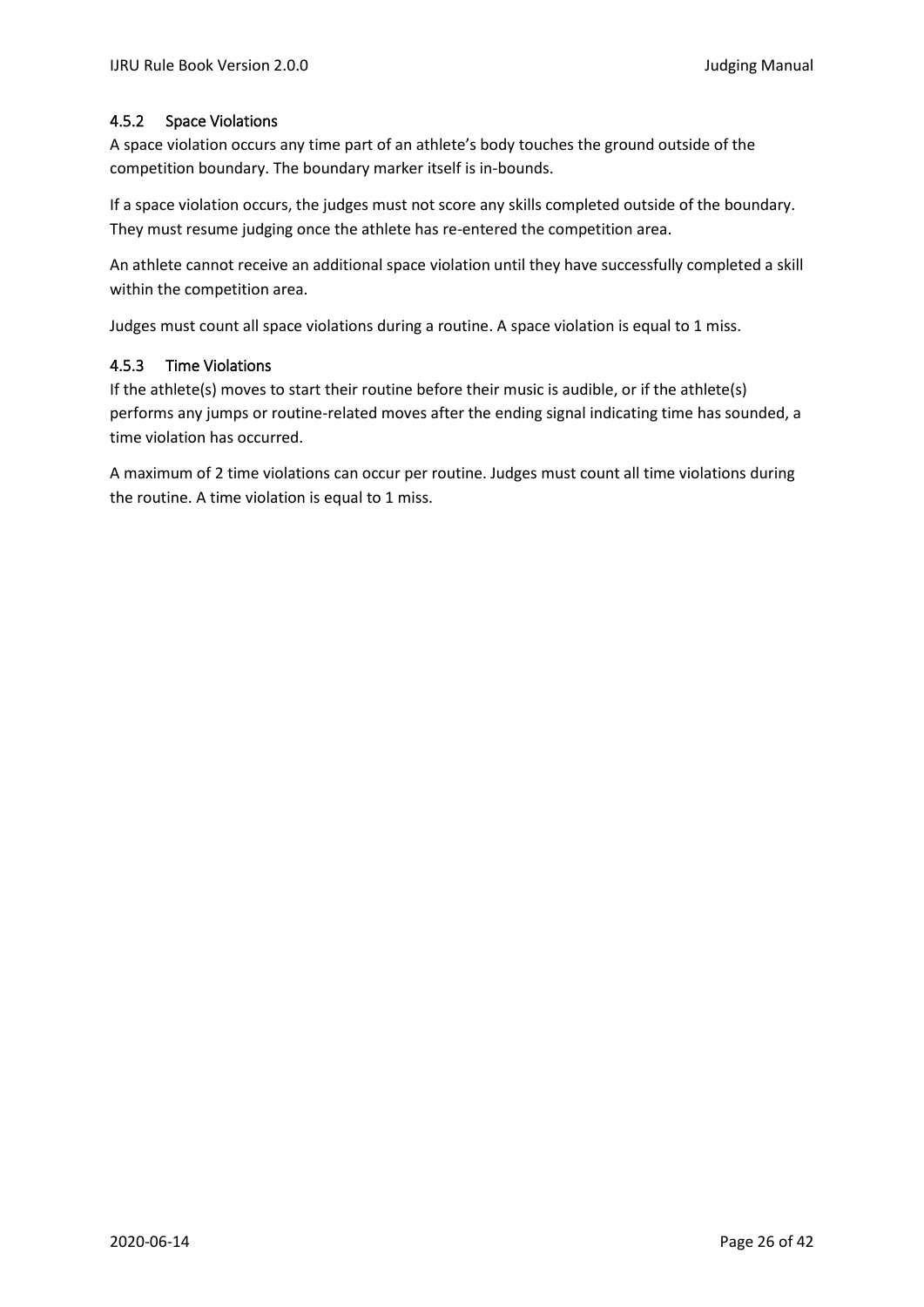# <span id="page-26-0"></span>5 JUDGING SHOW FREESTYLE EVENTS

# <span id="page-26-1"></span>5.1 DIFFICULTY

Difficulty judges will award a level for each skill performed by the athletes. Judges should not score skills being completed if 25% of the team is not performing (I.e. either in a miss or standing still/not moving). (For example, 12 athletes performing four 3-wheels, one 3-wheel makes a mistake. The difficulty judge should not award points until all 3-wheels are actively jumping again.)

The difficulty levels of skills being performed will be determined by the Single Rope- (section [4.1.2\)](#page-9-3), Double Dutch- (section [4.1.3\)](#page-13-0) and Wheel (section [4.1.4\)](#page-15-0) Matrices. Long Rope and Traveller will be judged using the following difficulty modifiers.

#### <span id="page-26-2"></span>5.1.1 Long Rope

The discipline involving long ropes with one rope being at least 6 meters long turned and jumped in any fashion. Some examples include (but are not limited to): the triangle, the umbrella, the rainbow, and the giant wheel.

#### *Starting level of 0 (not scored)*

2 turners not scooping themselves that are double bounce scooping 1 jumper with 1 rope

Add 1 full level of difficulty for each of the following:

#### *Turner Skills*

- Having multiple of any or all long ropes crossed/turning in a different direction o Ex. simple eggbeaters and simple umbrellas would both be level 1
- Turners scooping another turner
	- o Ex. rainbow; also, Thai long rope or variants thereof like the Matrix
- Each additional rope turned by every turner on the floor
	- $\circ$  Ex. one basic triangle (3 turners with 1 or more jumpers) gives level 1 since all turners are turning 2 ropes
	- o Additional example: a simple umbrella would still be level 1 since each turner is turning 1 rope. That would not add level (having the ropes crossed adds a level)
- Single bounce scooping, plus 1 additional level for each multiple under
	- o Ex. +2 for double under scoops, +3 for triple under scoops, etc.
- Turners scooping themselves
	- $\circ$  +1 for one turner and +2 for both turners on the same rope
- Consecutive scooping (shotgun scoops/not taking a jump in between jumpers)
- All turners moving and/or rotating while scooping
- Turner performing skill while scooping
	- $\circ$  Use applicable Double Dutch (section [4.1.3\)](#page-13-0) or Wheel (section [4.1.4\)](#page-15-0) level of difficulty to add to the overall level of difficulty of a skill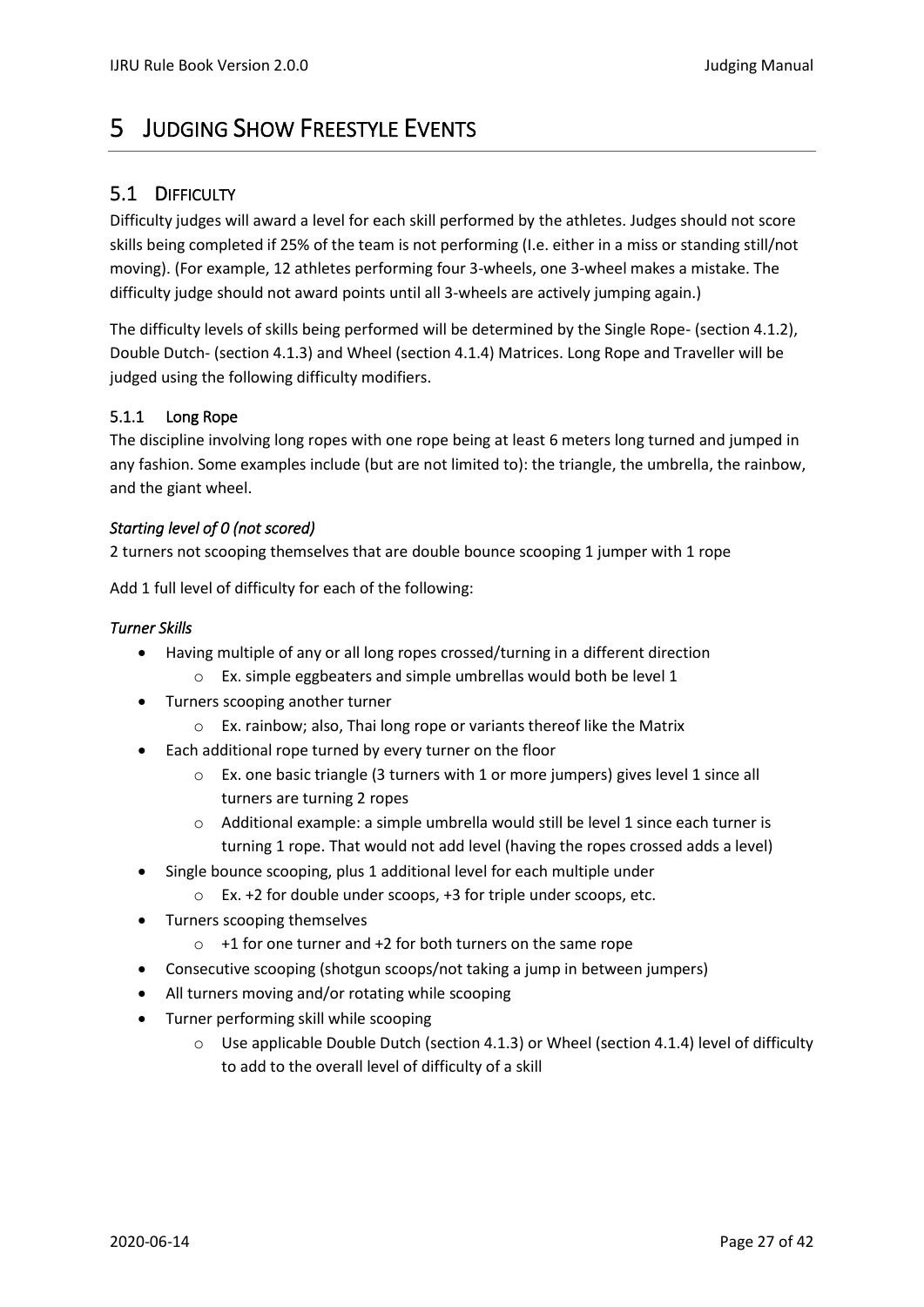#### *Jumper Skills*

- Having more than 1 person jumping inside any or all long rope(s)
	- o Maximum of 1 added level regardless of adding more jumpers
	- o Ex. simple rainbow with Single Rope jumper inside both long ropes gives level 3 (+1 for scooping turners inside long rope, +1 for having more than 1 person jumping inside the long rope, and +1 for combining disciplines of Single Rope inside long rope)
- Athlete(s) performing skills while being scooped
	- $\circ$  Use levels of difficulty from Single Rope (section [4.1.2\)](#page-9-3), Double Dutch (sectio[n 4.1.3\)](#page-13-0) and Wheel (sectio[n 4.1.4\)](#page-15-0) to add to the overall level of difficulty of a skill
- Athlete(s) moving and/or rotating to be scooped while the turners are moving
- Athletes changing the formation while the turners are moving
	- o ex. rotating the line, moving from one shape to another, switching places, etc.

#### *Combining Disciplines*

• +1 for each additional discipline combined

#### <span id="page-27-0"></span>5.1.2 Traveller

A traveller is when an athlete scoops two or more athletes in a sequence. At a minimum, this sequence needs to be scooping one athlete and then scooping the next athlete with a maximum of one jump in between.

#### *Starting level of 0 (not scored)*

1 traveller/jumper using double bounce jumping with one or more jumps between scoops

Add 1 full level of difficulty for each of the following:

#### *Traveller skills*

- Single-bounce scooping, plus 1 additional level for each multiple under scoop
	- $\circ$  Single-bounce scooping aligns with the Single Rope matrix scoops (level 1 if one athlete is scooped by a traveller; level 2 if both the athlete and the traveller are jumped by the scoop)
	- o i.e. +2 for double under scoops, +3 for triple under scoops, etc.
- Consecutive scooping (shotgun scoops/not taking a jump in between athletes)
- Backwards scooping (traveller jumps backwards while scooping the athlete)
- Blind scooping (traveller is facing away from the athletes when scooping; i.e. forwards jumping while scooping in front of the athlete gives +1, or backwards jumping scooping behind the athlete gives +2 [+1 for backwards scooping and +1 for blind scooping])
- Rotating while scooping
	- o +1 for each 180-degree turn: 180 degrees gives +1, 360 degrees gives +2, 540 degrees gives +3, etc.
- Traveller(s) performing skill while scooping
	- o use Single Rope levels of difficulty to add to the overall level of difficulty of a skill (section [4.1.2\)](#page-9-3)
- Multiple travellers
	- $\circ$  +1 if there is a space or jump in between them, +2 if both scooping consecutively (+1 for multiple travellers and +1 for consecutive scooping)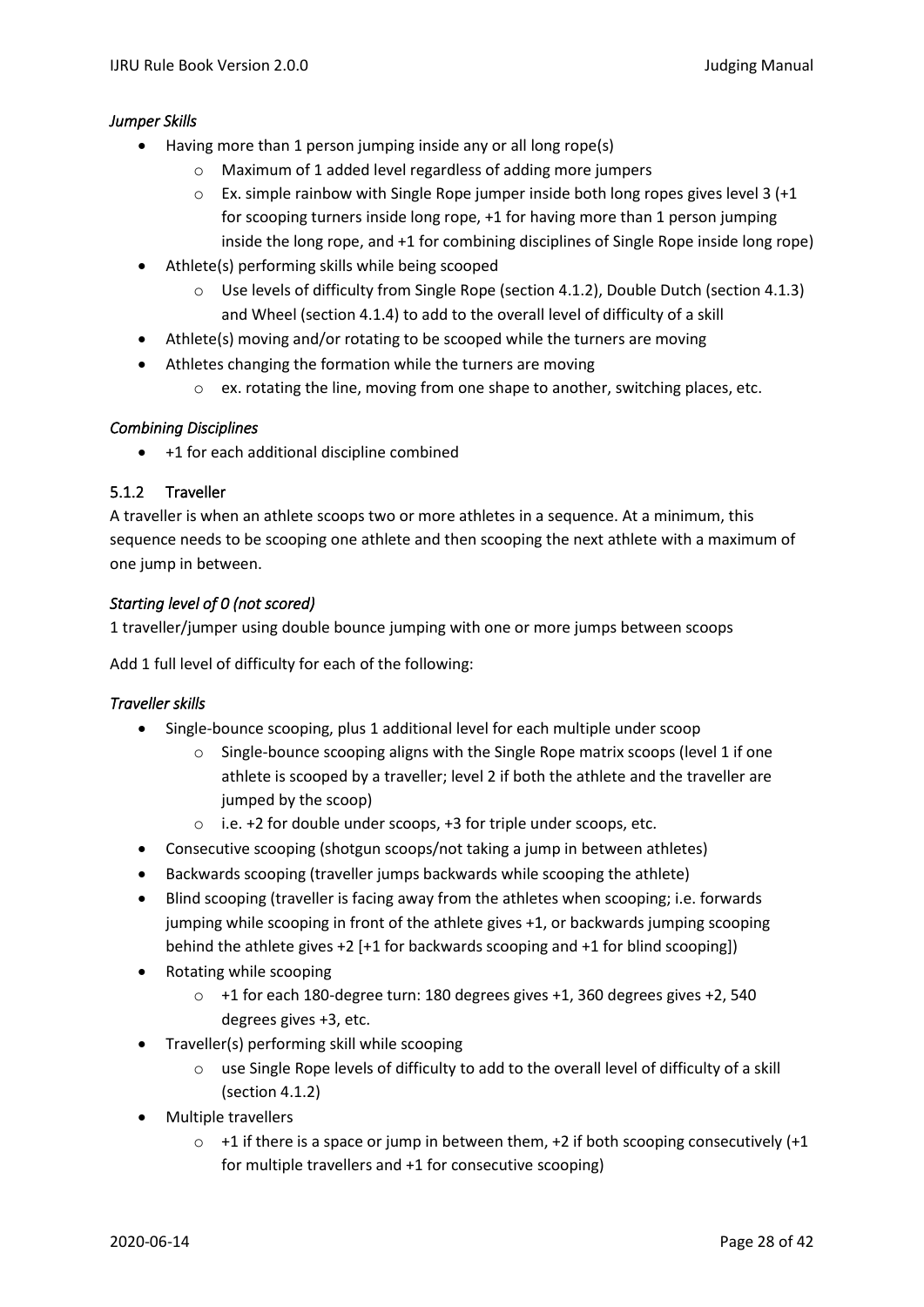#### *Athlete Skills*

- Athletes performing skills while being scooped
	- $\circ$  use levels of difficulty from Single Rope (section [4.1.2\)](#page-9-3) and Double Dutch (section [4.1.3\)](#page-13-0) to add to the overall level of difficulty of a skill
- Athletes moving and/or rotating to be scooped while the traveller(s) is/are moving
- Athletes changing the formation while the traveller(s) is/are moving
	- o ex. rotating the line, moving from one shape to another, switching places, etc.

#### *Combining Elements*

- +1 for each additional element combined
	- o ex. wheel traveller gives +1, wheel traveller scooped by a long rope gives +2, and so on

# <span id="page-28-0"></span>5.2 PRESENTATION

Presentation Judges in Show Freestyle Events are divided into two sets, like other Freestyle Events. These judges make marks (+,  $\sqrt{ }$ , -) throughout the routine but at least every 2 seconds.

#### <span id="page-28-1"></span>5.2.1 Athlete Presentation – Form and Execution

Form and Execution will be evaluated as described in section [4.2.1](#page-18-1) in addition to the matrix below.

| <b>Form and Execution (Technicality)</b> |                               |                                |  |  |  |
|------------------------------------------|-------------------------------|--------------------------------|--|--|--|
| - Basic                                  | $\sqrt{\phantom{a}}$ Average  | + Excellent                    |  |  |  |
| Formations are minimal and/or            | Some variety in formations,   | Multiple different formations; |  |  |  |
| lines are not in alignment               | mostly straight lines in      | lines are spaced well and      |  |  |  |
|                                          | formations                    | straight                       |  |  |  |
| Little or no effort made by              | Athletes use the floor space  | Athletes use the floor space   |  |  |  |
| athletes to use the floor.               | fairly well and movements are | exceptionally well. Movements  |  |  |  |
| Display a lack of skill with             | performed at a moderate pace  | on the floor are smooth and    |  |  |  |
| movements on the floor                   |                               | quick.                         |  |  |  |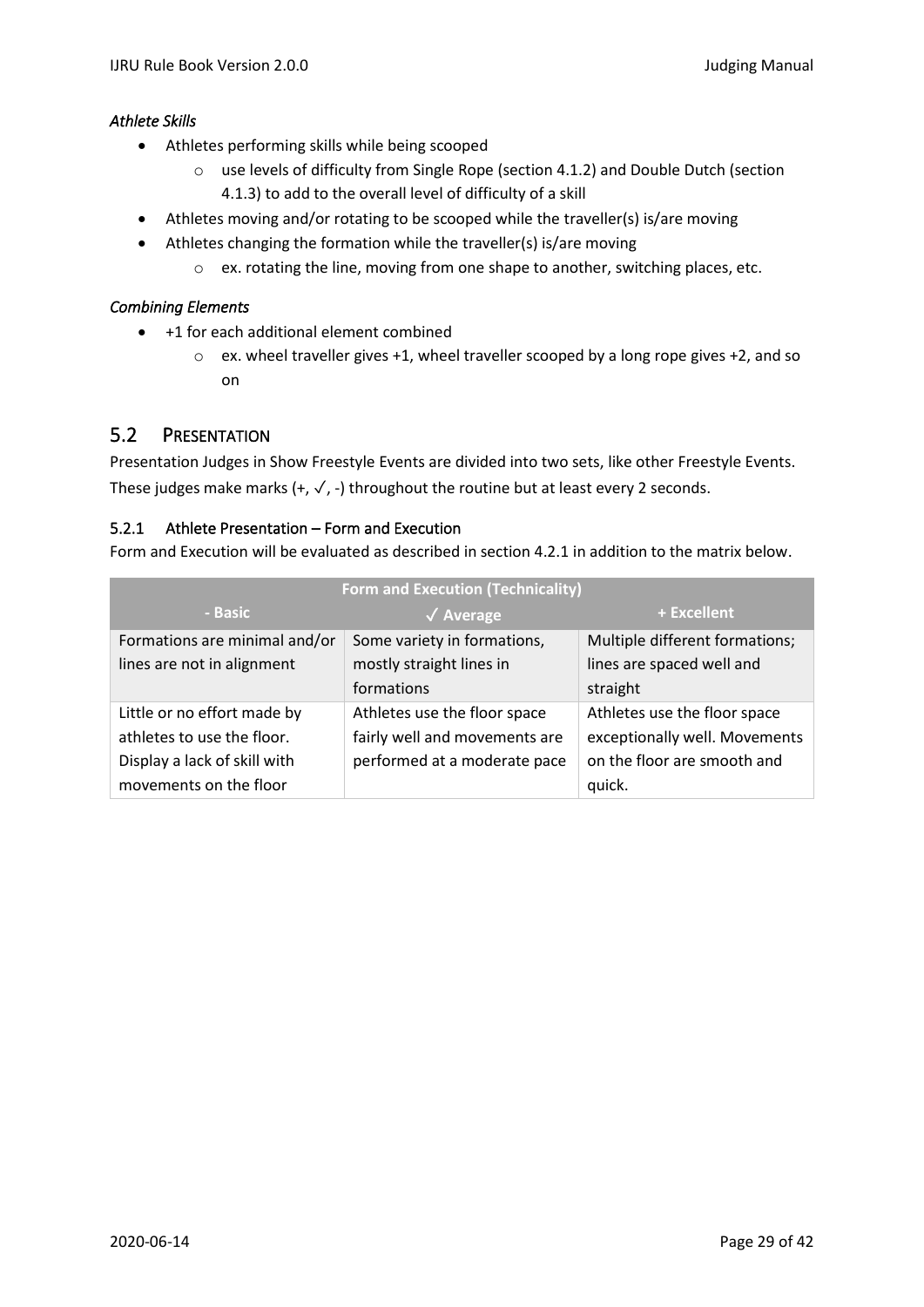#### <span id="page-29-0"></span>5.2.2 Athlete Presentation – Style

To judge style, judges should look at how the athletes in the routine executes their part of the performance and connect to the audience.

| <b>Style (Athlete)</b>           |                                |                                 |  |  |  |  |
|----------------------------------|--------------------------------|---------------------------------|--|--|--|--|
| <b>Basic</b>                     | $\sqrt{\phantom{a}}$ Average   | + Excellent                     |  |  |  |  |
| Inappropriate/distracting facial | Facial expression shows inward | Facial expressions and body     |  |  |  |  |
| expressions and body             | concentration and lack of eye  | language are appropriate and    |  |  |  |  |
| language.                        | contact. Behaviour/body        | professional, including but not |  |  |  |  |
|                                  | language neither detracts from | limited to natural smiles and   |  |  |  |  |
|                                  | nor adds to the overall        | eye contact                     |  |  |  |  |
|                                  | performance.                   |                                 |  |  |  |  |
| Costumes/uniforms detract        | Costumes/uniforms neither      | Athletes use their              |  |  |  |  |
| from the performance and do      | detract from nor add to the    | costumes/uniforms to improve    |  |  |  |  |
| not fit with the music and       | overall performance.           | the overall performance and     |  |  |  |  |
| choreography                     |                                | enhance the musicality and      |  |  |  |  |
|                                  |                                | choreography of the routine.    |  |  |  |  |
| Displays a lack of confidence,   | Athlete may perform a strong   | Strong showmanship and stage    |  |  |  |  |
| no effort made to connect with   | routine and have moments of    | presence. Professional          |  |  |  |  |
| the judges and audience.         | connecting to their intended   | behaviour shown during the      |  |  |  |  |
| Behaviour on the floor detracts  | audience but has moments of    | routine                         |  |  |  |  |
| from the routine                 | obvious inward concentration   |                                 |  |  |  |  |
|                                  | and lack of connection.        |                                 |  |  |  |  |

#### <span id="page-29-1"></span>5.2.3 Routine Presentation – Entertainment

Entertainment will be judged according to section [4.2.3.](#page-19-1)

#### <span id="page-29-2"></span>5.2.4 Routine Presentation – Musicality

Musicality will be judged according to section [4.2.4.](#page-20-0)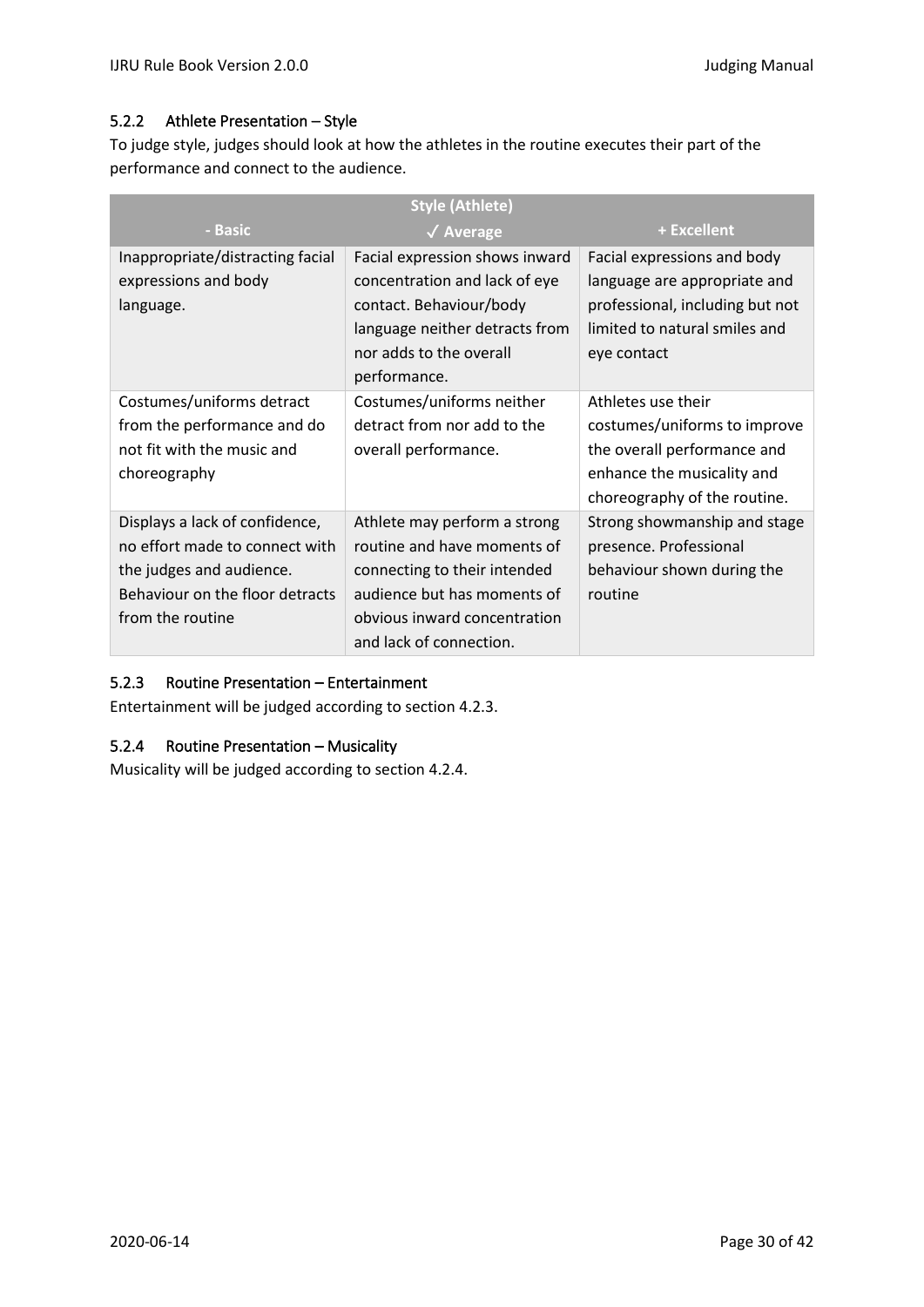# <span id="page-30-0"></span>5.3 REQUIRED DISCIPLINES

In order to ensure that team show is well-rounded and varied, athletes will be required to perform certain disciplines. For each required discipline not fulfilled, points will be deducted from the score.

#### <span id="page-30-1"></span>5.3.1 General

- Athletes must successfully complete a skill that can be awarded a difficulty level for it to count as a required discipline
- Athletes can complete multiple required disciplines at the same time
- Required disciplines can be performed at any difficulty level
- At least 75% of the team must be involved in the required discipline for it to be counted

#### <span id="page-30-2"></span>5.3.2 Disciplines

- Single Rope
- Double Dutch
- Wheel
- Long Ropes
- Traveller

# <span id="page-30-3"></span>5.4 DEDUCTIONS

Deductions are handled the same way as for other freestyle events with the following exception:

#### <span id="page-30-4"></span>5.4.1 Misses

Judges will count a miss if 50% of the active members of the team is involved in a miss at the same time. (see section [4.5.1\)](#page-24-2)

#### <span id="page-30-5"></span>5.4.2 Space Violations

Space violations are not counted in Show Freestyle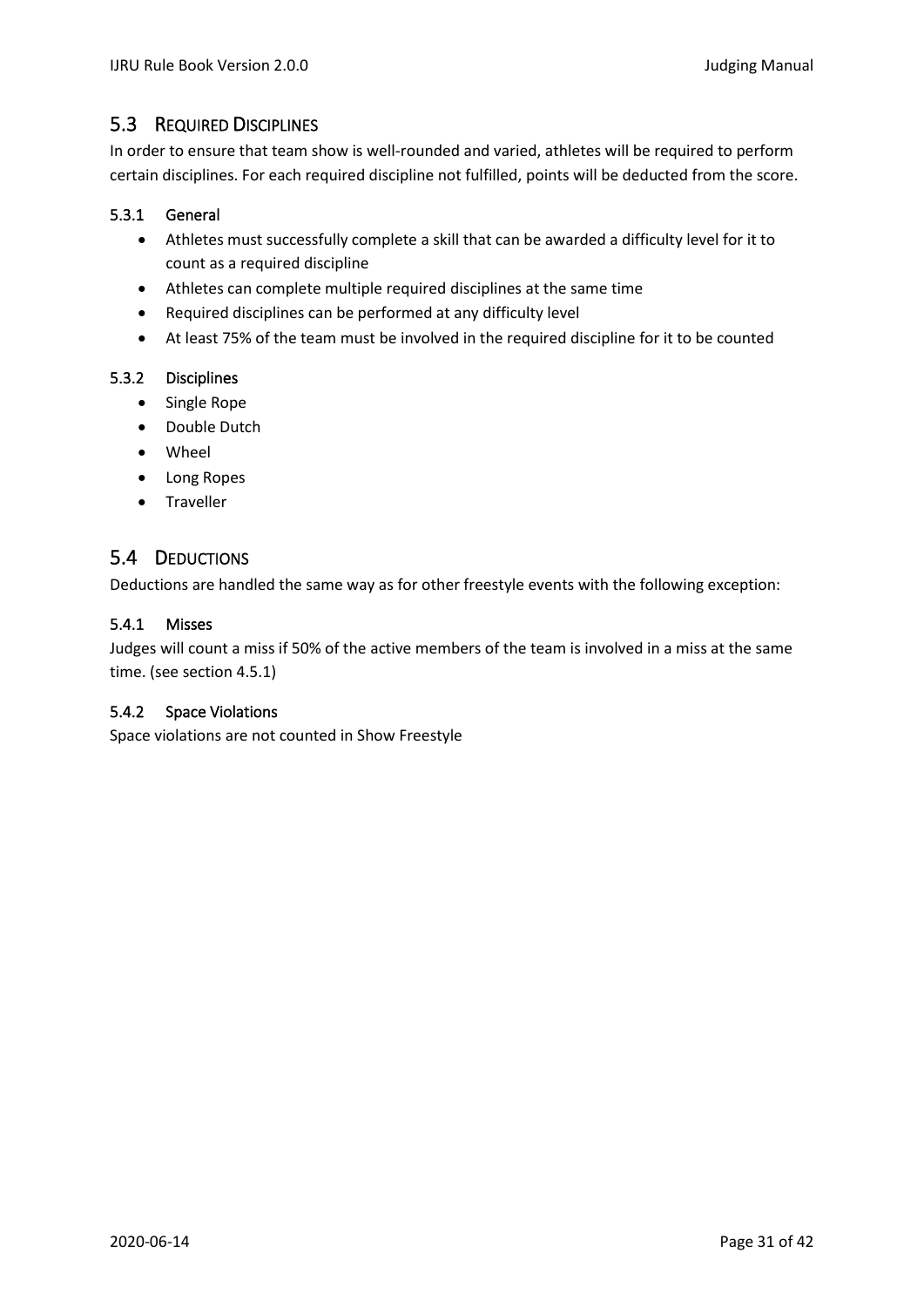# <span id="page-31-0"></span>6 RECOMPETING

# <span id="page-31-1"></span>6.1 GENERAL

The head judge (in speed) or the floor manager after consulting the judge panel (in freestyle), will notify the tournament director immediately if an athlete has the option to recompete an event. The athlete will wait with the tournament director until the second attempt has been scheduled.

The tournament director will notify the coach or team representative who was present in the coach's box. If unavailable, the tournament director will notify the coach on record, national head coach or head of delegation. They will have 5 minutes to decide whether to recompete the event. If they choose not to recompete, they will be given the score originally counted by the judges.

The athlete(s) will be given a minimum of 10 minutes between attempts.

The score of the athlete(s)'s second attempt will be their final score.

# <span id="page-31-2"></span>6.2 VIDEO ISSUE

If a video recount is not possible for speed, and the video recount is needed, due to a technical issue such as the camera not recording the event properly, a file accidentally being deleted, a judge obstructs the view of the camera, or the camera ran out of space or power, then the athlete(s) will be given an opportunity to recompete the event.

# <span id="page-31-3"></span>6.3 BROKEN ROPE

If an athlete's rope breaks unintentionally during an event and the majority of judges agree the rope is broken, the athlete will be given one additional attempt to compete the event successfully. However, once an athlete leaves the station, they can no longer claim a broken rope.

A broken rope includes but is not limited to:

- Frayed wire
- Rope separating from handle
- Snapped rope
- Broken handle (that impairs its use)
- Any breakage that halts the functionality of the rope.

If the rope breaks again on their second attempt, they will not be given another chance to recompete the event, but they may bring an additional (set of) rope(s) into the station for their second attempt to use if their rope breaks again. For Single Rope events one extra rope per athlete is allowed, for Double Dutch and Wheels one extra set of ropes is allowed.

For team events, the team only gets 2 attempts regardless of which athlete's rope breaks. This means that one athlete's rope could break in the first attempt and a different athlete's rope could break in the second attempt, but they will still only receive 2 attempts.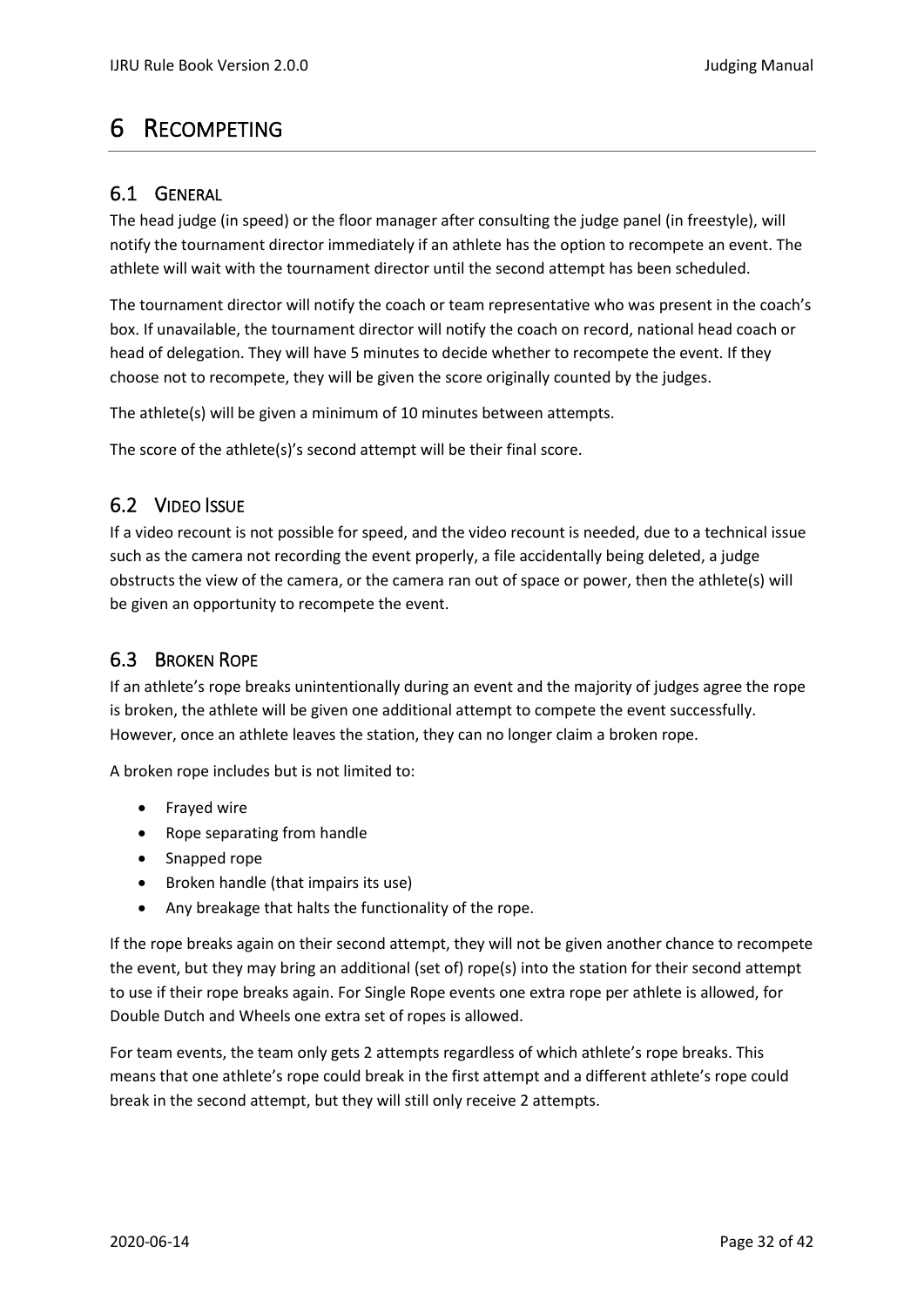# <span id="page-32-0"></span>6.4 MUSIC FAILURE

If the music fails during an event, the athlete(s) should continue the event without music. After the event, the music operator will be consulted to determine if the issue was caused by the equipment playing the music and if so, the athlete(s) will be given the opportunity to recompete the event.

If the wrong music is played, compared to what the athlete(s) submitted, they should stop their routine within 5 seconds. If they can provide the correct music within 10 minutes, they will be given the opportunity to recompete the event. No recompetes will be given if the athlete(s) have submitted the wrong music.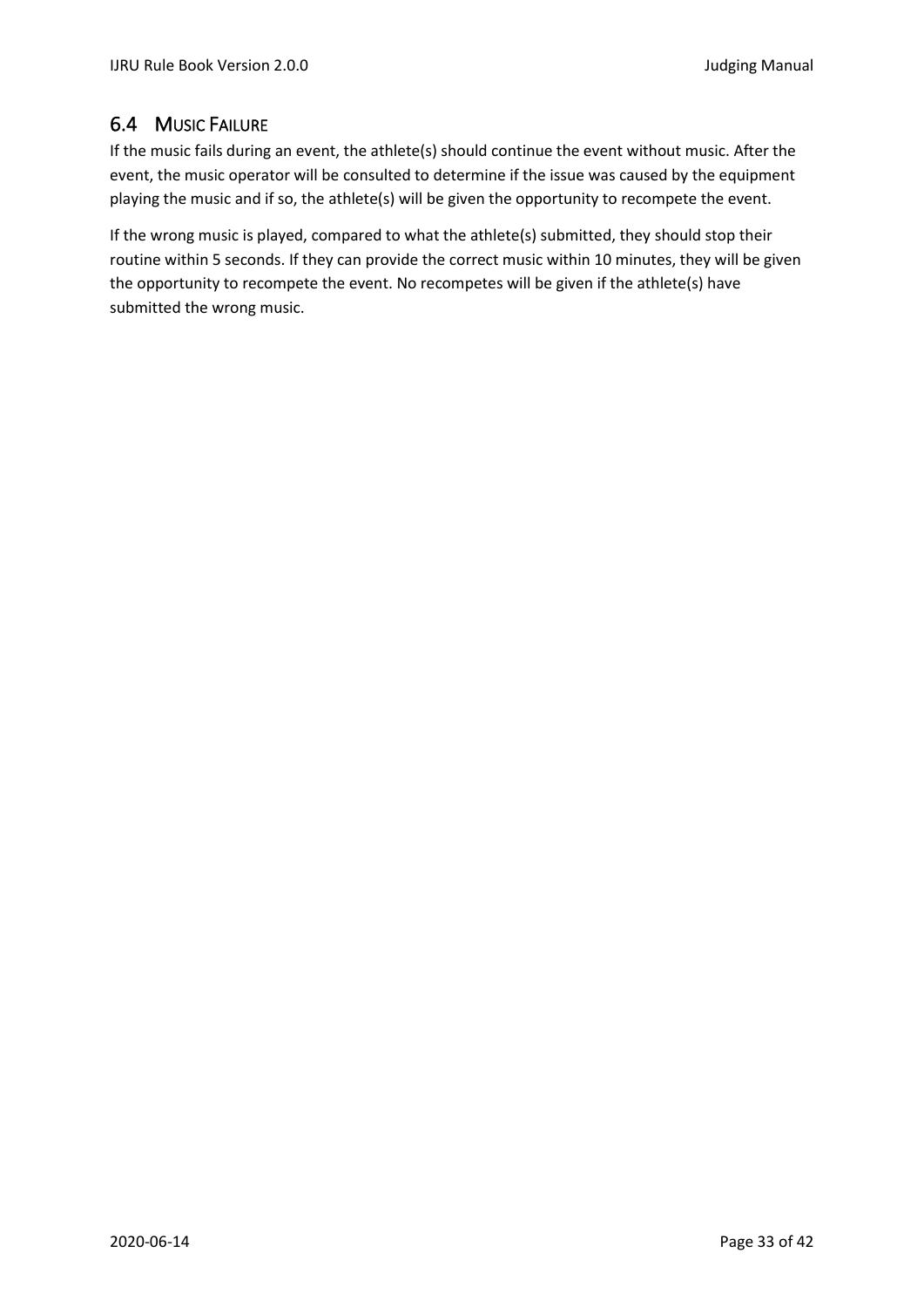# <span id="page-33-0"></span>7 CALCULATION OF SCORES AND RESULTS

The goal of this chapter is to be easily understood by the wider community of our sport as well as being clear and accurate as to leave no questions on how the calculations will be implemented. To meet both goals, some sections in this chapter will have a grey background that mark them as detailed explanations using mathematical formulas. Before each grey section, the concepts in grey will be explained as clearly as possible in steps and descriptions.

# <span id="page-33-1"></span>7.1 AVERAGING

If there are two judges of a type the two scores are averaged.

#### For example

| Judge          | <b>Score</b> |
|----------------|--------------|
| Judge 1        | 112          |
| <b>Judge 2</b> | 114          |
|                | .            |

Gives an average of  $\frac{112+114}{2}$  = 113

If there are three judges of a type the two closest scores are averaged, if the scores are equally spaced the benefit goes to the athlete and the two higher scores are averaged.

For example, in the following situation:

| Judge          | <b>Score</b> |
|----------------|--------------|
| Judge 1        | 112          |
| <b>Judge 2</b> | 114          |
| Judge 3        | 118          |

Since judges 1 and 2 are closer (2 clicks) than judges 2 and 3 (4 clicks), scores from judges 1 and 2 are averaged for a total score of 113.

A similar situation:

| Judge          | <b>Score</b> |  |  |
|----------------|--------------|--|--|
| Judge 1        | 112          |  |  |
| <b>Judge 2</b> | 115          |  |  |
| Judge 3        | 118          |  |  |

Since judges 1 and 2 are apart by 3 clicks and judges 2 and 3 are also apart by 3 clicks, the higher pair of scores (judges 2 and 3) are used. Those two scores are averaged for a score of 116.5.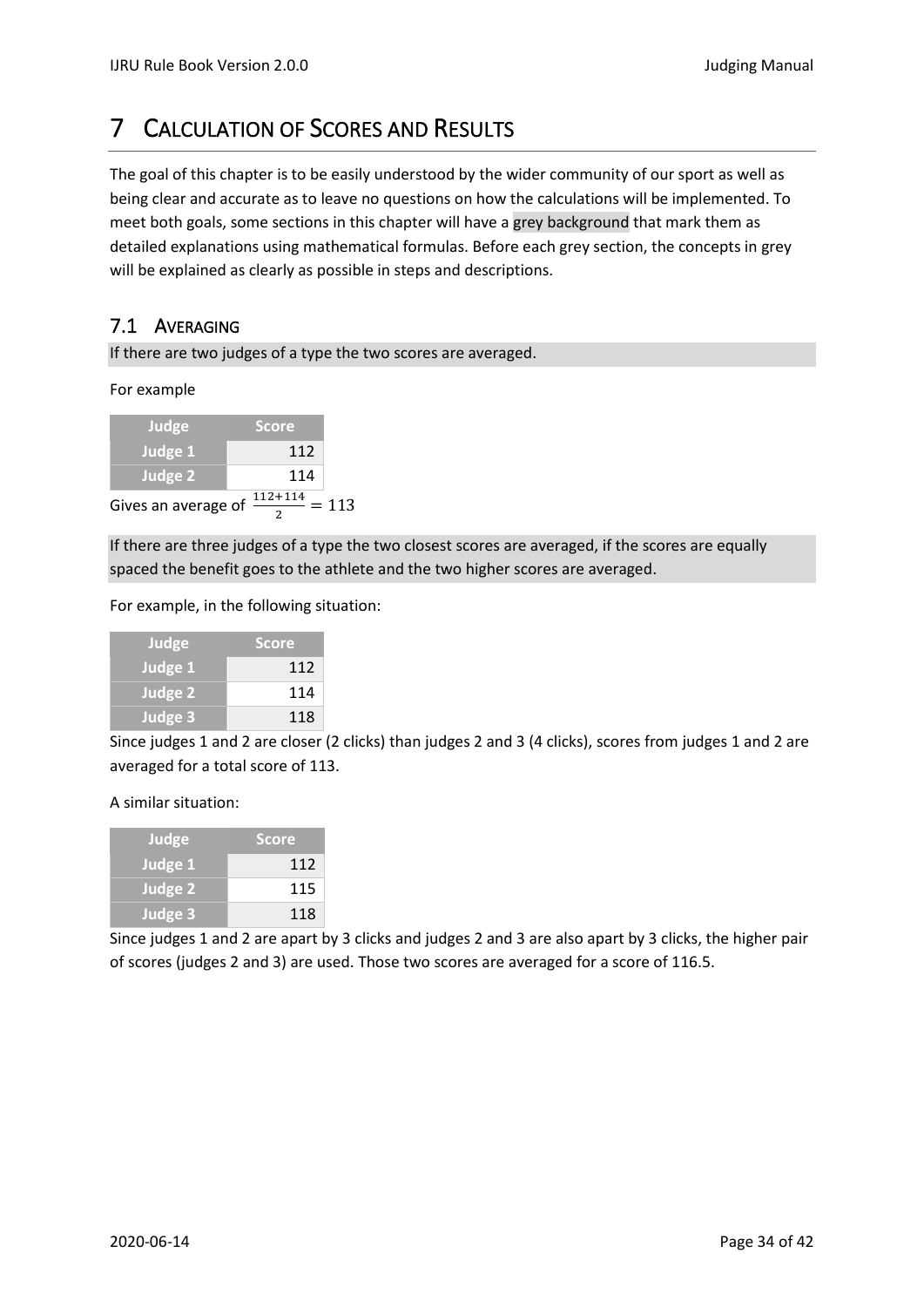If there are four or more judges of a type the highest and lowest scores are dropped, and the remaining scores are averaged. For example:

$$
\frac{Judge_{1}+Judge_{2}+Judge_{3}+Judge_{4}-Judge_{max}-Judge_{min}}{4-2}
$$

For example

| Judge              | <b>Score</b> |  |  |
|--------------------|--------------|--|--|
| Judge 1            | 112          |  |  |
| <b>Judge 2</b>     | 115          |  |  |
| Judge <sub>3</sub> | 118          |  |  |
| <b>Judge 4</b>     | 119          |  |  |
| Judge 5            | 121          |  |  |

Judge 1 and Judge 5 who has the lowest and highest scores are dropped leaving judge 2, 3 and 4 which are then averaged  $\frac{115+118+119}{3} = 117.33$ 

# <span id="page-34-0"></span>7.2 ROUNDING

All variables are calculated without applied rounding, except for Capital Letter Variables and functions (such as R, D, P, M, Q,  $F_p$ ,  $L(x)$ ) which is rounded to two decimal places (example if the variable is R then  $R = \frac{[R*100]}{100}$  $\frac{100}{100}$ 

# <span id="page-34-1"></span>7.3 CALCULATING SPEED AND MULTIPLES SCORES

Scores are collected from each judge and averaged according to sectio[n 7.1](#page-33-1)

This average is called  $a$ .

False starts and false switches cause a deduction of 10 clicks for each instance. The final score is the average of the two closest judge scores minus the deductions.

The amount of false starts and false switches as reported by the head judge are summed up and multiplied by ten, this is called  $m$ . ( $m = (starts + switches) \times 10$ )

The result, called R, is obtained by subtracting the deductions (m) from the average score (a). ( $R =$  $a - m$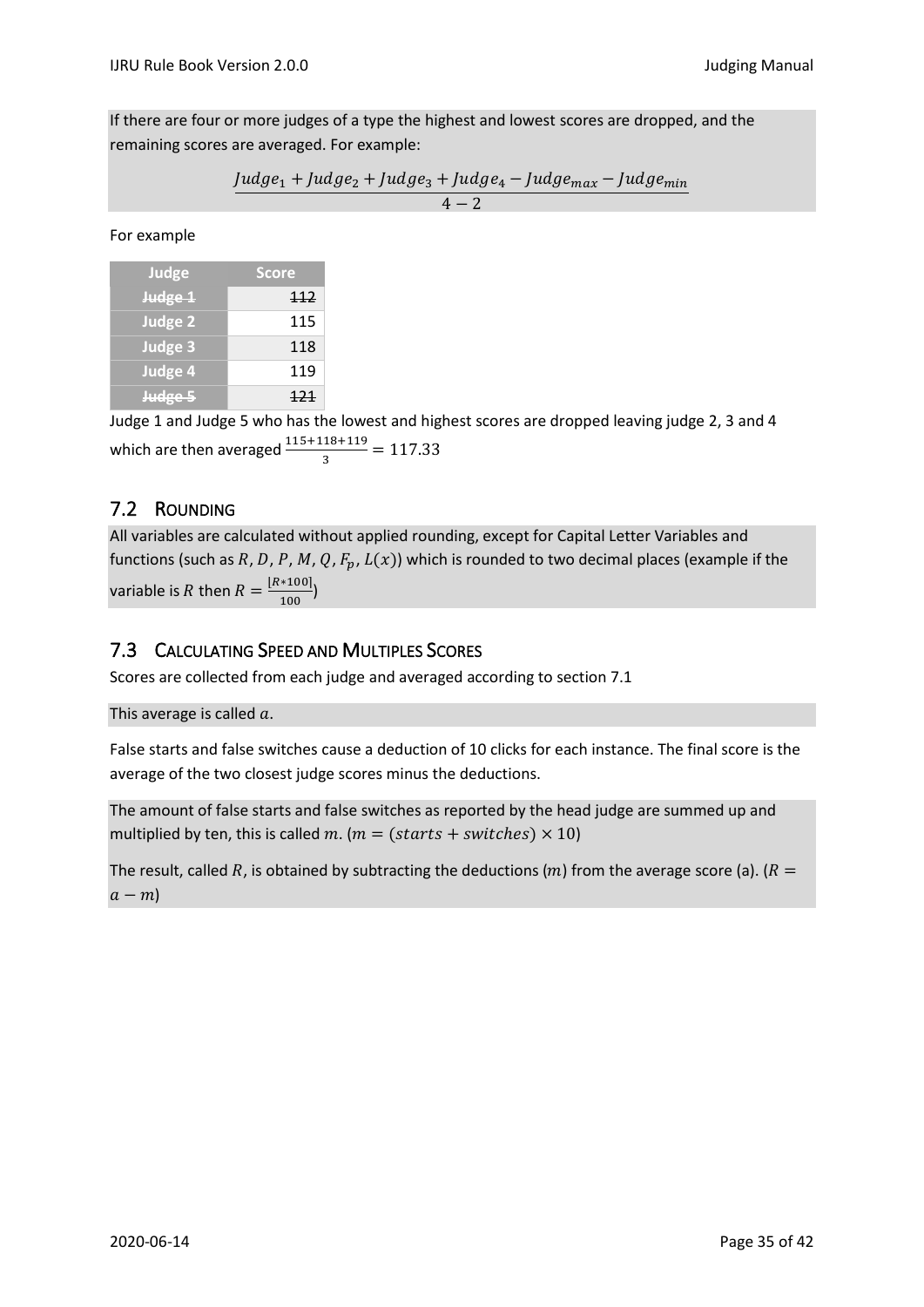# <span id="page-35-0"></span>7.4 CALCULATING FREESTYLE SCORES

Freestyle scores are based on a cumulative Difficulty model where Presentation, Required Elements, Deductions, and Repeated Skills can affect the score.

Difficulty is calculated by adding the points from each skill performed. There is no limit on the total difficulty score. Repeated Skills are also calculated in this way and is later deducted from the difficulty score.

Presentation increases or decreases the score by a percentage calculated from the presentation marks  $(+, \sqrt{0}$ , or -).

Deductions take off a percentage for misses, and time and space violations.

Each missed required element will also take off a percentage from the total score.

The result/routine score (called  $R$ ) is obtained by multiplying the difficulty score (D) subtracted by the repetition score  $(U)$  with the presentation score  $(P)$ , the deduction score  $(M)$ , and the required elements score  $(Q)$ . The result cannot be lower than 0.

$$
R = (D - U) \times P \times M \times Q
$$

The calculation for each of these scores is described in the following sections.

#### <span id="page-35-1"></span>7.4.1 Difficulty

There is no maximum difficulty score. The difficulty score is the sum of the total points for each skill performed in a routine. Every time a skill is successfully performed, the value of that skill is added to the difficulty score.

The points per level can be calculated with the following formulas where x is the level of the skill  $L(x) = 0.1 \times 1.8^x$  rounded to two decimal places. However, a level 0 skill is always worth 0 points.

The approximate point values per skill are:

| Points per skill 0.00 0.13 0.18 0.32 0.58 1.05 1.89 3.40 6.12 11.02 |  |  |  |  |  |
|---------------------------------------------------------------------|--|--|--|--|--|

For each judge, a difficulty score will be calculated by multiplying the number of times the athlete(s) completes a skill by the point value of the corresponding skill level. (For example, if an athlete completes 10 level 1 skills, they will get 1.8 points, as  $10 \times 0.18 = 1.8$ ).

Then, the total points for each level are added together to get a total difficulty score for that judge. For example, if an athlete completes 10 level 1 skill, 10 level 2 skills and 10 level 3 skills they will get 10.8 points ( $10 \times 0.18 + 10 \times 0.32 + 10 \times 0.58 = 1.8 + 3.2 + 5.8 = 10.8$  points).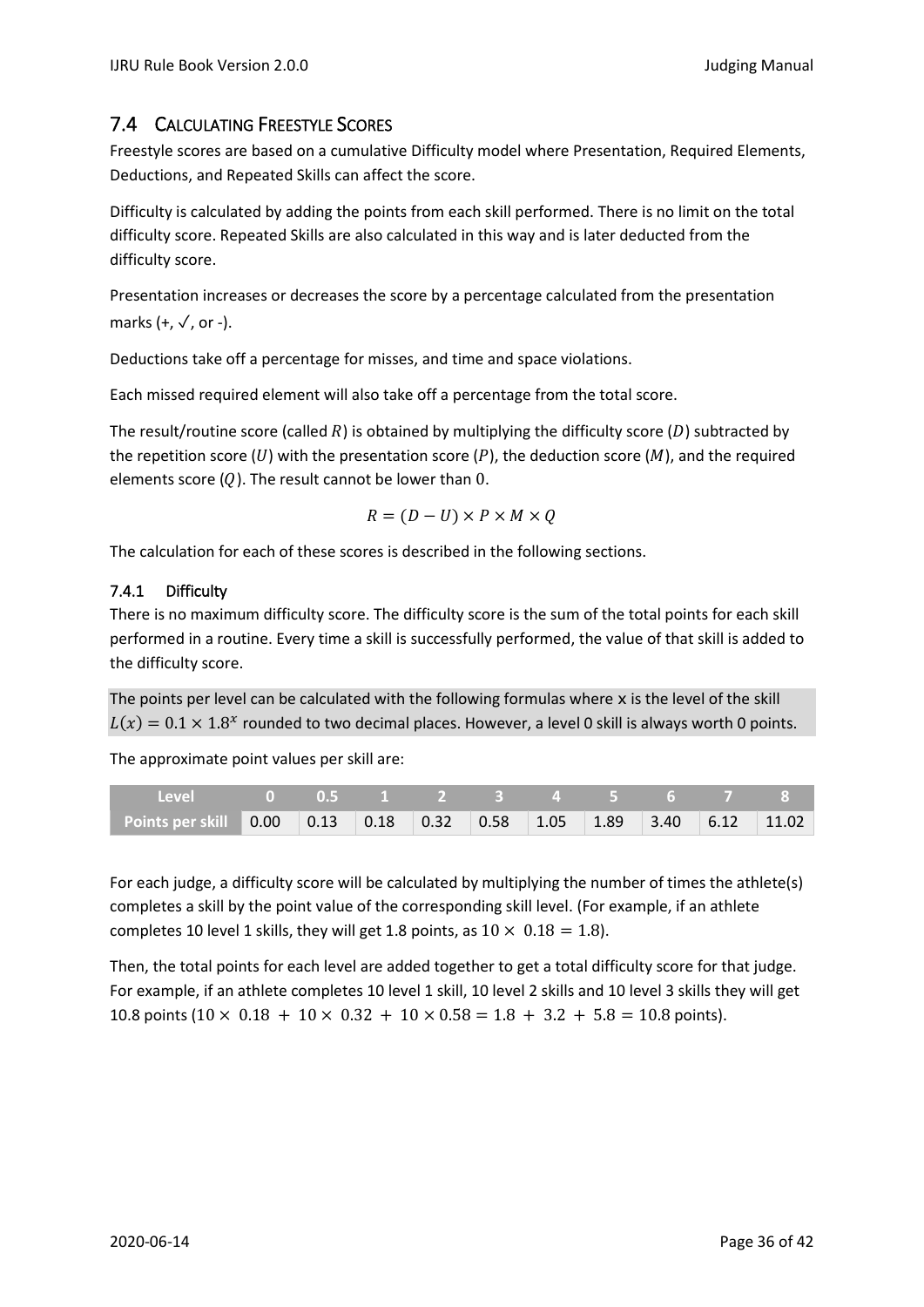The score of every difficulty judge is calculated by multiplying the amount of skills recorded at that level by that judge (called  $n_x$ , where x is the level) with  $L(x)$  for each level, and adding the results (called  $s_x$ ) for each level together, (the resulting sum is called  $d_j$ , where j is the judge number. This means judge 1 is called  $d_1$ , judge 2 is called  $d_2$ , etc.) For example:

$$
s_1 = L(1) \times n_1 \ns_2 = L(2) \times n_2 \nd_1 = \sum_{n=1}^{x} s_n = s_1 + s_2 + ... + s_x
$$

All difficulty judges' scores are then averaged together according to sectio[n 7.1,](#page-33-1) the result is called  $D$ 

#### <span id="page-36-0"></span>7.4.2 Repeated Skills

The Required Element judges score the level of repeated skills, the repeated skill deduction is then calculated in the exact same way as the Difficulty score.

The repeated skill deduction is calculated the same way as the Difficulty score. The result is called  $U$ and cannot be bigger than the difficulty score  $D$ .

#### <span id="page-36-1"></span>7.4.3 Presentation

The Presentation score will be multiplied by the difficulty score, which can raise or lower the total score. The presentation score can impact the routine in a range of +60% to -60%. The presentation score is broken down into three categories at weights as follows:

- Form/Execution: 50% of the 60%
- Entertainment: 25% of the 60%
- Musicality: 25% of the 60%

The range of ±60% can in other words be broken down into three ranges of:

- Form/Execution: ± 30%
- Entertainment: ±15%
- Musicality: ± 15%

To calculate the presentation score, the marks of each judge are given a value, with the check being 0, the minus being the negative value of that category and the plus being the positive value of that category. Within each category, the average mark values for all judges are averaged according to sectio[n 7.1.](#page-33-1) Then the categories are all added together for the final presentation adjustment value.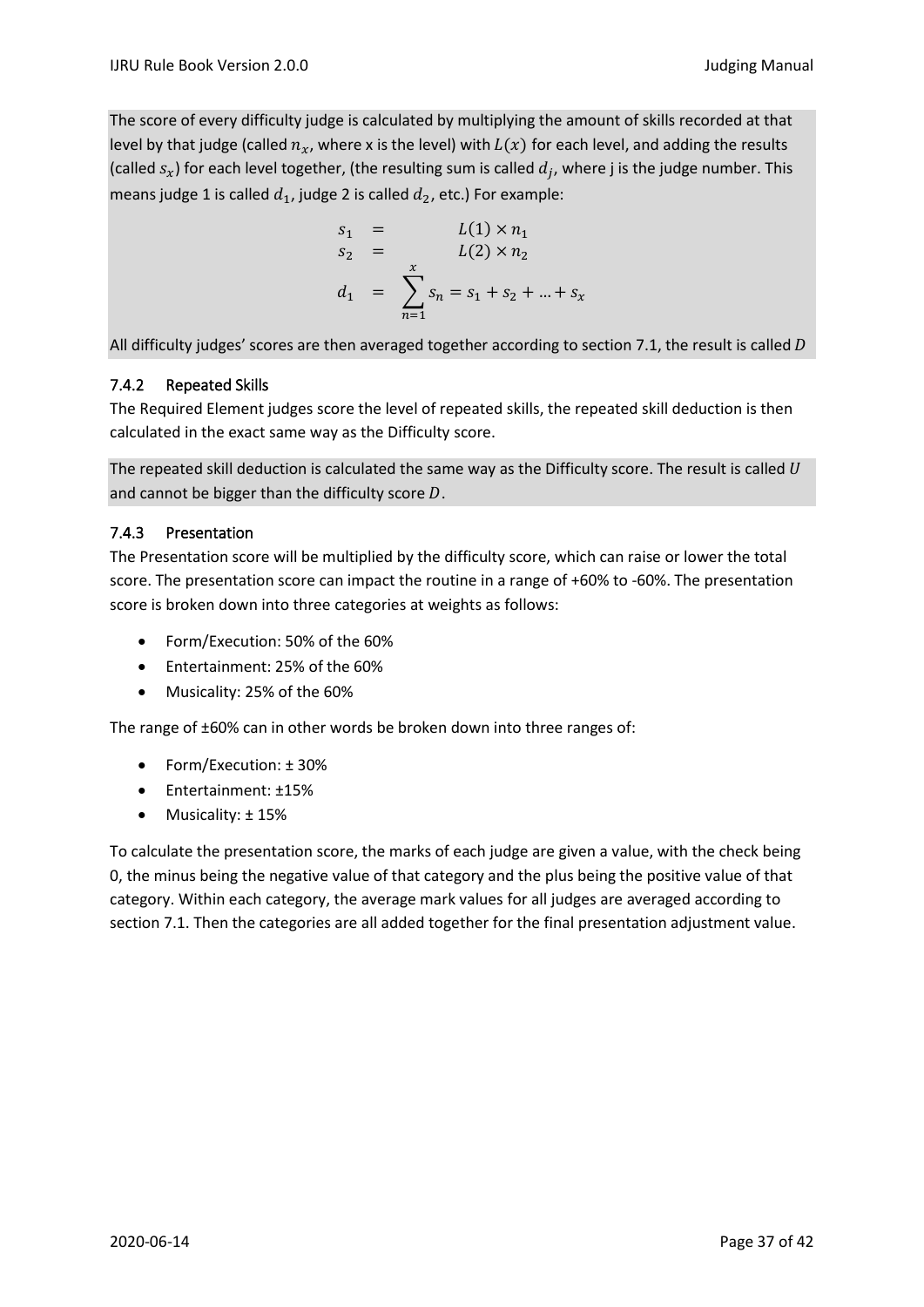The presentation score may impact the difficulty score by a total factor of  $F_p = 60\% = 0.60$ Where the Form and Execution category may impact the score by a factor of  $F_{p,F}=\frac{1}{2}$  $rac{1}{2}F_p$ , the Entertainment category may impact the score by a factor of  $F_{p,E}=\frac{1}{4}$  $rac{1}{4}F_p,$ the Musicality category may impact the score by a factor of  $F_{p,M}=\frac{1}{4}$  $\frac{1}{4}F_p$ 

In events where tournament organisers have decided music won't be used the following factors are used

Form and Execution category may impact the score by a factor of  $F_{p,F}=\frac{1}{2}$  $rac{1}{2}F_p$ , the Entertainment category may impact the score by a factor of  $F_{p,E}=\frac{1}{2}$  $rac{1}{2}F_p$ the Musicality category may impact the score by a factor of  $F_{p,M}=0$ 

The scores of each category (Form and Execution, Entertainment, Musicality) for each judge is calculated on a scale from  $-1$  to 1 as  $j_F$ ,  $j_F$ ,  $j_M$  by averaging the marks the judge has given in that category where "–" is worth -1, (the amount of negative marks given by a judge for a specific category is called  $n_{x\,minus minus}$  where x is F, E or M, for the category) " $\sqrt{ }$ " is worth 0 (Despite this, the marks are important as they are part of the average and brings the score closer to the average; the amount of checkmarks given by a judge is called  $n_{x, check}$ ) and "+" is worth 1. (the amount of positive marks given by a judge is called  $n_{x, plus}$ )

$$
j_x = \frac{-1 \times n_{x,minus} + 0 \times n_{x,check} + 1 \times n_{x,plus}}{n_{x,minus} + n_{x,check} + n_{x,plus}} = \frac{n_{x,plus} - n_{x,minus}}{n_{x,minus} + n_{x,check} + n_{x,plus}}
$$

The averages of all judges' scores for each category is then averaged as  $a_F$ ,  $a_E$ , and  $a_M$  by averaging  $f_{\chi}$ for all judges who judged that category according to section [7.1](#page-33-1)

To calculate the multiplication factor that will be used to calculate the final score, the averages  $a<sub>r</sub>$ are multiplied by their respective factor  $F_{p,x}$  and added to 1, this is called P.

 $P = 1 + (a_F \times F_{p,F} + a_E \times F_{p,E} + a_M + F_{p,M})$ 

Alternatively, each judge's category scores can be calculated as follows

$$
\frac{n_{x,minus} \times (1 - F_{p,x}) + n_{x,check} + n_{x,plus} \times (1 + F_{p,x})}{n_{x,minus} + n_{x,check} + n_{x,plus}}
$$

Those scores are then averaged per category according to sectio[n 7.1,](#page-33-1) the averages are summed called  $P$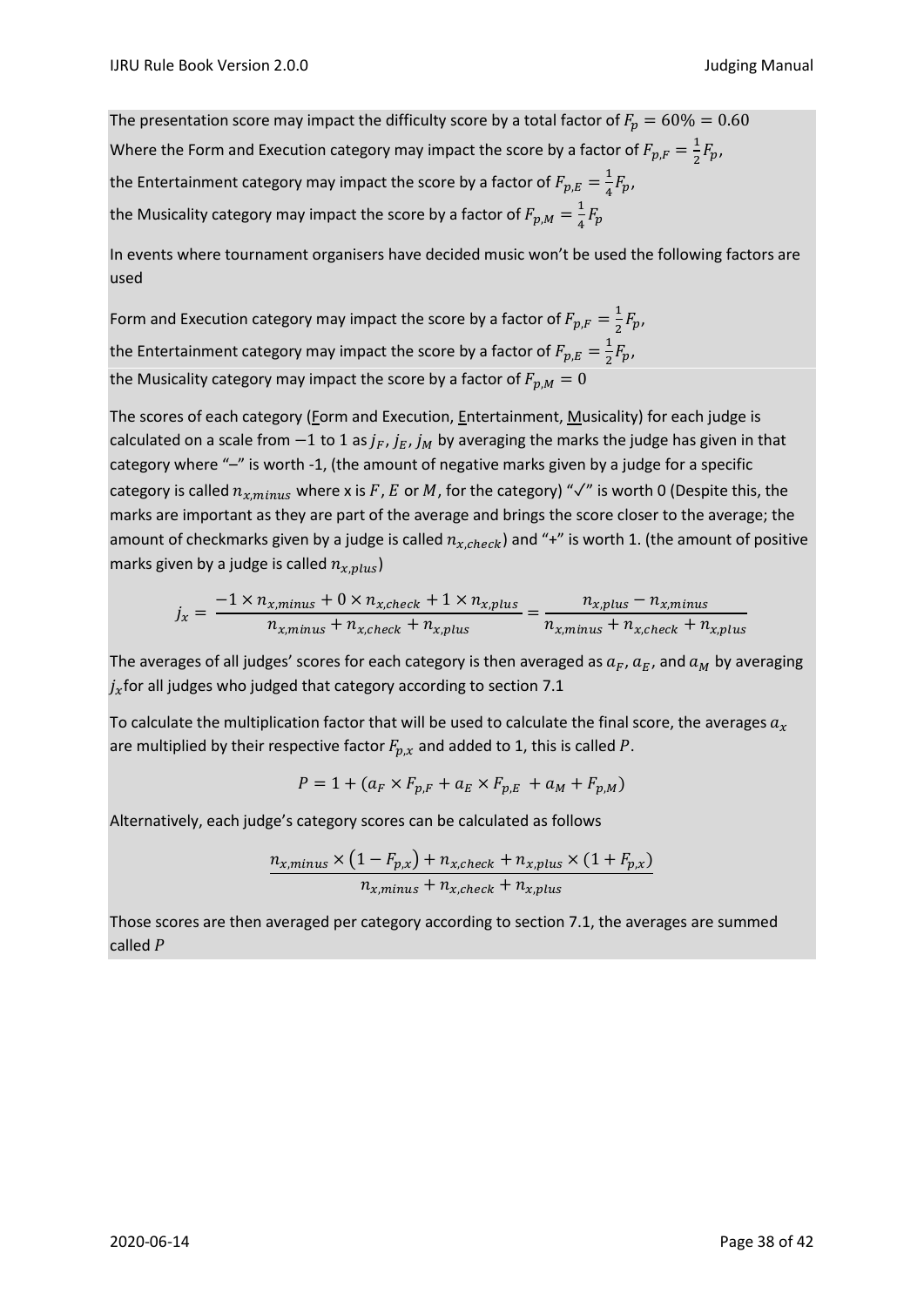## <span id="page-38-0"></span>7.4.4 Deductions

The required element judges and Athlete Presentation judges count misses. These are averaged to get the number of misses. Each miss will take 2.5% off the total routine score.

The Athlete Presentation judges count some additional deductions which are time and space violations, those are calculated and averaged separately and added to the average amount of misses to determine the final deduction value

Each deduction (miss, time violation, space violation) may impact the score with a factor of  $F_d =$  $2.5\% = 0.025$ 

The average number of misses recorded by the Required Element and Athlete Presentation judges are calculated according to sectio[n 7.1.](#page-33-1) This average is called  $a_m$  and is rounded to a whole number, the factor  $F_d$  is then multiplied with  $a_m$ , the result is called m. ( $m = F_d \times [a_m]$ )

The average number of additional violations (time and space) recorded by the required element judges are calculated and called  $a_v$  this average is also rounded to a whole number, the factor  $F_d$  is then multiplied with  $a_\nu$ , the result is called  $v.$   $(\nu = F_d \times [a_\nu])$ 

The misses ( $m$ ) and violations ( $v$ ) are summed together and subtracted from 1, the result is called M and cannot be lower than 0.  $(M = 1 - (m + v))$ 

## <span id="page-38-1"></span>7.4.5 Required Elements

Each missing execution of a required element contributes a 2.5% deduction. For example, in an individual Single Rope freestyle routine:

|                         | <b>Number Required</b> | <b>Number</b><br><b>Performed</b> | <b>Missing</b><br><b>Required</b><br><b>Elements</b> | <b>Deduction</b> |
|-------------------------|------------------------|-----------------------------------|------------------------------------------------------|------------------|
| <b>Multiples</b>        | 4                      | 4                                 |                                                      |                  |
| <b>Gymnastics/Power</b> | 4                      | 3                                 |                                                      | 2.5%             |
| <b>Wraps/Releases</b>   | 4                      | 1                                 | 3                                                    | 7.5%             |
|                         | 10%                    |                                   |                                                      |                  |

Each missed required element may impact the score by a factor of  $F_q = F_d = 2.5\% = 0.025$ 

The average number of missing required elements recorded by the required element judges are calculated and called  $a_a$  this average is rounded to a whole number, the factor  $F_a$  is then multiplied by  $a_a$ , the result is called  $q. (q = F_a \times a_a)$  (Note that required elements are counted per instance of each required element, not per group of required elements, for example, if the required elements are 4 basic jumps and 4 double unders and the athlete performs 2 basic jumps and 3 double unders this corresponds to  $2 + 1 = 3$  missed required elements)

The required elements (q) are subtracted from 1 to be converted into a factor, the result is called Q  $(Q = 1 - q)$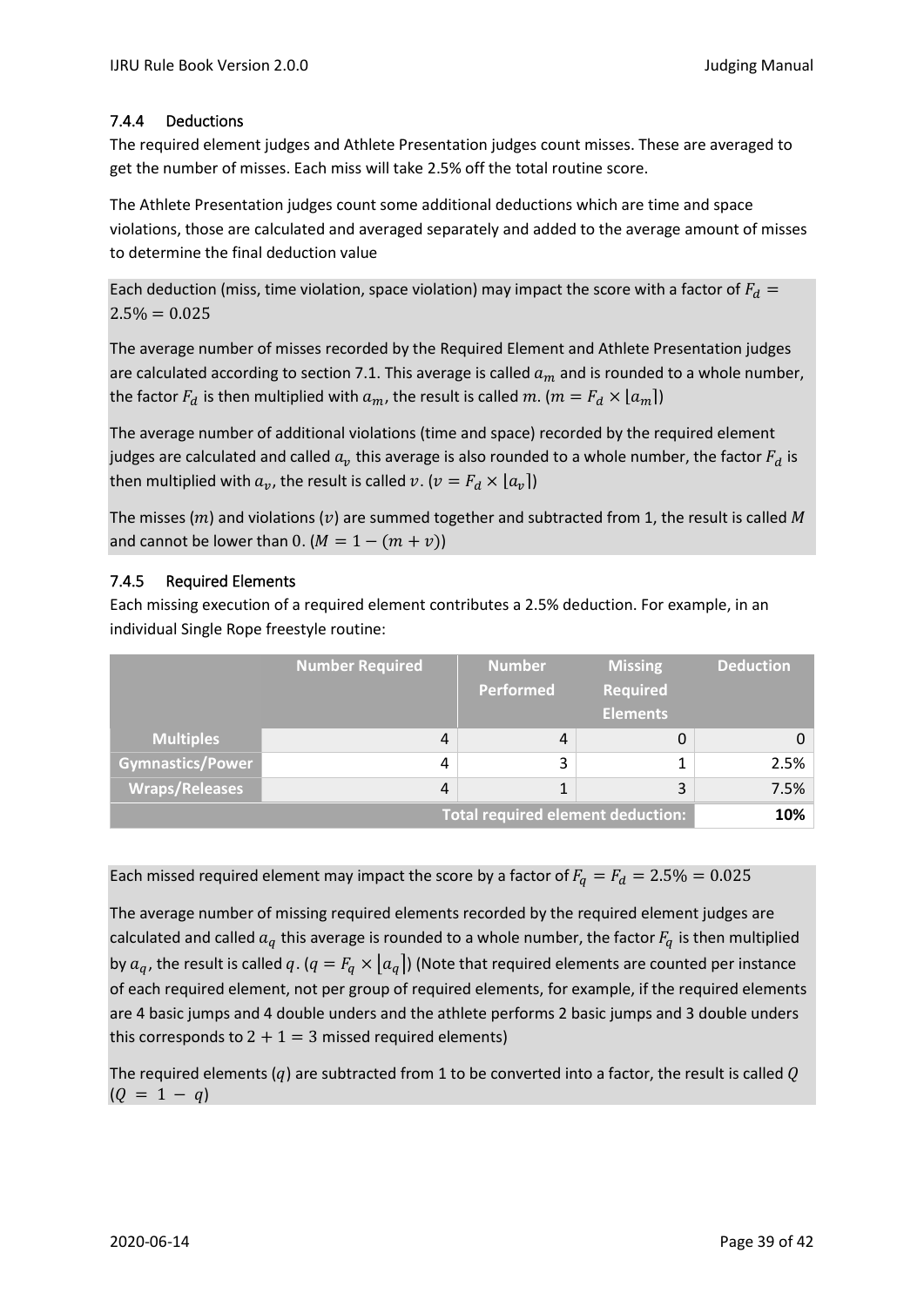#### <span id="page-39-0"></span>7.4.6 Result

The final score takes the difficulty score subtracted by the repeated skills, adjusts up or down a percentage for presentation, then adjusts down a percentage for any deductions, and finally adjusts down a percentage for any missed required elements. The minimum score is 0.

The result, called  $R$ , is obtained by multiplying the difficulty score (D) subtracted by the repetition score (U) with the presentation score, (P) the deduction score (M), and the required elements score  $(Q)$ . The result cannot be lower than 0.

$$
R = (D - U) \times P \times M \times Q
$$

# <span id="page-39-1"></span>7.5 CALCULATING SHOW FREESTYLE SCORES

#### <span id="page-39-2"></span>7.5.1 General

The results for the show freestyle are generally calculated in the same way as any other freestyle but with the following exceptions

#### <span id="page-39-3"></span>7.5.2 Presentation

The presentation score may impact the difficulty score by a factor of  $F_p = 50\% = 0.50$ 

Where the Form and Execution category may impact the score by a factor of  $F_{p,F}=\frac{1}{4}$  $rac{1}{4}F_p$ 

the Style category may impact the score by a factor of  $F_{p,S}=\frac{1}{4}$  $rac{1}{4}F_p$ 

the Entertainment category may impact the score by a factor of  $F_{p,E}=\frac{1}{4}$  $rac{1}{4}F_p$ 

the Musicality category may impact the score by a factor of  $F_{p,M}=\frac{1}{4}$  $rac{1}{4}F_p$ 

x can be  $F$  ,  $S$  ,  $E$  or  $M$  , for the category to accommodate Style.  $j_S$ , and  $a_{\scriptscriptstyle S}$  are calculated the same way as other  $j_x$ , and  $a_x$  and  $a_S$  is added to P the same way as other  $a_x$ .

#### <span id="page-39-4"></span>7.5.3 Required Disciplines

These are calculated like the Required Elements, see sectio[n 7.4.5](#page-38-1) however a required discipline can be either performed or not performed, hence the maximum number of uncompleted required disciplines are the same as the number of required disciplines.

Each missed required discipline may impact the score by a factor of  $F_a = 5\% = 0.05$ 

# <span id="page-39-5"></span>7.6 CALCULATING THE RANKING

#### <span id="page-39-6"></span>7.6.1 Speed Events

The athlete or team with the highest result  $(R)$  is ranked first (rank 1). The athlete with the second highest result is ranked second, (rank 2) and so on.

In the case of a tie, where the number of athletes or teams  $(m)$  have the same result  $(R)$ , which would result in the rank  $(n)$ , all those athletes or teams are awarded the same rank  $(n)$ . The next best result (R) is ranked with rank plus the number of teams/athletes ( $n + m$ ). For example, if 3 athletes (m= 3) have the same speed score and rank  $4<sup>th</sup>$ , they all get ranked fourth (rank 4). The athlete with the next score gets ranked seventh, (rank 7) since n is 4 and  $m$  is 3 their sum is 7 (4 + 3= 7).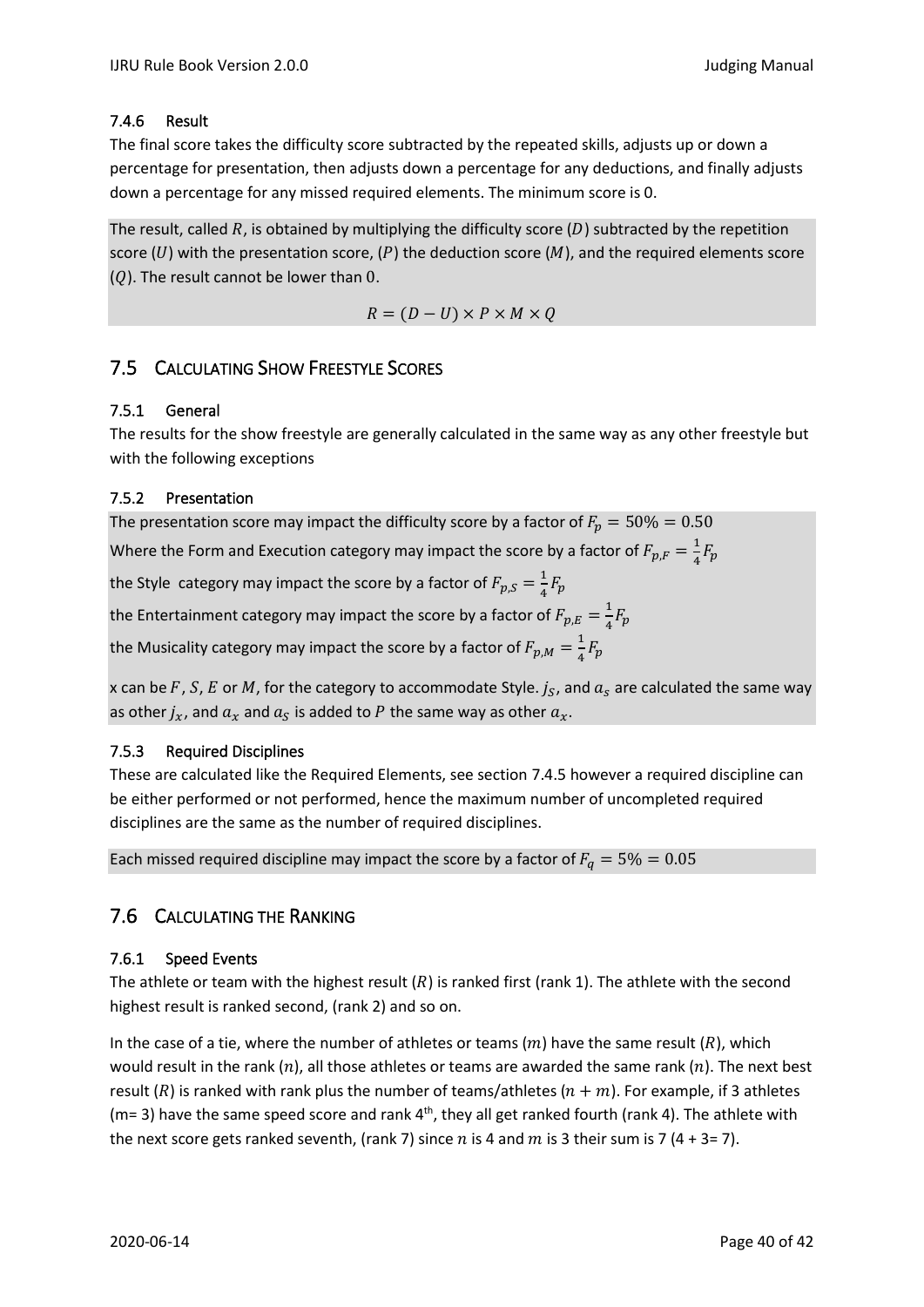#### <span id="page-40-0"></span>7.6.2 Freestyle Events

The athlete or team with the highest result  $(R)$  is ranked first (rank 1). The athlete with the second highest result is ranked second, (rank 2) and so on.

In case of a tie, where multiple teams or athletes have the same result  $(R)$ , the athletes or teams will be further compared based on their deduction score  $(M)$ . The athlete or team with fewer deductions is ranked first.

If this does not resolve the tie, the athletes or teams with the same result, and deduction score will be further compared based on their Required Elements score  $(Q)$ . The athlete or team with fewer missed required elements are ranked first.

If this does not resolve the tie, the athletes or teams with the same result, deduction score, and required elements score will be further compared based on their presentation score  $(P)$ . The athlete or team with the higher presentation score is ranked first.

If this does not resolve the tie, the athletes or teams with the same result, deduction score, required elements score, and presentation score will be further compared based on their repeated skills score  $(U)$ . The athlete or team with the lower score is ranked first.

If this does not resolve the tie, the athletes or teams with the same result, deduction score, required elements score, presentation score and repeated skills score will be further compared based on their difficulty score (D). The athlete or team with the higher difficulty score is ranked first.

If this does not resolve the tie and there are  $m$  athletes or teams with the same result, deduction-, required elements-, presentation-, repeated skills-, and difficulty score, which would result in the same rank  $n$ , all those athletes or teams are awarded rank  $n$ . The next best result (R) is ranked with rank  $n + m$ .

#### <span id="page-40-1"></span>7.6.3 Overall and All-Around Results

The winner of the overall/all-around competitions is determined by the sum of their ranks in each event. The winner will have the lowest rank sum. For example, if an athlete places rank 1, rank 2, rank 3 in their three events, the sum of their ranks is 6 (1 + 2 + 3 = 6). (the rank sum is called T)

In the Individual Overall Competition, the rank for the Single Rope Individual Freestyle get multiplied by 2 before adding it to the rank sum.

In case of a tie, the scores for each event are recalculated into a normalized score to preserve the differences between the scores while still making the events play an equal role in the result.

The highest score in an event gets a score of 100, the lowest score gets a score of 1.